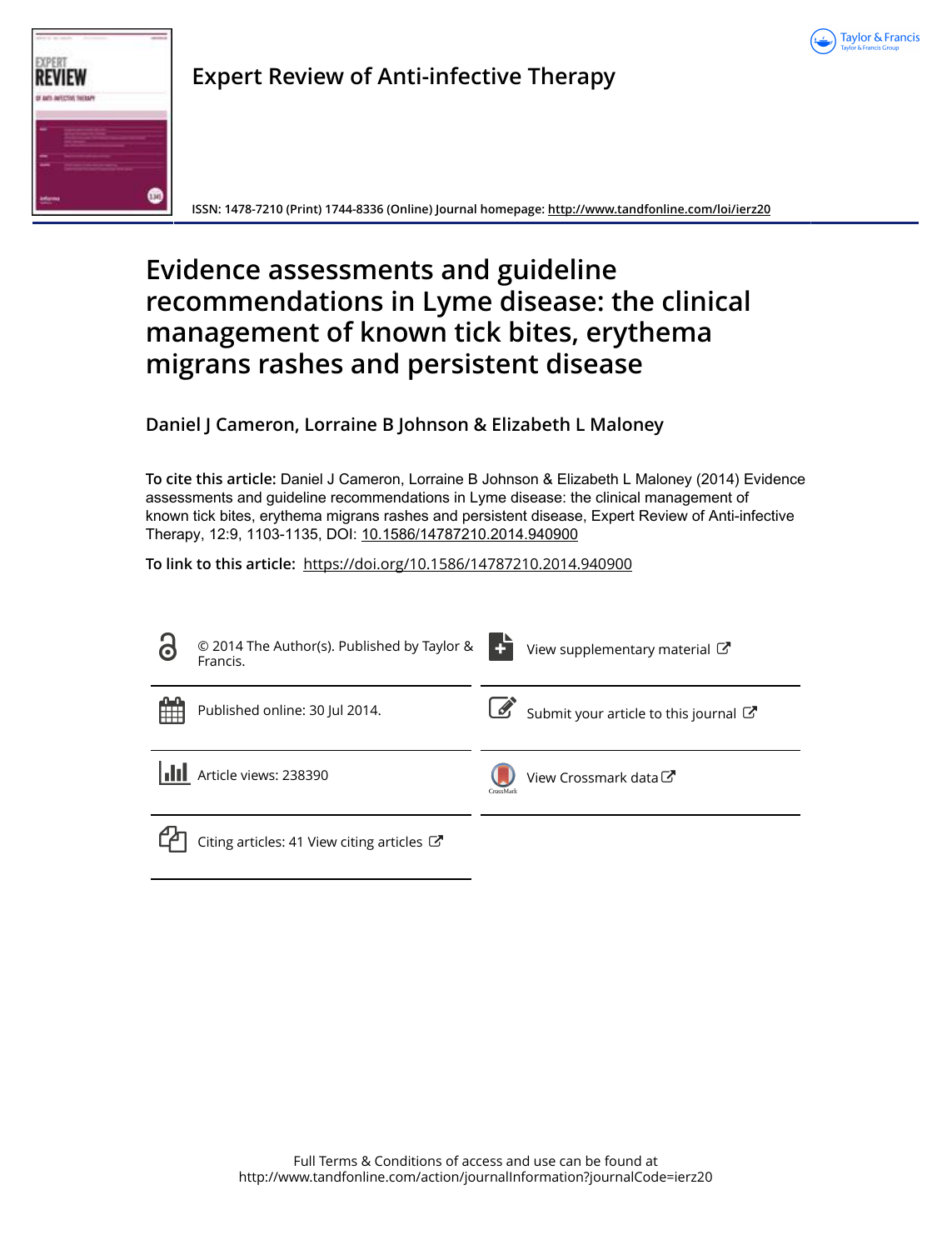

# Evidence assessments and guideline recommendations in Lyme disease: the clinical management of known tick bites, erythema migrans rashes and persistent disease

Expert Rev. Anti Infect. Ther. 12(9), 1103–1135 (2014)

## Daniel J Cameron\*<sup>1</sup>, Lorraine B Johnson<sup>2</sup> and Elizabeth L Malonev $3$

<sup>1</sup> International Lyme and Associated Diseases Society, PO Box 341461, Bethesda MD, 20827-1461, USA <sup>2</sup>LymeDisease.org, PO Box 1352, Chico, CA 95927, USA <sup>3</sup>Partnership for Healing and Health Ltd, PO Box 84, Wyoming, MN 55092, USA \*Author for correspondence:  $Tel: +19146664665$ [contact@danielcameronmd.com](mailto:contact@danielcameronmd.com)

Evidence-based guidelines for the management of patients with Lyme disease were developed by the International Lyme and Associated Diseases Society (ILADS). The guidelines address three clinical questions – the usefulness of antibiotic prophylaxis for known tick bites, the effectiveness of erythema migrans treatment and the role of antibiotic retreatment in patients with persistent manifestations of Lyme disease. Healthcare providers who evaluate and manage patients with Lyme disease are the intended users of the new ILADS guidelines, which replace those issued in 2004 (Exp Rev Anti-infect Ther 2004;2:S1–13). These clinical practice guidelines are intended to assist clinicians by presenting evidence-based treatment recommendations, which follow the Grading of Recommendations Assessment, Development and Evaluation system. ILADS guidelines are not intended to be the sole source of guidance in managing Lyme disease and they should not be viewed as a substitute for clinical judgment nor used to establish treatment protocols.

KEYWORDS: antibiotic prophylaxis • antibiotics • erythema migrans • GRADE • Lyme disease • persistent disease • treatment

Evidence-based medicine is the integration of best research evidence with clinical expertise and patient values [\[1](#page-27-0)]. The International Lyme and Associated Diseases Society (ILADS) has adopted the Grading of Recommendations Assessment, Development and Evaluation (GRADE) system as its basis for evidence assessment and the development of recommendations to ensure a transparent and trustworthy guideline process [\[2](#page-27-0)–[5\]](#page-27-0).

These guidelines address three fundamental treatment questions: the usefulness of antibiotic prophylaxis for known tick bites, the effectiveness of erythema migrans (EM) treatment and the role of antibiotic retreatment in patients

with persistent manifestations of Lyme disease. ILADS anticipates performing GRADE assessments on additional topics related to the diagnosis and treatment of tick-borne diseases in the future.

The GRADE scheme classifies the quality of the evidence as high, moderate, low or very low. The quality of evidence from randomized controlled trials (RCTs) is initially rated as high, but may be downgraded based on five limitations: study bias, publication bias, indirectness (generalizability), imprecision and inconsistency. Evidence quality from observational studies is generally low, but may be upgraded based on a large effect or

This is an open-access article distributed under the terms of the CC-BY-NC-ND 3.0 License which permits users to download and share the article for non-commercial purposes, so long as the article is reproduced in the whole without changes, and provided the original source is credited.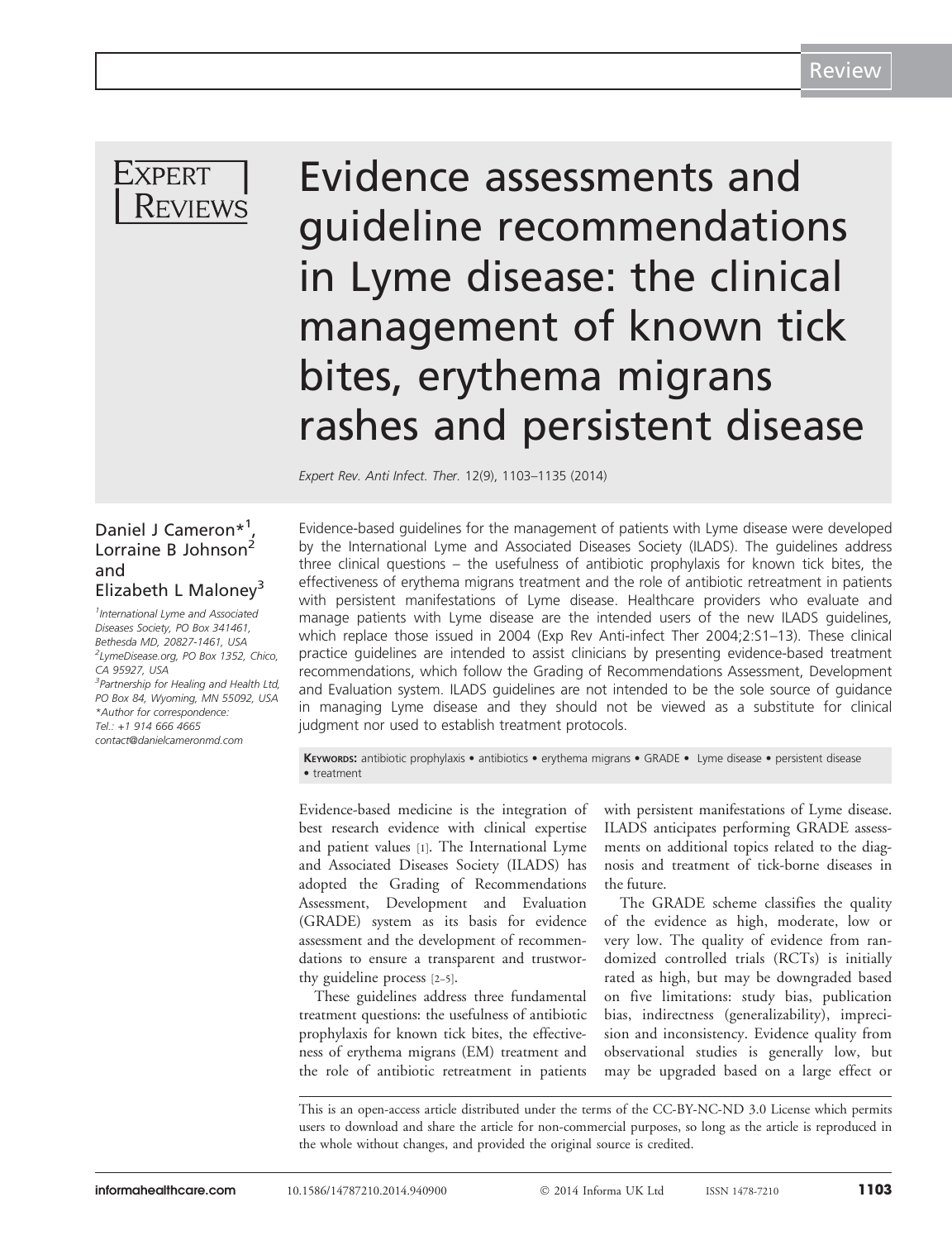dose–response gradient [\[6](#page-27-0)]. Rather than labeling recommendations as strong or weak, these guidelines use the terms 'recommendation' or 'strong recommendation' for or against a medical intervention. The GRADE scheme itself is a continually evolving system. These guidelines attempt to incorporate the current state of GRADE.

Although Lyme disease is not rare, the treatment of Lyme disease has not attracted pharmaceutical interest and the evidence base for treating Lyme disease is best described as sparse, conflicting and emerging. For example, Hayes and Mead of the CDC performed a systematic review of the evidence regarding the treatment of late neurologic Lyme disease and their GRADE-based evaluation rated the quality of the evidence as very low [\[7](#page-27-0)]. The ILADS guidelines working group reached a similar conclusion after assessing the research evidence pertaining to its three clinical questions, rating the evidence quality as very low. The low quality of evidence seen in Lyme disease is consistent with the evidence base for the field as a whole. Indeed, the majority of recommendations in infectious disease medicine generally are based on low-quality evidence [[8\]](#page-27-0).

When high-quality evidence is not available, guideline panels are faced with making recommendations based on low- or very low-quality evidence. Although evidence alone is never sufficient to determine guideline recommendations [[2](#page-27-0)], when evidence is weak, the values of those on the panel, including differing specialty perspectives, may carry more weight [\[8](#page-27-0)]. One of the goals of the GRADE scheme is to make the value judgments underlying recommendations transparent.

When the evidence base is of low or very low quality, guideline panels should be circumspect about making strong recommendations to avoid encouraging uniform practices that are not in the patient's best interest and to ensure that research regarding benefits and risks is not suppressed [\[8\]](#page-27-0). Guidelines panels should also make the role of their values and those of patients in recommendations explicit and should promote informing and empowering patients to engage in shared decision-making [[8](#page-27-0)].

This panel has placed a high value on the ability of the clinician to exercise clinical judgment. In the view of the panel, guidelines should not constrain the treating clinician from exercising clinical judgment in the absence of strong and compelling evidence to the contrary [\[9](#page-27-0)].

In addition, this panel believes the goals of medical care in Lyme disease are to prevent the illness whenever possible and to cure the illness when it occurs. When this is not possible, the panel believes the emphasis for treatment should be on reducing patient morbidity. Therefore, the panel placed a high value on reducing patient risks for developing the chronic form of the disease and on reducing the serious morbidity associated with these disease forms. Thus, the panel's values align with the Institute of Medicine (IOM) goal of reducing the impact of chronic illness at the individual and national levels by, among other things, treating the treatable [\[10\]](#page-27-0). To this end, the panel valued primary prevention (by effectively treating a tick bite), secondary prevention (by treating an EM rash sufficiently so as to restore health and prevent disease progression) and tertiary prevention (by treating patients whose illness may be responsive to additional therapy, thereby reducing the morbidity associated with the chronic forms of the disease).

ILADS is mindful of the role of patient preferences and values in GRADE as well as the IOM's call for patient-centered care that is responsive to the needs, values and expressed preferences of individual patients [[11](#page-27-0)]. Patient-centered care focuses on achieving treatment outcomes that patients value [\[11\]](#page-27-0), including the restoration of health, prevention of health deterioration and the provision of treatments that have the potential to improve quality of life (QoL). To facilitate the development of treatment plans addressing the unique circumstances and values of individual patients, patient-centered care encourages shared medical decision-making.

Shared decision-making takes into account the best scientific evidence available, clinical expertise and the role of patient's values and preferences in deciding among available treatment options [[12](#page-27-0),[13](#page-27-0)]. Despite the terminology, decision-making is not truly shared between clinician and patient; the responsibility for choosing between options remains with the clinician.

To effectively engage in shared decision-making, patients need to understand the implications of their choices. Physicians should not assume that patients share their values in making risk/benefit determinations. Studies have demonstrated that patients and physicians may have very different assessments of preferences and risk tolerance [\[8](#page-27-0)]. In addition, there is considerable variation among individual patients in their tolerance for risk and in what they regard as a valuable benefit. Patients may also tolerate more risk when they have severe presentations of disease or when there are no other treatment options available [\[14\]](#page-27-0).

In the GRADE system, recommendations take into account not only the quality of the evidence, but also the balance between benefits and harms and patient values and preferences [\[5\]](#page-27-0). In instances where a GRADE evaluation concludes that the evidence quality is low or very low or that there are trade-offs between risks and benefits that depend on the values of the individual, the GRADE system recommends that recommendations should identify a range of therapeutic options and acknowledge that different choices may be appropriate for different patients.

In assessing the balance between the risks and benefits of antibiotic treatments for Lyme disease, the panel weighed the burden of disease, the magnitude and relative importance of patient-centered outcomes as well as treatment-associated risks and the risks attendant on not treating. The panel acknowledged that the health-related and economic consequences of chronic disease are enormous for individuals, families, communities, healthcare systems and the nation, impacting the wellbeing of individuals, family functioning and economic productivity [[15](#page-27-0)–[18\]](#page-28-0). Therefore, the panel recommends that patients be informed of the risks and benefits of treating and not treating, including the risks of continuing to suffer significant morbidity or permitting a serious systemic infection to progress.

The panel assessed risks and benefits of treatment on a generalized basis. In addition, the panel recognizes that there is a need for clinicians, in the context of shared medical decision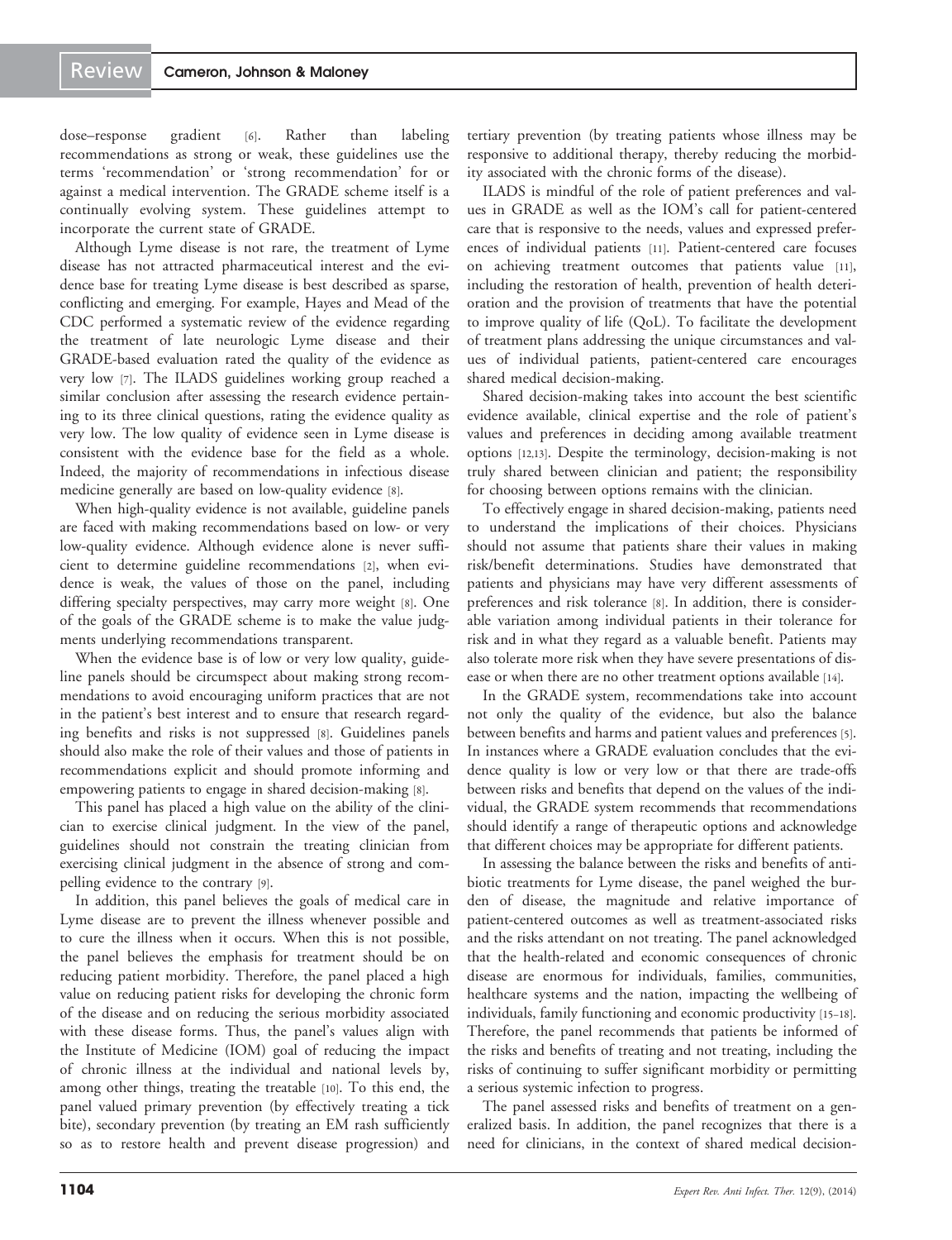making, to engage in a risk–benefit assessment that reflects the individual values of the particular patient.

Guidelines for the diagnosis and treatment of Lyme disease are conflicting ([SUPPLEMENTARY](http://informahealthcare.com/doi/suppl/10.1586/14787210.2014.940900/suppl_file/10.1586/14787210.2014.940900_suppl.doc) APPENDIX <sup>I</sup> [Supplementary material can be found online at [www.informahealthcare.com/suppl/](http://www.informahealthcare.com/suppl/10.1586/14787210.2014.940900) [10.1586/14787210.2014.940900](http://www.informahealthcare.com/suppl/10.1586/14787210.2014.940900)]) The IOM recently highlighted the conflicting Lyme guidelines of ILADS and the Infectious Diseases Society of America (IDSA) and noted that the National Guidelines Clearinghouse has identified at least 25 different conditions in which conflicting guidelines exist [\[19\]](#page-28-0). According to the IOM, conflicting guidelines most often arise when evidence is weak, organizations use different assessment schemes or when guideline developers place different values on the benefits and harms of interventions [[20](#page-28-0)].

The adoption of GRADE by ILADS is, in part, an effort to use the same assessment scheme as the IDSA, although it should be noted that the IDSA's Lyme disease guidelines listed on the National Guidelines Clearinghouse were originally published in 2006 and do not reflect the organization's adoption of GRADE for guideline revisions after 2008. Additionally, the use of GRADE is one element of ILADS' compliance with the eight standards identified by the IOM as being integral to cre-ating trustworthy treatment guidelines [\(SUPPLEMENTARY](http://informahealthcare.com/doi/suppl/10.1586/14787210.2014.940900/suppl_file/10.1586/14787210.2014.940900_suppl.doc) APPENDIX II).

The guidelines were developed in phases. A working group identified three questions to address, conducted a literature search and subsequent assessment of the evidence quality and evaluated the role of patient preferences and values for each question. A preliminary draft of the guidelines was sent to the full guidelines panel and, subsequently, outside reviewers for review and comment, with the document being further refined. The panel and working group members were required to disclose potential financial conflicts of interest. The full panel, which consisted of the board of directors of ILADS, determined that fee for service payments are inherent in the provision of healthcare and did not disqualify experienced clinicians from serving on the guideline panel nor did serving on the boards of nonprofit organizations related to Lyme disease. Financial relationships exceeding US\$10,000 per year that were not intrinsic to medical practice were viewed as potential conflicts; no panel or working group members held such financial conflicts of interest.

## Scope of problem

The burden of Lyme disease for individuals and society remains high. Despite the availability of numerous preventative measures [\[21,22\]](#page-28-0), the incidence of acute Lyme disease is significant. The CDC currently estimates that the annual number of new cases of Lyme disease in the USA exceeds 300,000 [[23](#page-28-0)]; how these individual patients fare is an important consideration and ILADS is primarily interested in preventing and reducing the morbidity associated with chronic disease. Although some prospective studies found long-term outcomes were good, many had significant limitations [\[24](#page-28-0)–[26](#page-28-0)]. There is substantial evidence of varying quality demonstrating that the severity [\[16](#page-27-0)–[18](#page-28-0),[27](#page-28-0)–[29\]](#page-28-0), duration [[16](#page-27-0),[18](#page-28-0),[27](#page-28-0),[29](#page-28-0),[30](#page-28-0)] and cost [\[15](#page-27-0)[,31\]](#page-28-0) of persistent manifestations of Lyme disease can be profound. While the etiology of these

manifestations is uncertain, their impact is clear. Two retrospective cohorts [[27](#page-28-0),[30](#page-28-0)], two case series [\[32,33\]](#page-28-0), a meta-analysis [[34](#page-28-0)], two prospective European studies and four NIH-sponsored clinical trials [\[16](#page-27-0)–[18](#page-28-0)] describe significant long-term consequences of Lyme disease. Findings include:

- Thirty-four percent of a population-based, retrospective cohort were ill an average of 6.2 years after antibiotic treatment [\[27\]](#page-28-0);
- Sixty-two percent of a retrospective evaluation of 215 Lyme disease patients from Westchester County, NY, remained ill an average of 3.2 years after antibiotic treatment [\[30](#page-28-0)];
- A meta-analysis of 504 patients treated for Lyme disease found this group had more fatigue, musculoskeletal pain and neurocognitive difficulties than 530 controls [\[34](#page-28-0)]. Additionally, it demonstrated that persistent Lyme disease symptoms were a distinct set of symptoms, which differed from those of fibromyalgia, chronic fatigue syndrome and depression [\[34\]](#page-28-0);
- Among 23 European pediatric patients with objective findings of Lyme neuroborreliosis sequelae, daily activities or school performance were negatively impacted in 10 (43%) [[28\]](#page-28-0);
- A European study of adults treated for neuroborreliosis found that at 30 months post-treatment, 16% were cognitively impaired [\[29\]](#page-28-0);
- On entrance, patients enrolling in the four NIH-sponsored clinical trials on antibiotic retreatment had experienced poor long-term outcomes from their prior therapy. Participants in the two trials by Klempner et al. had persistent symptoms, which were sufficiently severe as to interfere with daily functioning [[18](#page-28-0)];
- Using a combined total of 22 standardized measures of QoL, fatigue, pain and cognition [[16](#page-27-0)–[18](#page-28-0)], the investigators of the four NIH-sponsored retreatment trials documented that the patients' QoL was consistently worse than that of control populations [\[16](#page-27-0)–[18](#page-28-0)] and equivalent to that of patients with congestive heart failure [\[18](#page-28-0)]; pain levels were similar to those of post-surgical patients and fatigue was on par with that seen in multiple sclerosis [\[16](#page-27-0)[,18\]](#page-28-0). [TABLE](#page-4-0) <sup>1</sup> compares the QoL scores of the NIH Lyme disease participants at the time of their study enrollment to those of patients with other chronic diseases, including diabetes, heart disease, depression, osteoarthritis, rheumatoid arthritis, lupus, fibromyalgia and epilepsy [[35](#page-28-0)–[40\]](#page-28-0).

## Executive summary of treatment recommendations

With the goal of fostering evidence-based, patient-centered care for patients with Lyme disease, the panel performed a deliberate GRADE assessment of the pertinent trial evidence regarding three fundamental treatment questions and reviewed the risks and benefits of antibiotic therapies used in the treatment of Lyme disease. The panel also considered the ramifications of withholding antibiotic treatments or using non-curative regimens and acknowledged that either may result in a significant disease burden. Following the completion of these activities, the panel drew several conclusions regarding the treatment of Lyme disease.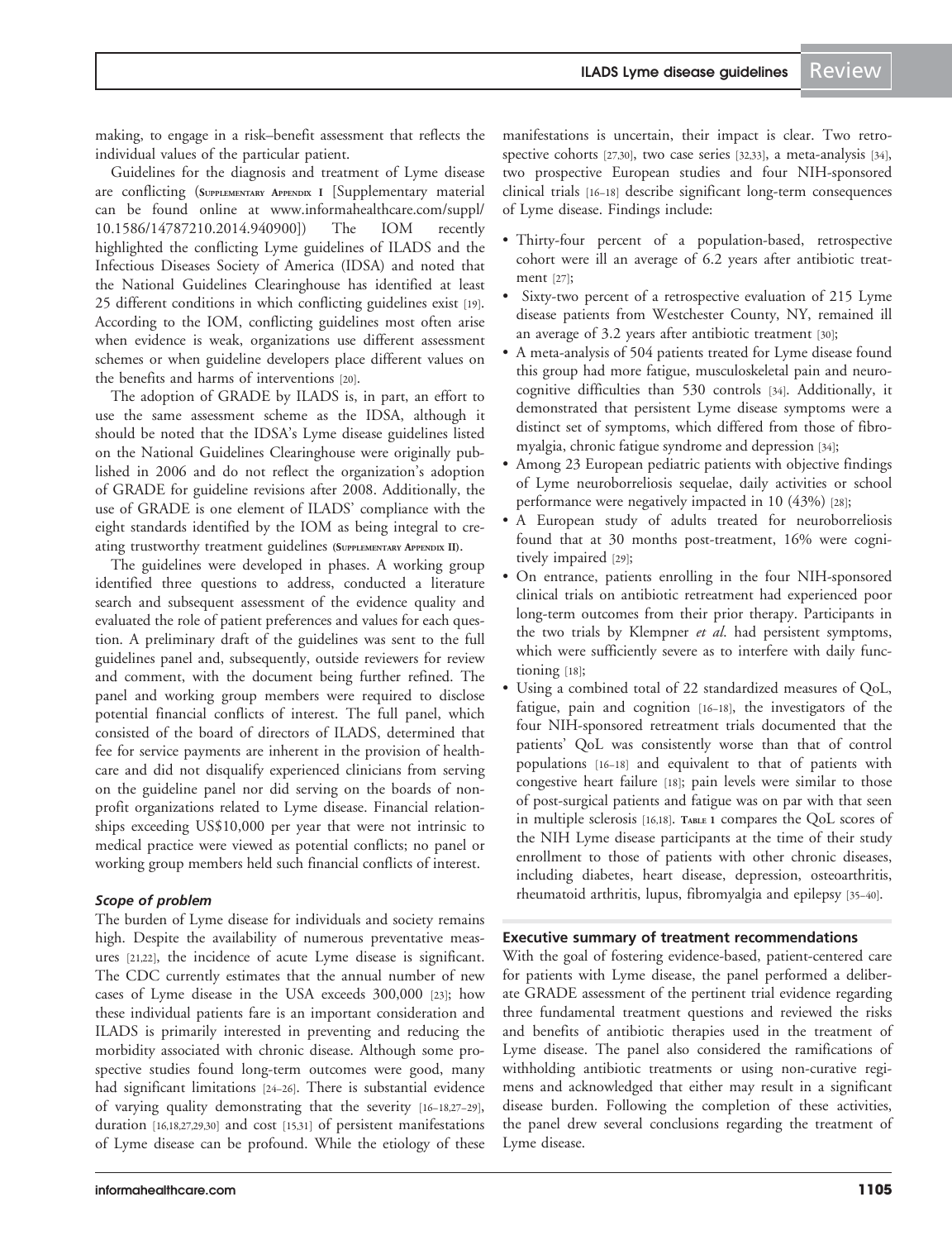<span id="page-4-0"></span>

|            | Table 1. Long-term consequences (or impairments) of Lyme disease.                                   |                                 |                                      |                                                                  |                   |  |  |  |
|------------|-----------------------------------------------------------------------------------------------------|---------------------------------|--------------------------------------|------------------------------------------------------------------|-------------------|--|--|--|
|            | <b>Clinical trials</b>                                                                              | Lyme disease<br>cases mean (SD) | <b>Healthy controls</b><br>mean (SD) | <b>Impairments in other</b><br>illnesses - (mean)                | Ref.              |  |  |  |
|            | QoL PCS – range 1–100 (the lower the score, the worse the QoL) <sup>†</sup>                         |                                 |                                      |                                                                  |                   |  |  |  |
| <b>PCS</b> | Klempner et al., seropositive                                                                       | 33.1(9.9)                       | 50(10)                               | Diabetes (42), heart disease (39),                               | [18,202]          |  |  |  |
| <b>PCS</b> | Klempner et al., seropositive                                                                       | 35.8(8.8)                       | 50(10)                               | depression (45), osteoarthritis<br>(39) and rheumatoid arthritis | $[18]$            |  |  |  |
| <b>PCS</b> | Cameron recurrent                                                                                   | 39.6(9.7)                       | 50(10)                               | (42)                                                             | $[87]$            |  |  |  |
| <b>PCS</b> | Fallon et al.                                                                                       | 37.1(8.6)                       | 55.9(3.6)                            |                                                                  | [16,38]           |  |  |  |
|            | QoL MCS – range 1–100 (the lower the score, the worse the QoL) <sup><math>t</math></sup>            |                                 |                                      |                                                                  |                   |  |  |  |
| <b>MCS</b> | Klempner et al., seropositive                                                                       | 43.4 (11.6)                     | 50(10)                               | Diabetes (48), heart disease (49),                               | $[18]$            |  |  |  |
| <b>MCS</b> | Klempner et al., seropositive                                                                       | 46.7(9.7)                       | 50(10)                               | depression (37), osteoarthritis<br>(49) and rheumatoid arthritis | $[18]$            |  |  |  |
| <b>MCS</b> | Cameron recurrent                                                                                   | 35.9 (14.6)                     | 50(10)                               | (48)                                                             | $[87]$            |  |  |  |
| <b>MCS</b> | Fallon et al.                                                                                       | 39.2 (11.6)                     | 56.2 $(2.9)^{\ddagger}$              |                                                                  | [16,38]           |  |  |  |
|            | Fatigue – FSS – range 0–7, severe fatigue (>4.0) <sup>§</sup>                                       |                                 |                                      |                                                                  |                   |  |  |  |
| <b>FSS</b> | Krupp et al., post-treatment                                                                        | 5.7(1.4)                        | 2.1(0.5)                             | ALS (4.35), multiple sclerosis                                   | [16, 17]          |  |  |  |
| <b>FSS</b> | Fallon et al.                                                                                       | 5.2(1.5)                        | 2.1(0.5)                             | (5.1)                                                            | [16,203,204]      |  |  |  |
|            | FIQ – range 0–100 [205] (the higher the score, the greater the impairment)                          |                                 |                                      |                                                                  |                   |  |  |  |
| <b>FIQ</b> | Klempner et al., seropositive                                                                       | 58.4 (19.7)                     | 14 and 21.9                          | Fibromyalgia (58-78)                                             | [18,35,36,39,206] |  |  |  |
| <b>FIQ</b> | Klempner et al., seropositive                                                                       | 47.9 (15.2)                     | 14 and 21.9                          |                                                                  | [18, 206]         |  |  |  |
|            | Pain – MPQ range 0–78 [207] and VAS range 0–10 (the higher the scores, the greater the pain) [208]# |                                 |                                      |                                                                  |                   |  |  |  |
| <b>MPQ</b> | Fallon et al.                                                                                       | 11.6(1.5)                       | 1.1(2.5)                             | Widespread pain after breast<br>cancer surgery (7.0)             | [16, 40]          |  |  |  |
| <b>VAS</b> | Fallon et al.                                                                                       | 5.2(3.1)                        | 0.1(0.2)                             | Fibromyalgia (6.48)                                              | [16,35]           |  |  |  |
|            | Neurocognitive dysfunction index <sup>11</sup>                                                      |                                 |                                      |                                                                  |                   |  |  |  |
|            |                                                                                                     |                                 |                                      |                                                                  |                   |  |  |  |

 $\mu$  Index Fallon et al.  $-0.49 \ (0.63)$  0.55 (0.40)  $(16)$  $(16)$  $(16)$ 

<sup>†</sup>The PCS on the SF-36 measure of QoL is a measure of physical health, role physical, bodily pain and general health [[209\]](#page-32-0).<br><sup>‡</sup>The MCS on the SF-36 measure of QoL is a measure of mental health, emotional role functioning,

 $^{\ddagger}$ The MCS on the SF-36 measure of QoL is a measure of mental health, emotional role functioning, social functioning and vitality [[209\]](#page-32-0).

The FSS assesses the impact of fatigue on everyday functioning [\[210](#page-33-0)]

{ The FIQ is a measure of 'functional disability, ability to have a job, pain intensity, sleep function, stiffness, anxiety, depression and the overall sense of wellbeing' adopted by Burckhardt et al. for fibromyalgia [\[211](#page-33-0)] and subsequently used in Lyme disease [\[16](#page-27-0)[,212](#page-33-0)].<br>"The MPQ estimates the sensory and affective elements of pain, both qualitatively and quantitatively [213]

"The MPQ estimates the sensory and affective elements of pain, both qualitatively and quantitatively [\[213\]](#page-33-0).<br><sup>††</sup>An index based on motor, psychomotor, attention, total memory, Buschke, Benton, working memory, fluency, IQ by tioning and pain on MOS abnormalities [[18](#page-28-0)], psychopathology [\[16\]](#page-27-0) and a OspA measure of spinal fluid [[17](#page-27-0)].

ALS: Amyotrophic lateral sclerosis; FIQ: Fibromyalgia impact questionnaire; FSS: Fatigue severity scale; MCS: Mental component score; MPQ: McGill Pain Questionnaire; MOS: Medical outcome scale; PCS: Physical component score; SD: Standard deviation; VAS: Visual analog scale; QoL: Quality of life.

Based on these conclusions, the panel formulated treatment recommendations reflecting ILADS values and patient preferences. Recommendations for the individual clinical questions are summarized here. A detailed discussion of each question, including the complete GRADE analysis, the risk–benefit evaluation, ILADS statement of values and the subsequent individual treatment recommendations, in full, follows this summary.

#### Q1. Does a single 200 mg dose of doxycycline following a tick bite provide effective prophylaxis for Lyme disease? Organizational values

The panel placed a high value on preventing disease, thereby avoiding both the unnecessary progression from a potentially preventable infection to one that is chronic and associated with significant morbidity and costs. The panel placed a high value on not causing the abrogation of the immune response. The panel also placed a high value on the ability of the clinician to exercise clinical judgment. In the view of the panel, guidelines should not constrain the treating clinician from exercising clinical judgment in the absence of strong and compelling evidence to the contrary.

#### Recommendation 1a

Clinicians should not use a single 200 mg dose of doxycycline for Lyme disease prophylaxis (Recommendation, very lowquality evidence).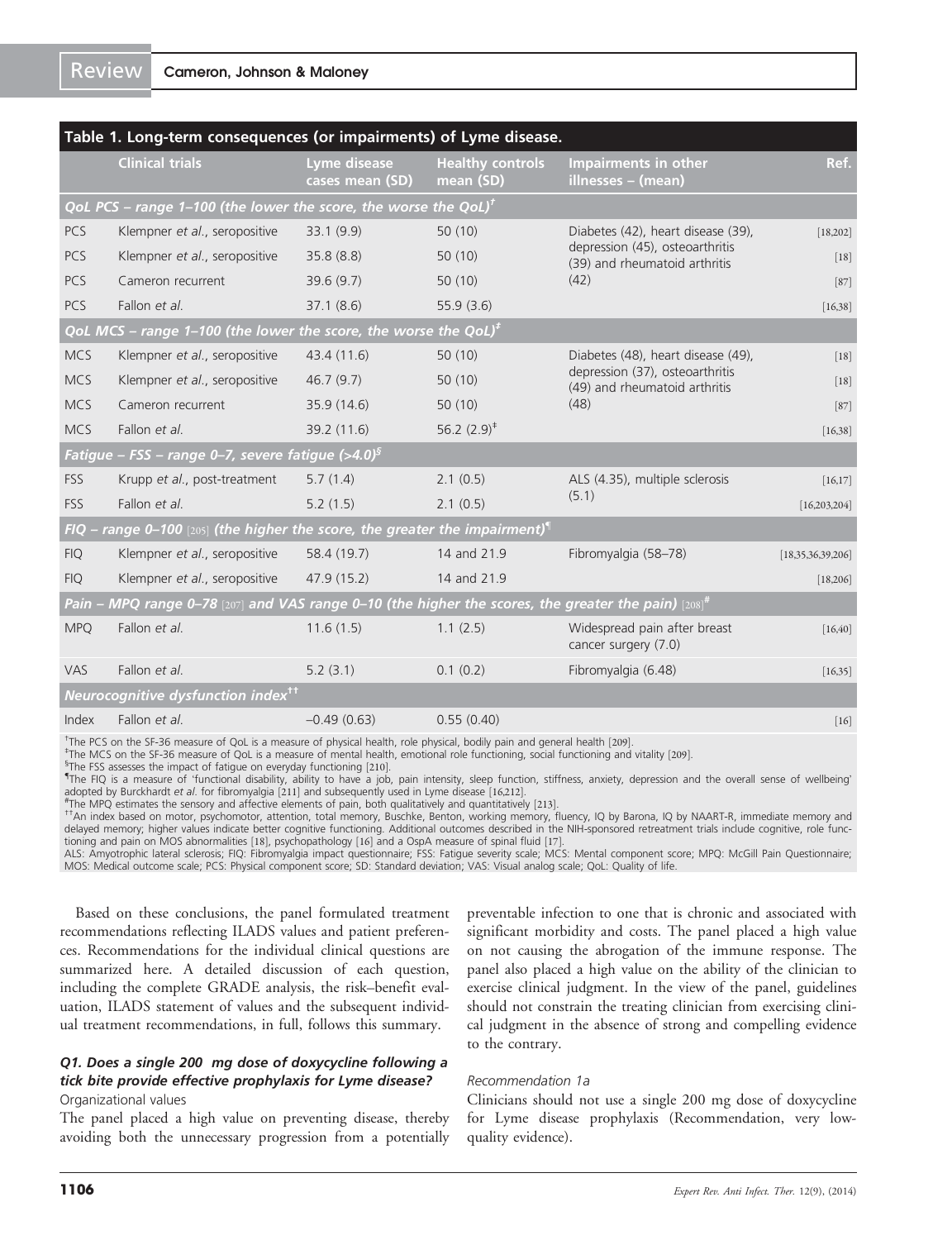## Role of patient preferences

Low: The relative trade-offs between risks and benefits are clear enough that most patients will place a high value on avoiding a seronegative state and its attendant delays in diagnosis and treatment.

## Recommendation 1b

Clinicians should promptly offer antibiotic prophylaxis for known Ixodes tick bites in which there is evidence of tick feeding, regardless of the degree of tick engorgement or the infection rate in the local tick population. The preferred regimen is 100–200 mg of doxycycline, twice daily for 20 days. Other treatment options may be appropriate on an individualized basis (Recommendation, very low-quality evidence).

## Role of patient preferences

Moderate: Most patients will place a high value on preventing chronic illness. However, some patients will value avoiding unnecessary antibiotics and prefer to not treat a tick bite prophylactically. Hence, treatment risks, benefits and options should be discussed with the patient in the context of shared medical decision-making.

## Recommendation 1c

During the initial visit, clinicians should educate patients regarding the prevention of future tick bites, the potential manifestations of both early and late Lyme disease and the manifestations of the other tick-borne diseases that may have been contracted as a result of the recent bite. Patients receiving antibiotic prophylaxis should also be given information describing the symptoms and signs of a *Clostridium difficile* infection and the preventative effect of probiotics. Patients should be encouraged to immediately report the occurrence of any and all tick-borne disease manifestations and manifestations suggestive of a C. difficile infection (Recommendation, very low-quality evidence).

## Role of patient preferences

Low: The benefits of educating patients about potential disease manifestations clearly outweigh any attendant risks associated with education.

## Q2. Should the treatment of an EM rash be restricted to 20 or fewer days of oral azithromycin, cefuroxime, doxycycline and phenoxymethylpenicillin/amoxicillin?

## Organizational values

The panel placed a high value on avoiding both the unnecessary progression from a potentially curable infection to one that is chronic and the morbidity and costs associated with chronic disease. The panel also placed a high value on the ability of the clinician to exercise clinical judgment. In the view of the panel, guidelines should not constrain the treating clinician from exercising clinical judgment in the absence of strong and compelling evidence to the contrary.

## Recommendation 2a

Treatment regimens of 20 or fewer days of phenoxymethylpenicillin, amoxicillin, cefuroxime or doxycycline and 10 or

fewer days of azithromycin are not recommended for patients with EM rashes because failure rates in the clinical trials were unacceptably high. Failure to fully eradicate the infection may result in the development of a chronic form of Lyme disease, exposing patients to its attendant morbidity and costs, which can be quite significant. (Recommendation, very low-quality evidence).

## Role of patient preferences

Moderate: Although many patients will value avoiding the risk of treatment failure over a potentially modest increase in the risk of significant adverse events that may be associated with longer treatment durations, others may prefer to avoid the additional risks of longer treatment. Clinicians should inform patients that: the combined failure rate for the individual agents investigated in the previously discussed EM trials were judged by this panel to be unacceptably high when antibiotic treatment was restricted to 20 or fewer days (provide the appropriate value for each); the evidence supporting the use of longer treatment durations is limited and of low quality [[41](#page-28-0)–[43\]](#page-28-0) and increases in antibiotic duration may increase the risk of antibiotic-associated adverse events, although the risks associated with oral antibiotics are low and some of this risk can be mitigated by the concomitant use of probiotics [[44,45\]](#page-28-0). Treatment risks, benefits and options should be discussed with the patient in the context of shared medical decision-making.

#### Recommendation 2b

Clinicians should prescribe amoxicillin, cefuroxime or doxycycline as first-line agents for the treatment of EM. Azithromycin is also an acceptable agent, particularly in Europe, where trials demonstrated it either outperformed or was as effective as the other first-line agents [\[46](#page-28-0)–[49](#page-28-0)]. Initial antibiotic therapy should employ 4–6 weeks of amoxicillin 1500–2000 mg daily in divided doses, cefuroxime 500 mg twice daily or doxycycline 100 mg twice daily or a minimum of 21 days of azithromycin 250–500 mg daily. Pediatric dosing for the individual agents is as follows: amoxicillin 50 mg/kg/day in three divided doses, with a maximal daily dose of 1500 mg; cefuroxime 20–30 mg/ kg/day in two divided doses, with a maximal daily dose of 1000 mg and azithromycin 10 mg/kg on day 1 then 5–10 mg/ kg daily, with a maximal daily dose of 500 mg. For children 8 years and older, doxycycline is an additional option. Doxycycline is dosed at 4 mg/kg/day in two divided doses, with a maximal daily dose of 200 mg. Higher daily doses of the individual agents may be appropriate in adolescents.

Selection of the antibiotic agent and dose for an individual patient should take several factors into account. In the absence of contraindications, doxycycline is preferred when concomitant Anaplasma or Ehrlichia infections are possibilities. Other considerations include the duration [\[27,32,50\]](#page-28-0) and severity [[50](#page-28-0)–[53](#page-28-0)] of symptoms, medication tolerability, patient age, pregnancy status, co-morbidities, recent or current corticosteroid use [\[54](#page-28-0)[,55\]](#page-29-0) cost, the need for lifestyle adjustments to accommodate certain antibiotics and patient preferences. Variations in patient-specific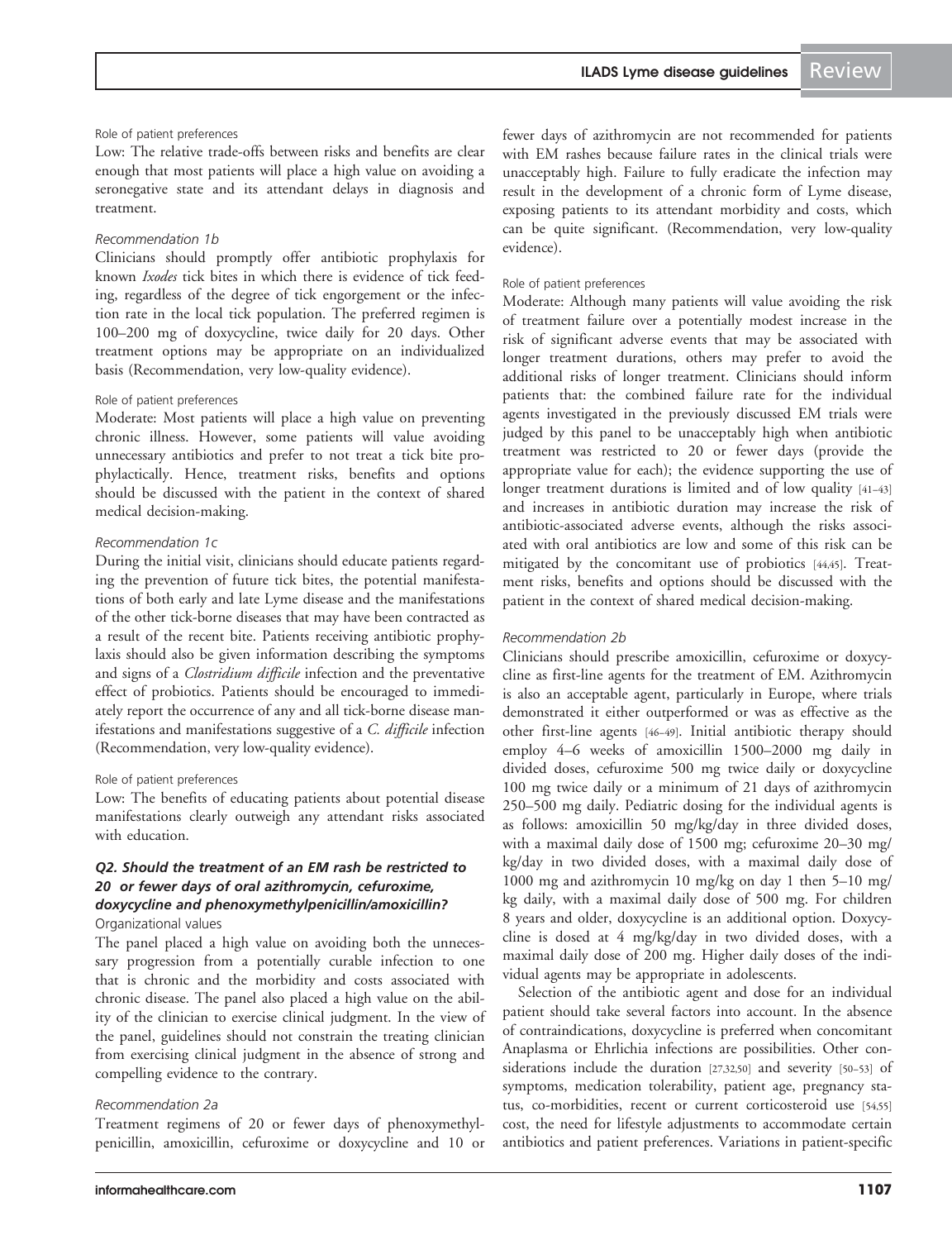details and the limitations of the evidence imply that clinicians may, in a variety of circumstances, need to select therapeutic regimens utilizing higher doses, longer durations or combinations of first-line agents (Recommendation, very low-quality evidence).

Role of patient preferences Moderate: See recommendation 2a.

#### Recommendation 2c

Clinicians should provide ongoing assessments to detect evidence of disease persistence, progression or relapse or the presence of other tick-borne diseases. Lacking a test of cure, ongoing assessments are crucial for determining if treatment has been clinically effective. The first assessment should immediately follow the completion of therapy and subsequent evaluations should occur on an as-needed basis (Recommendation, very low-quality evidence).

#### Role of patient preferences

Low: The benefits of monitoring the response to treatment clearly outweigh any attendant risks associated with monitoring.

#### Recommendation 2d

Clinicians should continue antibiotic therapy for patients who have not fully recovered by the completion of active therapy. Ongoing symptoms at the completion of active therapy were associated with an increased risk of long-term failure in some trials and therefore clinicians should not assume that time alone will resolve symptoms. There is a wide range of options and choices must be individualized, based on the strength of the patient's initial response.

Strong-to-moderate responses favor extending the duration of therapy of the initial agent; modest responses may prompt an increase in the dose of the original antibiotic or a switch to a different first-line agent or tetracycline. Minimal or absent responses suggest a need for a combination of first-line agents, which includes at least one that is able to effectively reach intracellular compartments; injectable penicillin G benzathine (Bicillin LA) or intravenous (iv.) ceftriaxone are other options. Disease progression or recurrence suggests that the iv. antibiotics or injectable penicillin G benzathine, as discussed previously, may be required. For patients requiring antibiotic therapy beyond the initial treatment period, subsequent decisions regarding the modification or discontinuation of treatment should be based on the therapeutic response and treatment goals. Additionally, minimal or absent responses and disease progression require a re-evaluation of the original diagnosis (see remarks following Recommendation 2f). (Recommendation, very low-quality evidence).

#### Role of patient preferences

Moderate: While most patients will place a high value on the potential of regaining their pre-morbid health status and preventing chronic illness by continuing treatment, a substantial portion may also value avoiding unnecessary antibiotics. Hence, treatment risks, benefits and options should be discussed with the patient in the context of shared medical decision-making.

#### Recommendation 2e

Clinicians should retreat patients who were successfully treated initially but subsequently relapse or have evidence of disease progression. Therapeutic options include repeating the initial agent, changing to another oral agent or instituting injectable penicillin G benzathine or iv. ceftriaxone therapy. Choices must be individualized and based on several factors, including: the initial response to treatment; the time to relapse or progression; the current disease severity and the level of QoL impairments.

Prior to instituting additional antibiotic therapy, the original diagnosis should be reassessed and clinicians should evaluate patients for other potential causes that would result in the apparent relapse or progression of symptoms and/or findings (see remarks following Recommendation 2f). The presence of other tick-borne diseases, in particular, should be investigated if that had not already been done.

Following a long period of disease latency, minimal manifestations causing little deterioration in the patient's QoL favor continued observation or repeating therapy with the initial agent; mild manifestations or QoL impairments may prompt a switch to a different first-line agent, tetracycline or the use of a combination of first-line agents. Disease relapse or progression with mild manifestations or QoL impairments occurring within a few months of treatment suggests a need for longer regimens using either tetracycline, a combination of oral first-line agents, injectable penicillin G benzathine or iv. ceftriaxone. Regardless of the duration of disease latency, when disease manifestations or QoL impairments are significant or rapidly progressive, injectable penicillin G benzathine or iv. ceftriaxone may be required. Subsequent decisions regarding the modification or discontinuation of a patient's treatment should be based on individual therapeutic response and preferences (Recommendation, very low-quality evidence).

#### Role of patient preferences

High: While most patients will place a high value on the potential of regaining their pre-morbid health status and improving their QoL and preventing chronic disease through continued antibiotic treatment, a substantial portion will also value avoiding potentially unnecessary antibiotics. Hence, treatment risks, benefits and options should be discussed with the patient in the context of shared medical decision-making.

#### Recommendation 2f

Clinicians should educate patients regarding the potential manifestations of Lyme disease, carefully explaining that disease latency can be prolonged. Education should also include information on preventing future bites, the manifestations of the other tick-borne diseases that they may have contracted as well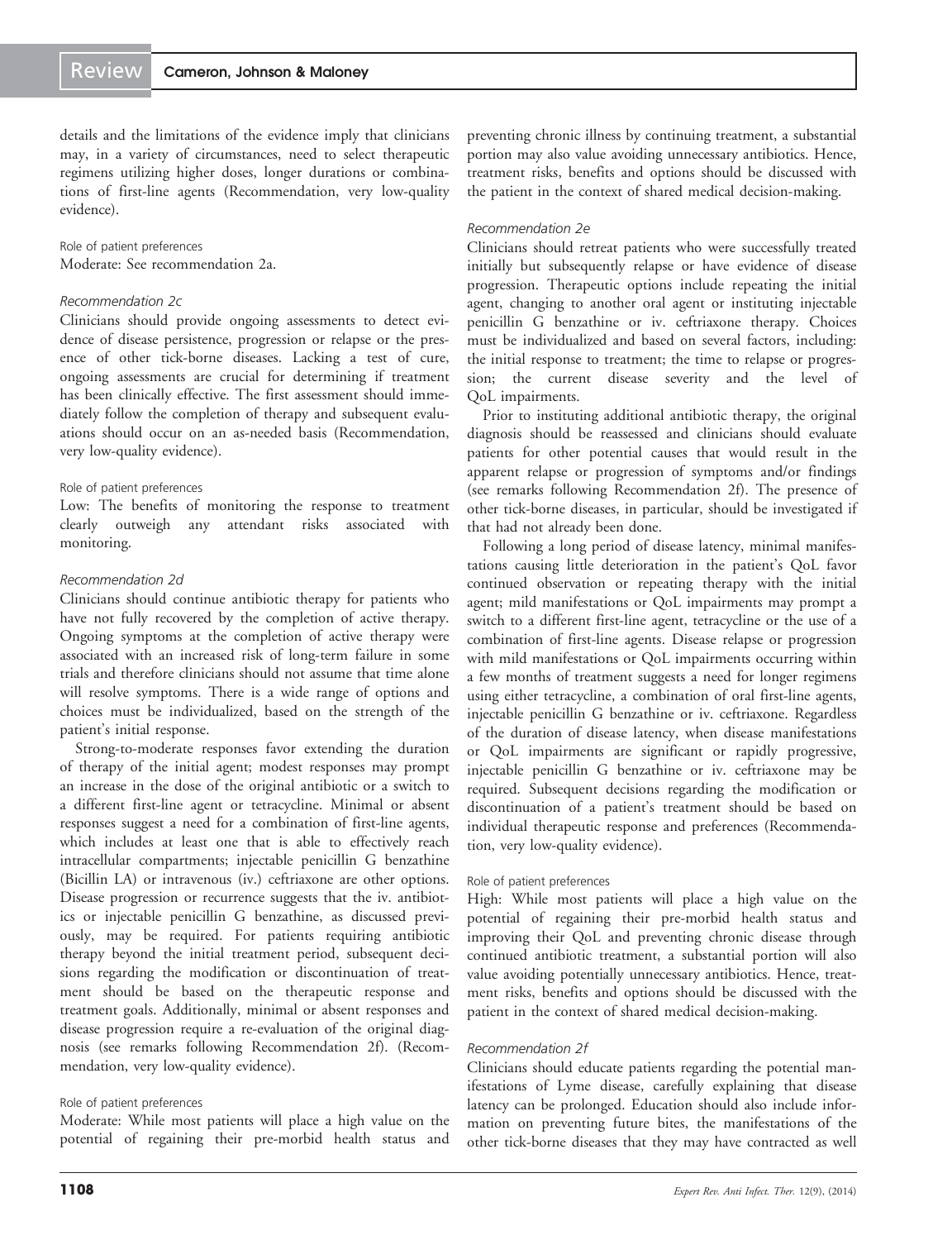as the symptoms and signs of a C. difficile infection and the preventative effect of probiotics. Patients should be encouraged to immediately report the occurrence of any recurrent or newly developing manifestation of Lyme disease as well as those suggestive of other tick-borne diseases or a C. difficile infection. Clinicians should emphasize that the need to report manifestations of tick-borne diseases never expires (Recommendation, very low-quality evidence).

#### Role of patient preferences

Low: The benefits of educating patients about potential disease manifestations clearly outweigh any attendant risks associated with education.

#### Q3. Should patients with persistent manifestations of Lyme disease be retreated with antibiotics?

Organizational values

The panel placed a high value on reducing the morbidity associated with chronic Lyme disease and improving the patient's QoL as well as on the need for individualized risk/benefit assessment and informed shared decision-making. The panel also placed a high value on the ability of the clinician to exercise clinical judgment. In the view of the panel, guidelines should not constrain the treating clinician from exercising clinical judgment in the absence of strong compelling evidence to the contrary.

#### Recommendation 3a

Clinicians should discuss antibiotic retreatment with all patients who have persistent manifestations of Lyme disease. These discussions should provide patient-specific risk–benefit assessments for each treatment option and include information regarding C. difficile infection and the preventative effect of probiotics (although none of the subjects in the retreatment trials developed C. difficile infection). (Strong recommendation, very low-quality evidence. Note: In GRADE, a strong recommendation may be made in the face of very low-quality evidence when the risk–benefit analysis favors a particular intervention such that most patients would make the same choice).

#### Role of patient preferences

Low: The benefits of educating patients about the potential benefits of retreatment and the risks associated with various treatment options, including not treating, clearly outweigh any attendant risks associated with education.

#### Recommendation 3b

While continued observation alone is an option for patients with few manifestations, minimal QoL impairments and no evidence of disease progression, in the panel's judgment, antibiotic retreatment will prove to be appropriate for the majority of patients who remain ill. Prior to instituting antibiotic retreatment, the original Lyme disease diagnosis should be reassessed and clinicians should evaluate the patient for other potential causes of persistent disease manifestations. The

presence of other tick-borne illnesses should be investigated if that had not already been done. Additionally, clinicians and their patients should jointly define what constitutes an adequate therapeutic trial for this particular set of circumstances.

When antibiotic retreatment is undertaken, clinicians should initiate treatment with 4–6 weeks of the selected antibiotic; this time span is well within the treatment duration parameters of the retreatment trials. Variations in patient-specific details and the limitations of the evidence imply that the proposed duration is a starting point and clinicians may, in a variety of circumstances, need to select therapeutic regimens of longer duration.

Treatment options are extensive and choices must be individualized. Each of these options would benefit from further study followed by a GRADE assessment of the evidence and consideration of associated risks and benefits, but until this information is available, clinicians may act on the currently available evidence.

In choosing between regimens, clinicians should consider the patient's responsiveness to previous treatment for Lyme disease, whether the illness is progressing and the rate of this progression; whether untreated co-infections are present; whether the patient has impaired immune system functioning or has received immunosuppressant corticosteroids and whether other co-morbidities or conditions would impact antibiotic selection or efficacy. Clinicians should also weigh the extent to which the illness interferes with the patient's QoL, including their ability to fully participate in work, school, social and familyrelated activities and the strength of their initial response against the risks associated with the various therapeutic options. Antibiotic selection should also consider medication tolerability, cost, the need for lifestyle adjustments to accommodate the medication and patient preferences.

For patients with mild impairments who had a strong-tomoderate response to the initial antibiotic, repeat use of that agent is favored. Patients with moderate impairments or only a modest response to the initial antibiotic may benefit from switching to a different agent or combination of agents. For patients with significant impairments and/or a minimal or absent therapeutic response, a combination of oral antibiotics, injectable penicillin G benzathine or iv. ceftriaxone (with the latter two used alone or in combination with other agents) is preferred. For patients who experienced disease progression despite earlier therapy, treatment with injectable penicillin G benzathine or iv. ceftriaxone, alone or in combination with other antibiotics, is advisable. Additionally, minimal or absent responses and disease progression require a re-evaluation of the original diagnosis (Recommendation, very low-quality evidence).

#### Role of patient preferences

High: The heterogeneous nature of the patient population seen in clinical practice, particularly with regard to variations in disease severity, QoL impairments and aversion to treatmentrelated risk is likely to affect the risk–benefit assessment. Although many patients will value the opportunity to improve their individual QoL through antibiotic treatment over the risk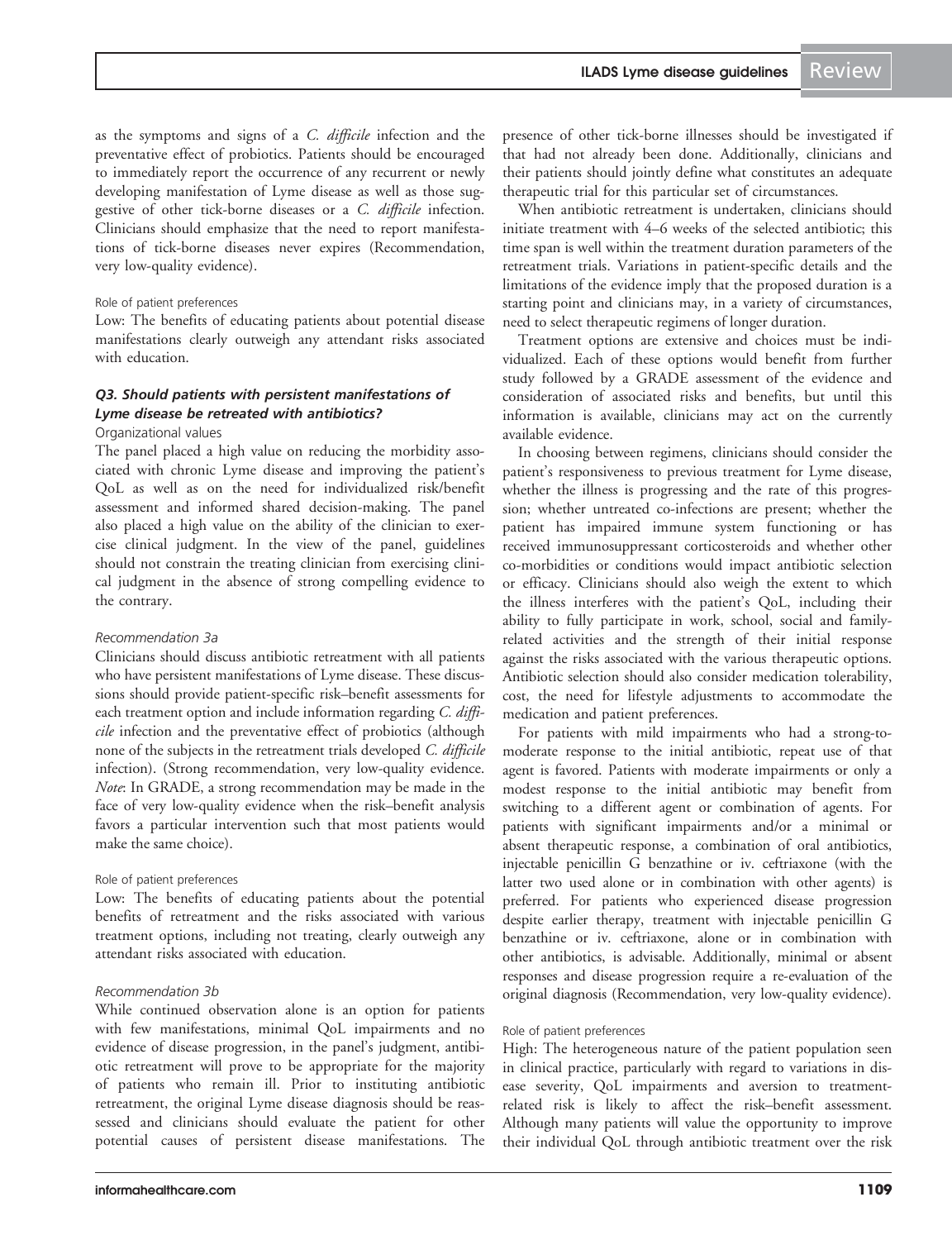of adverse events, others may prefer to avoid the risks associated with treatment. Hence, treatment options, including their associated risks and benefits, should be discussed with the patient in the context of shared medical decision-making.

#### Recommendation 3c

Clinicians should re-assess patients immediately following the completion of the initial course of retreatment to evaluate the effectiveness of retreatment and the need for therapeutic adjustments. Reassessment may need to be done much earlier and with greater scrutiny in patients with severe disease or when the therapeutic intervention carries substantial risk.

For patients who improve yet continue to have persistent manifestations and continuing QoL impairments following 4–6 weeks of antibiotic retreatment, decisions regarding the continuation, modification or discontinuation of treatment should be based on several factors. In addition to those listed in Recommendation 3b, the decision to continue treatment may depend on the length of time between the initial and subsequent retreatment, the strength of the patient's response to retreatment, the severity of the patient's current impairments, whether diagnostic tests, symptoms or treatment response suggest ongoing infection and whether the patient relapses when treatment is withdrawn.

In cases where the patient does not improve after 4–6 weeks of antibiotic retreatment, clinicians should reassess the clinical diagnosis as well as the anticipated benefit. They should also confirm that other potential causes of persistent manifestations have been adequately investigated prior to continuing antibiotic retreatment. Decisions regarding the continuation, modification or discontinuation of treatment should consider the factors noted above as well as the definition of an adequate therapeutic trial.

Whenever retreatment is continued, the timing of subsequent follow-up visits should be based on the level of the therapeutic response, the severity of ongoing disease, the duration of current therapy and the need to monitor for adverse events. (Recommendation, very low-quality evidence).

Role of patient preferences High: See Recommendation 3b.

#### The complete discussion of the individual clinical questions

#### Q1. Does a single 200 mg dose of doxycycline following a tick bite provide effective prophylaxis for Lyme disease? Evidence

The panel conducted a Medline search on 5 March 2013 for RCTs and meta-analyses, which investigated using a single dose of doxycycline for antibiotic prophylaxis of Ixodes scapularis bites. The search used this strategy: Ixodes scapularis bites OR erythema migrans/prevention OR erythema chronicum migrans/prevention OR Lyme disease/prevention and these filters: comparative study, clinical trial, meta-analysis, humans. The search identified 99 papers. Four trials of antibiotic

prophylaxis following an I. scapularis bite that were conducted in the USA and two meta-analyses involving some or all of those trials were identified and reviewed [[56](#page-29-0)–[61\]](#page-29-0). Three trials were excluded because they investigated the efficacy of various 10-day antibiotic regimens rather than the efficacy of a single 200 mg dose of doxycycline [\[56](#page-29-0)–[58](#page-29-0)]. Given that the two metaanalyses drew substantially from these trials, both were excluded. The fourth trial evaluated the effectiveness of a single 200 mg dose of doxycycline following a tick bite for the prevention of an EM rash at the bite site [\[59\]](#page-29-0).

#### Bias

The single-dose doxycycline trial was designed using prevention of an EM rash at the bite site as a surrogate for the prevention of Lyme disease [[62](#page-29-0)]. This surrogate has not been validated. Although 15 years of CDC surveillance data documented that 31% of reported surveillance cases lacked an EM rash [\[63\]](#page-29-0), the single-dose doxycycline trial was not designed to detect cases of Lyme disease in which the rash was absent. Instead, the trial design regarded all subjects lacking an EM as disease negative, thus biasing the trial in favor of finding treatment effective.

It should be noted that the single-dose doxycycline trial identified three subjects with clinical and laboratory evidence (seroconversion) of early Lyme disease who lacked an EM at the bite site, thus demonstrating that the prevention of an EM rash at the bite site is not an appropriate surrogate for prevention of Lyme disease [\[62\]](#page-29-0).

Later manifestations of Lyme disease may take months or years to develop [\[64](#page-29-0)–[68](#page-29-0)]. The trial's 6-week observation period was therefore insufficient to detect treatment failure and thus biased the trial toward finding treatment to be effective [\[62\]](#page-29-0).

Investigators neglected to state that failed treatment resulted in seronegative disease as exhibited by one subject in the study [\[62](#page-29-0)]. This unfavorable outcome was not included in the risk–benefit assessment, biasing the study in favor of treatment.

#### Precision

The single-dose doxycycline trial was incapable of measuring the effectiveness of a single 200 mg dose of doxycycline for Lyme disease prevention because outcome measurements were limited to documenting the occurrence of an EM rash at the bite site as opposed to all disease manifestations [\[62\]](#page-29-0). However, the trial did demonstrate that treatment with doxycycline resulted in fewer EM rashes than placebo, 1 of 235 (0.4%) and 8 of 247 (3.2%), respectively (p < 0.04) [[59](#page-29-0)]. Yet the data here are sparse, coming from a single study with few events, and, thus, imprecise.

The corresponding relative treatment effectiveness was reported to be 87%, with a 95% CI of 25–98% [[59](#page-29-0)]. The wide CI indicates that the finding was imprecise. This value, however, appears to be incorrect. Although the authors reported using the Fisher exact test to calculate the odds ratio, by our calculations, the correct CI is 0.003–0.968, corresponding to a 95% CI on the scaled risk difference from 3.2 to 99.7%. This wider 95% CI suggests the study findings are consistent with a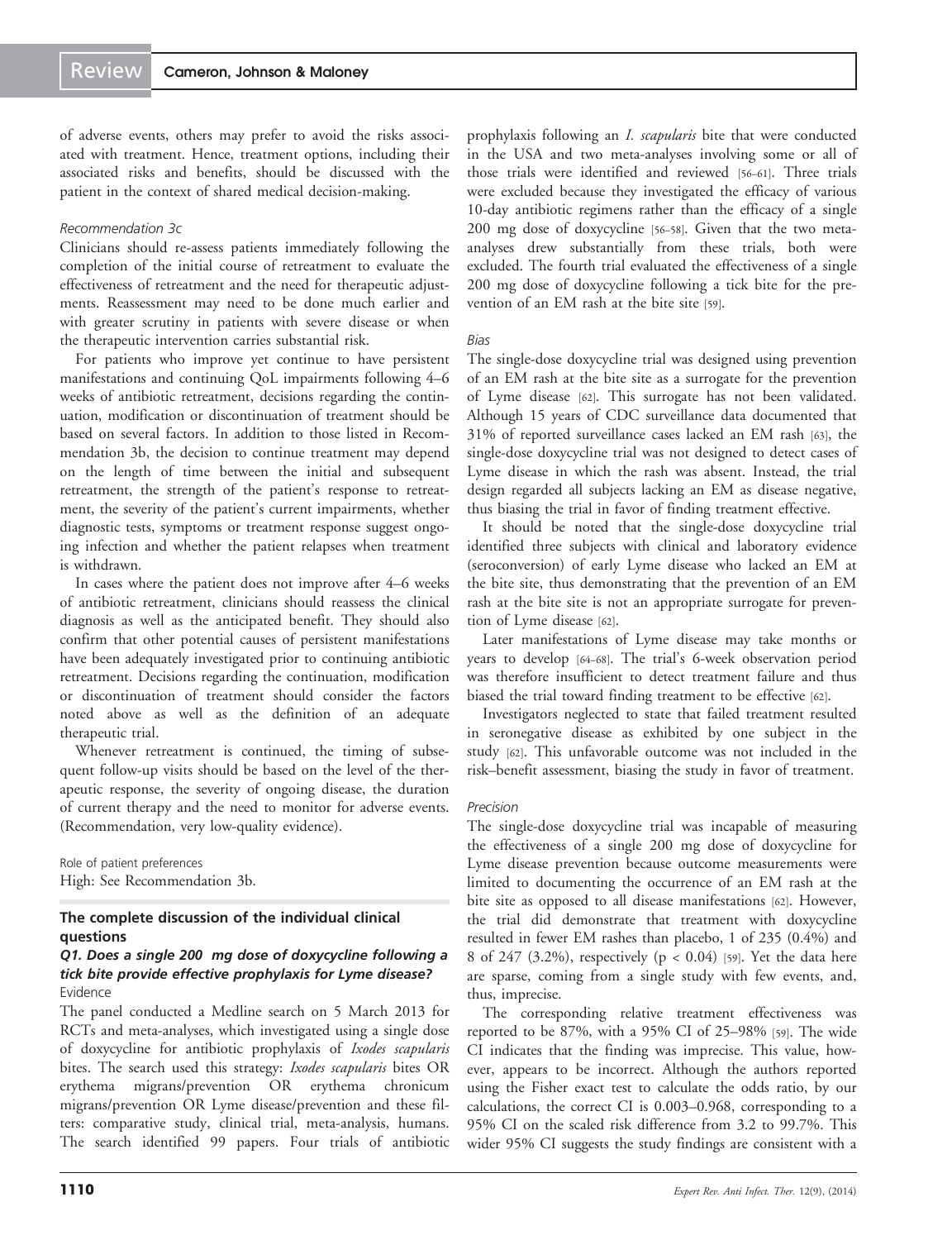| u | u | u |  |  |
|---|---|---|--|--|

| <b>Proprividars.</b> |                                                                                                                                                       |                                                                                            |                                                                     |                                                                                                                                                                                                                                                                                                                |          |
|----------------------|-------------------------------------------------------------------------------------------------------------------------------------------------------|--------------------------------------------------------------------------------------------|---------------------------------------------------------------------|----------------------------------------------------------------------------------------------------------------------------------------------------------------------------------------------------------------------------------------------------------------------------------------------------------------|----------|
| No. of<br>studies    | <b>Limitations</b>                                                                                                                                    | Imprecision                                                                                | Inconsistency                                                       | <b>Indirectness</b>                                                                                                                                                                                                                                                                                            | Quality  |
|                      | Inappropriate surrogate<br>(EM)<br>Insufficient duration of<br>observation<br>Insufficient reporting of<br>negative treatment-<br>associated outcomes | Few events<br>Wide CL<br>Unsupported<br>assumption<br>regarding<br>outcomes in<br>dropouts | Non-replicated<br>in humans<br>Inconsistent<br>with animal<br>model | Not applicable to patients bitten by species<br>other than Ixodes scapularis<br>Not applicable to patients exposed to<br>multiple tick-borne diseases<br>Efficacy not applicable to other antibiotics<br>Effectiveness findings applicable to<br>prevention of EM only and not other, non-<br>EM presentations | Very low |

## Table 2. Quality of the evidence, in aggregate, supporting single-dose doxycycline for Lyme disease prophylaxis.

EM: Erythema migrans.

much smaller minimum treatment effect, with the lower limit of the CI reflecting the possibility of only a 3.2% reduction in the risk of EM in the antibiotic arm compared with placebo. Thus, the trial was not well powered to precisely measure the treatment effect despite being adequately powered to detect statistical significance.

Although the dropout rate was low (11%), the assumption that none of the participants who dropped out developed an EM is unsupported and biased the estimated incidence in each arm downward. Furthermore, had a single EM in the antibiotic arm been missed due to patient dropout, then the statistical significance of the primary outcome would have been lost  $(p = 0.11)$ . It is unsettling when changing one participant's outcome can dramatically affect a study's conclusion.

#### **Consistency**

No other clinical trials have evaluated the effectiveness of a single 200 mg dose of doxycycline for the prevention of an EM rash at the bite site; therefore, the consistency of this finding in humans cannot be judged.

However, the effectiveness of doxycycline prophylaxis has been studied in a murine model [[69](#page-29-0),[70](#page-29-0)] and the findings were inconsistent with that of the single-dose doxycycline trial [[62](#page-29-0)]. In contrast to the human trial, which used a surrogate marker, the murine study used tissue cultures and post-treatment necropsy findings to provide direct evidence of treatment effectiveness. In the murine model, single-dose oral doxycycline was 43% effective for preventing Lyme disease [\[69\]](#page-29-0). A second murine study using ticks dually infected with Borrelia burgdorferi and Anaplasma phagocytophilum demonstrated that single-dose oral doxycycline was 20 and 30% effective for preventing B. burgdorferi and A. phago-cytophilum infections, respectively [[70\]](#page-29-0).

While it has been suggested that the lower efficacy of doxycycline in the murine studies was related to differences between mice and humans with regard to the duration of time that doxycycline levels exceeded the minimal inhibitory concentration for B. burgdorferi following a single oral dose of doxycycline  $(T > minimal inhibitory concentration)$  [[71](#page-29-0)], subsequent pharmacodynamic modeling found that other pharmacodynamic parameters correlated better with efficacy [[72](#page-29-0)]. However, these findings were based on flawed assumptions. Thus, the

reason for the apparently lower efficacy of single-dose oral doxycycline in mice is unclear. It is worth noting that the 95% CI in the study by Nadelman et al. was quite large, 3.2–99.7% (see precision discussion above), suggesting that true treatment effectiveness was approximately 50% [\[69](#page-29-0)], a value comparable to that of the murine study [[69](#page-29-0)].

#### Directness (generalizability)

The directness of the trial is limited to patients bitten by I. scapularis ticks treated with a single-dose doxycycline. The effectiveness of single-dose regimens using other antibiotics and the effectiveness of single-dose doxycycline in other Ixodes species have not been evaluated. Further, animal models suggest single-dose oral doxycycline prophylaxis is less effective when multiple pathogens are simultaneously transmitted to a host [\[70\]](#page-29-0); therefore, the findings are not applicable to patients exposed to B. burgdorferi and A. phagocytophilum and the applicability to patients exposed to B. burgdorferi and other co-infecting pathogens cannot be assumed.

#### Evidence quality, in aggregate

Overall, the quality of the evidence supporting the use of a single 200 mg dose doxycycline following a tick bite is very low (TABLE 2), implying that the true effectiveness of a single 200 mg dose of doxycycline is likely to be substantially different from the trial's reported effectiveness rate [[6](#page-27-0)].

#### Benefits

The single 200 mg dose doxycycline trial design employed an unvalidated and inappropriate surrogate and the duration of the observation period was inadequate. The reported 87% efficacy of single-dose doxycycline therapy was with regard to the observed reduction in the incidence of an EM rash at the bite site in the doxycycline subjects compared with the placebo subjects [\(TABLE](#page-10-0) 3) [[59\]](#page-29-0), but the reliability of this finding is diminished by its imprecision and its clinical significance is questionable (see quality of evidence discussion above). Therefore, the trial's significant design deficiencies prohibit conclusions regarding the efficacy and, thus, the benefits of single-dose doxycycline therapy for the prevention of Lyme disease.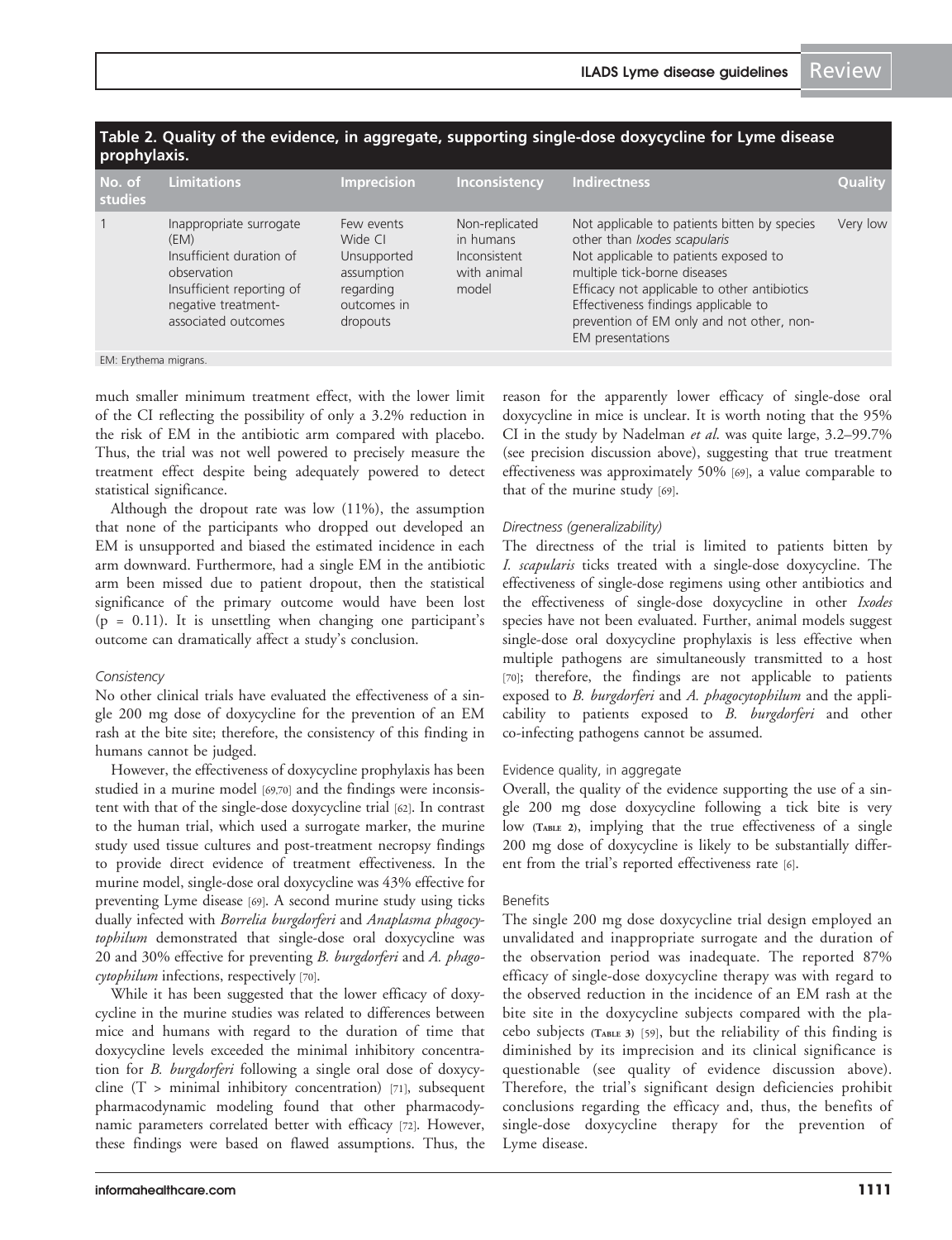<span id="page-10-0"></span>

| Table 3. Summary of findings regarding the effectiveness of single-dose doxycycline for prevention of<br>erythema migrans rashes.                                                       |                   |                                               |                        |            |                         |  |  |  |
|-----------------------------------------------------------------------------------------------------------------------------------------------------------------------------------------|-------------------|-----------------------------------------------|------------------------|------------|-------------------------|--|--|--|
|                                                                                                                                                                                         | Incidence placebo | Incidence single-dose doxy Treatment efficacy |                        | N (trials) | <b>Evidence quality</b> |  |  |  |
| EM prevention                                                                                                                                                                           | 8/247             | 1/235                                         | 87%; 95% CI: 3.2-99.7% | 482(1)     | Very low                |  |  |  |
| Safety of single-dose doxycycline.<br>$N = 235$ ; Adverse events: 1 patient who failed therapy was persistently seronegative; no other serious adverse events.<br>EM: Erythema migrans. |                   |                                               |                        |            |                         |  |  |  |

#### Harms

Treatment failure may result in seronegative Lyme disease. Although the single-dose doxycycline trial was not designed to determine whether this regimen could result in seronegative Lyme disease, the subject in the doxycycline arm who failed treatment remained negative on follow-up serologic testing, suggesting that this occurred [[62](#page-29-0),[73](#page-29-0)]. Clinical trials, case reports and studies in non-human primates have also documented instances of seronegative disease [\[33](#page-28-0)[,74](#page-29-0)–[76](#page-29-0)]. While the mechanisms allowing for seronegative disease have yet to be fully investigated, antibiotic treatment has been shown to abrogate the immune response in *Coccidioides* spp. [\[77](#page-29-0)], primary syphilis [[78](#page-29-0)], rheumatic fever [\[79](#page-29-0)] as well as Lyme disease [\[80,81\]](#page-29-0). It is postulated that antibiotic therapy reduces the antigenemia needed for the immune system to establish an immunologic response [\[77\]](#page-29-0). Inducing a seronegative disease state may lead to diagnostic and treatment delays, which are associated with poorer outcomes, and the development of a chronic form of the illness [[16,](#page-27-0)[27](#page-28-0),[32](#page-28-0),[82](#page-29-0),[83](#page-29-0)].

#### Risk–benefit assessment

The potential harms of the single-dose oral doxycycline prophylactic regimen and the magnitude of those harms significantly outweigh its benefits. In assessing the risk–benefit profile, the panel considered the unknown efficacy of single dose prophylaxis in preventing the development of Lyme disease and the magnitude of the potential harm created by inducing a seronegative state, including its concomitant diagnostic and treatment delays and the resultant increased risk of developing a chronic form of the disease, which is more difficult to treat successfully. The panel also considered findings from a murine model, which demonstrated that the effectiveness of single-dose doxycycline is further reduced in dual infections involving B. burgdorferi and A. phagocytophilum, an important consideration in many regions of the USA. Additionally, the panel noted that the effects of this regimen on the clinical presentation, detection and prevention of other common Ixodesborne co-infections are unknown.

#### Values

The panel placed a high value on preventing disease, thereby avoiding both the unnecessary progression from a potentially preventable infection to one that is chronic and associated with significant morbidity and costs. The panel placed a high value on not causing the abrogation of the immune response. The panel also placed a high value on the ability of the clinician to exercise clinical judgment. In the view of the panel, guidelines should not constrain the treating clinician from exercising clinical judgment in the absence of strong and compelling evidence to the contrary.

#### Recommendation 1a

Clinicians should not use a single 200 mg dose of doxycycline for Lyme disease prophylaxis. (Recommendation, very lowquality evidence)

#### Role of patient preferences

Low: The relative trade-offs between risks and benefits are clear enough that most patients will place a high value on avoiding a seronegative state and its attendant delays in diagnosis and treatment.

#### Recommendation 1b

Clinicians should promptly offer antibiotic prophylaxis for known Ixodes tick bites, in which there is evidence of tick feeding, regardless of the degree of tick engorgement or the infection rate in the local tick population. The preferred regimen is 100– 200 mg of doxycycline, twice daily for 20 days. Other treatment options may be appropriate on an individualized basis (see remarks below). (Recommendation, very low-quality evidence).

#### Role of patient preferences

Moderate: Most patients will place a high value on preventing chronic illness. However, some patients will value avoiding unnecessary antibiotics and prefer to not treat a tick bite prophylactically. Hence, treatment risks, benefits and options should be discussed with the patient in the context of shared medical decision-making.

#### Recommendation 1c

During the initial visit, clinicians should educate patients regarding the prevention of future tick bites, the potential manifestations of both early and late Lyme disease and the manifestations of the other tick-borne diseases that may have been contracted as a result of the recent bite. Patients receiving antibiotic prophylaxis should also be given information describing the symptoms and signs of a C. difficile infection and the preventative effect of probiotics. Patients should be encouraged to immediately report the occurrence of any and all tick-borne disease manifestations and manifestations suggestive of a C. difficile infection (Recommendation, very lowquality evidence).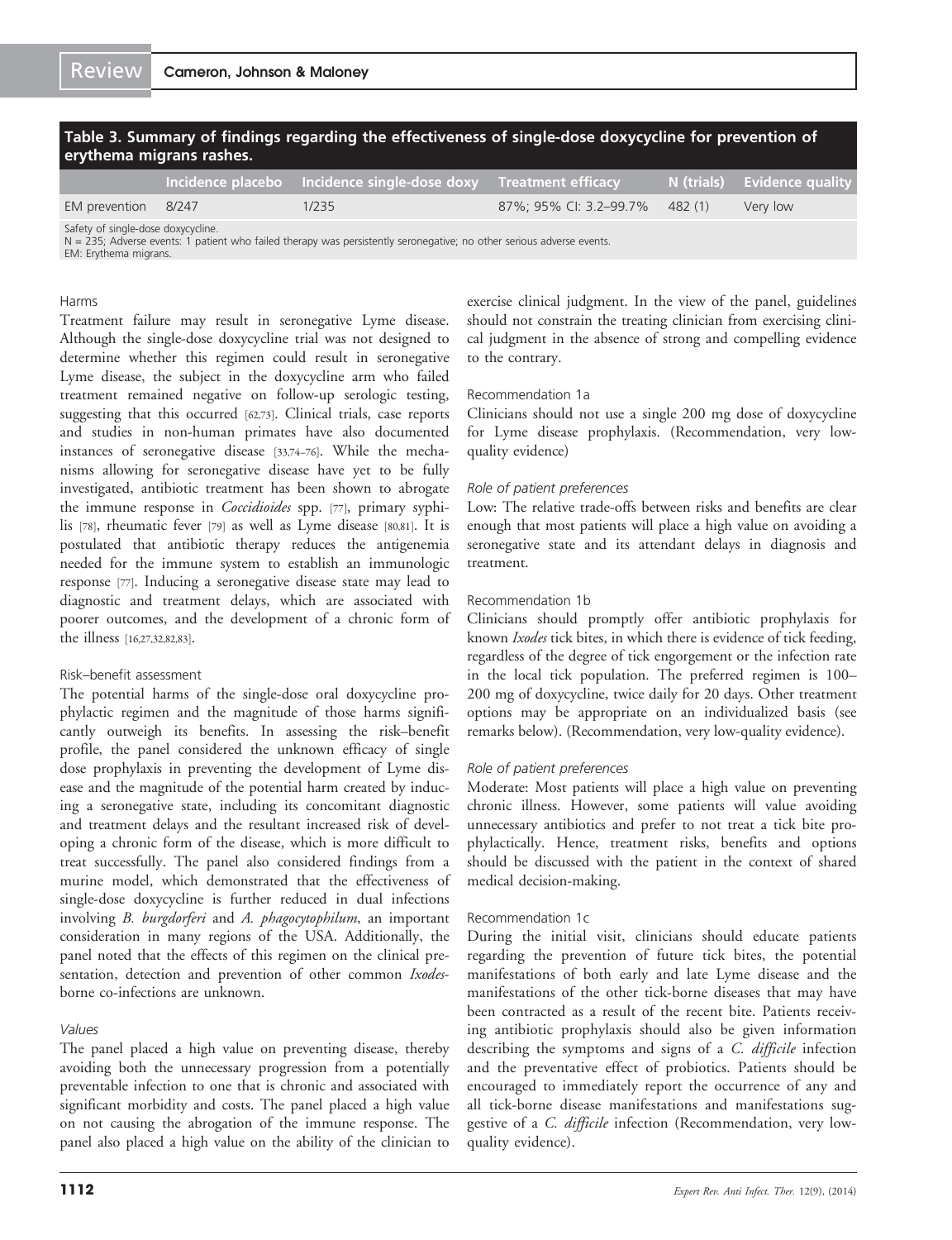## Role of patient preferences

Low: The benefits of educating patients about potential disease manifestations clearly outweigh any attendant risks associated with education.

## Remarks

Lyme disease often results from unrecognized tick bites [\[32,](#page-28-0)[84\]](#page-29-0), which do not provide an opportunity for administering antibiotic prophylaxis. When antibiotic prophylaxis is employed for known bites, it is imperative that treatment begin without delay. A recent murine study demonstrated that prophylaxis was most effective when given immediately after a bite and that effectiveness diminished with treatment delays [\[85\]](#page-29-0). Although no studies to date have specifically investigated the efficacy of antibiotic prophylaxis for bites from other Ixodes species, it is reasonable to provide prophylaxis for such bites pending future research.

The evidence supporting use of 20 days of antibiotics is limited to the previously mentioned murine trials [\[69,70\]](#page-29-0). In the first trial, investigators demonstrated that a long-acting form of doxycycline, with measurable levels for 19 days, was 100% effective for preventing Lyme disease [\[69](#page-29-0)]. In the dual-exposure model, the long-acting form of doxycycline was 100% effective for preventing B. burgdorferi and A. phagocytophilum infections [\[70\]](#page-29-0). No long-acting, injectable doxycycline preparation is available for use in humans [\[62\]](#page-29-0), which is why the panel recommends using 100–200 mg of doxycycline twice daily for a minimum of 20 days. One advantage to this regimen is that it would also address situations where patients are exposed to both B. burgdorferi and A. phagocytophilum.

Analysis of the single-dose doxycycline trial highlights the problems inherent in formulating treatment recommendations on the basis of a single study and demonstrates that a randomized, placebo-controlled study design, in and of itself is not a guarantee that the study will produce high-quality evidence. The panel recognizes that recommendations based solely on animal models are also problematic. Therefore, the panel encourages the NIH to fund appropriately designed trials in order to investigate the optimum duration of treatment for a known Ixodes bite.

Given that doxycycline dosages of 100 mg twice daily may not provide adequate levels in all tissues or in all patients [\[86\]](#page-29-0), some clinicians may prefer to prescribe higher daily doses [\[52](#page-28-0)[,86](#page-29-0)–[89](#page-29-0)]. Regardless of the selected dose, clinicians should advise patients to take probiotics daily while on antibiotic therapy. Probiotics reduce the risk of C. difficile colitis and antibiotic-associated diarrhea [\[44,45\]](#page-28-0).

'Watchful waiting' does not satisfy a strict definition of prophylaxis. Rather than acting to prevent disease, this option seeks the early identification and treatment of Lyme disease infections resulting from a known bite. The hallmark of early disease is the EM rash; and as previously noted, almost a third of reported surveillance cases of Lyme disease lack this finding [\[16](#page-27-0)[,18](#page-28-0)[,63\]](#page-29-0). Given the possible absence of an EM rash in a patient with a known bite, this option not only withholds primary preventative therapy, it potentially loses an opportunity

to provide secondary prevention as well, should the early, non-EM manifestations of the infection be missed. However, patients wishing to avoid antibiotics may prefer this option, in which case clinicians should emphasize that patients must immediately report the occurrence of Lyme-related symptoms so that appropriate antibiotic therapy can be instituted.

In cases where doxycycline is contraindicated, clinicians may consider using other antibiotics known to be effective in Lyme disease, such as amoxicillin, cefuroxime or azithromycin, although there is no evidence to guide decisions with regard to the dose and duration of use for these agents. The excluded trials of antibiotic prophylaxis investigated the therapeutic efficacy of 10 days of amoxicillin, three-times daily [[58](#page-29-0)]; penicillin, fourtimes daily [[56](#page-29-0),[57](#page-29-0)] and tetracycline, four-times daily [[57](#page-29-0)]. None of the trials was able to demonstrate efficacy, primarily due to the low incidence of disease in the placebo groups [\[56,57\]](#page-29-0).

Some guidelines recommend that clinicians learn to estimate attachment times for recovered ticks based on their scutal index, but expertise is required to do this and it is unrealistic to assume that all clinicians can or will acquire such skills. In the single-dose doxycycline study, 9.9% of the bites from nymphal ticks that exhibited any degree of engorgement resulted in the development of an EM at the bite site [[59](#page-29-0)]. Therefore, the panel determined that it was prudent to routinely offer prophylaxis under such circumstances and that withholding therapy from patients who failed to meet an arbitrary minimum tick attachment time was inappropriate. Similarly, the panel recognizes that clinicians frequently lack information regarding current infection rates for a given tick population (often because the research to establish local infectivity rates has not been done) and that tick infection rates in the same locale vary significantly on an annual basis [[90](#page-29-0)]. Therefore, the panel concluded that meeting a specific tick infection rate should not be a prerequisite for antibiotic prophylaxis.

## Q2. Should the treatment of an EM rash be restricted to 20 or fewer days of the first-line oral agents (azithromycin, cefuroxime, doxycycline and phenoxymethylpenicillin/amoxicillin)?

## Evidence

The panel conducted a Medline search on 5 March 2013 for prospective randomized clinical trials investigating the effectiveness of 5–20 days of oral azithromycin, cefuroxime, doxycycline, phenoxymethylpenicillin or amoxicillin for the treatment of EM. The search used the following strategy: (erythema migrans OR erythema chronicum migrans OR lyme OR lyme borreliosis) AND (amoxicillin/therapeutic use OR azithromycin/therapeutic use OR penicillin/therapeutic use OR cefuroxime/therapeutic use OR doxycycline/therapeutic use) AND (Clinical trial OR comparative study OR meta-analysis). The search identified 76 papers; 51 reported trial outcomes.

A preliminary assessment found that 27 papers described studies that either investigated antibiotic treatment of non-EM presentations (23); were primarily interested in disseminated disease (3) or did not involve any of the antibiotics of interest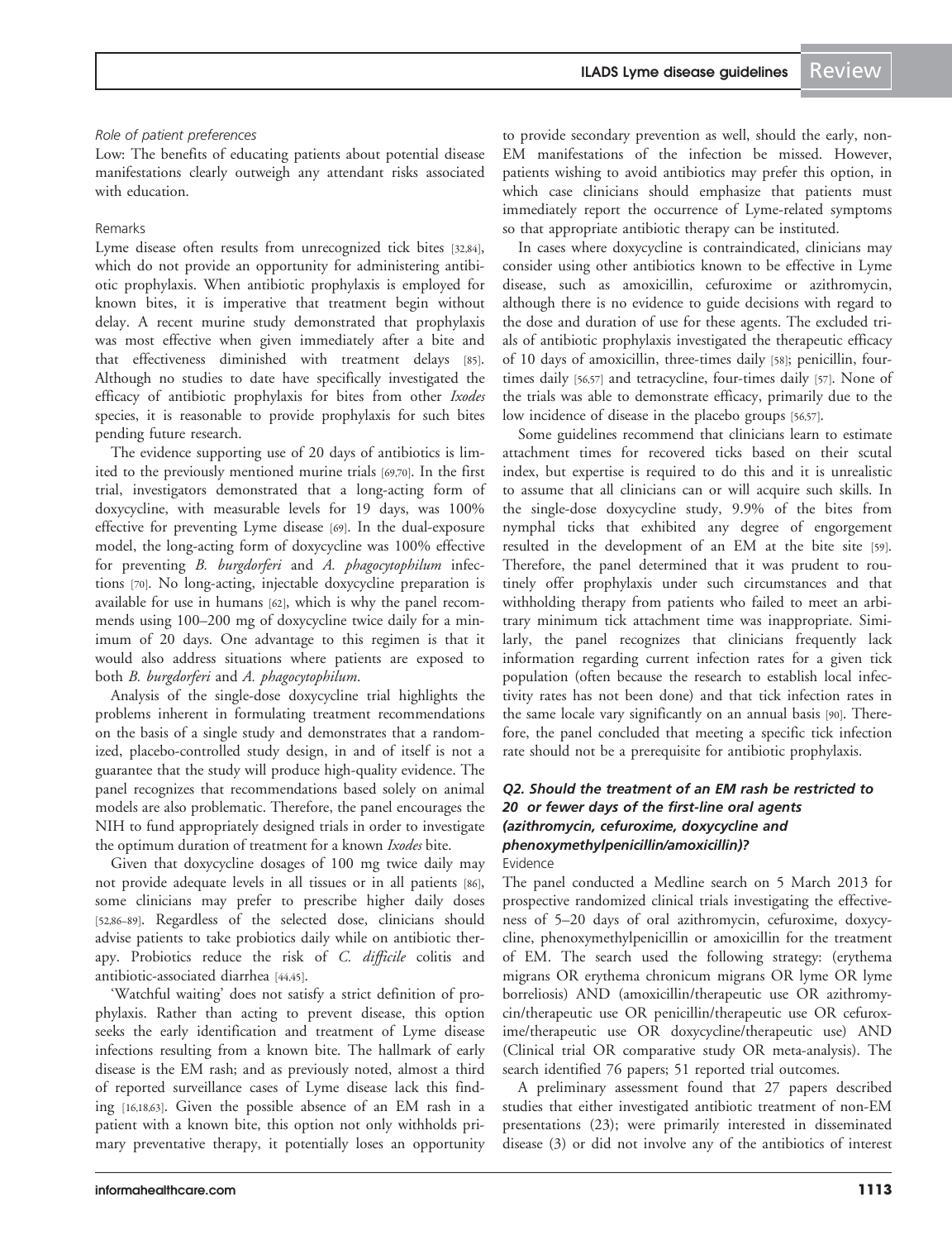|                          | dienia migrans to zo or rewer days.                                                                                                                                                                                                                                                                                   |                                                                                 |                                                                                                                                                                                                                                                                                                                                                                                                                                                              |                                                                                                                                                                                               |                            |  |  |  |  |
|--------------------------|-----------------------------------------------------------------------------------------------------------------------------------------------------------------------------------------------------------------------------------------------------------------------------------------------------------------------|---------------------------------------------------------------------------------|--------------------------------------------------------------------------------------------------------------------------------------------------------------------------------------------------------------------------------------------------------------------------------------------------------------------------------------------------------------------------------------------------------------------------------------------------------------|-----------------------------------------------------------------------------------------------------------------------------------------------------------------------------------------------|----------------------------|--|--|--|--|
| No. of studies           | <b>Limitations</b>                                                                                                                                                                                                                                                                                                    | <b>Precision</b>                                                                | Consistency                                                                                                                                                                                                                                                                                                                                                                                                                                                  | <b>Indirectness</b>                                                                                                                                                                           | <b>Evidence</b><br>quality |  |  |  |  |
| 9 [46-49,53,74,88,91,92] | No single trial design<br>investigated all<br>agents<br>Trials differed by<br>agents, duration of<br>therapy, length of<br>observation<br>Insufficient<br>observation in most<br>Overly broad<br>definitions of success<br>Lack of a standard<br>outcome definition<br>Use of non-ITT<br>longitudinal data<br>methods | Limited number of<br>trials<br>Small sample sizes<br>Only 3 of<br>9 reported CI | No trial investigated all<br>4 classes of antibiotics.<br>As originally reported:<br>- Efficacies of individual<br>agents were inconsistent<br>- Relative efficacies<br>among trials<br>investigating the same<br>agents were inconsistent<br>When uniform design<br>elements applied and<br>outcomes assessed by<br>treatment duration:<br>- Inconsistent intra-agent<br>success rates<br>- Inconsistent relative<br>outcomes in inter-agent<br>comparisons | Not applicable to<br>non-EM early Lyme;<br>EM with CNS<br>dissemination,<br>co-infected or<br>immunocompromised<br>patients<br>European trials may<br>not be applicable to<br>the US patients | Very low                   |  |  |  |  |
|                          | <sup>+</sup> Several comparative studies described differing durations of therapy.                                                                                                                                                                                                                                    |                                                                                 |                                                                                                                                                                                                                                                                                                                                                                                                                                                              |                                                                                                                                                                                               |                            |  |  |  |  |

#### Table 4. Quality of the evidence, in aggregate, that supports restricting the antibiotic treatment of ery $min<sub>1</sub>$  migrans to 20 or fewer day

EM: Erythema migrans; ITT: Intention to treat.

(1). These were not considered further. An additional 15 trials were excluded because additional review demonstrated that they were either retrospective studies (2); incompletely randomized (1); used a symptom list during post-treatment assessments that did not include commonly reported symptoms of the disease (7) or had a non-completion rate of 20% or higher (5). Thus, nine trials met the requirements for this GRADE analy-sis and were evaluated in detail (TABLES 4 & [5\)](#page-13-0) [[46](#page-28-0)-[49,53,](#page-28-0)[74,88](#page-29-0),[91](#page-29-0),[92](#page-29-0)].

## Rating the quality of the evidence

#### Bias

None of the trials compared all four antibiotic classes (azithromycin, cefuroxime, doxycycline and phenoxymethylpenicillin/ amoxicillin). The nine trials had significant differences in design elements including: antibiotic agents investigated, duration of therapy, outcome definitions, length of observation period and longitudinal data methods; these differences potentially biased findings in favor of one or more agents and make it difficult to draw broad conclusions regarding the effectiveness of the various agents.

Observation periods ranged from 3 to 24 months. The optimum duration of post-treatment observation for EM has not been determined, in part, because while disease relapse is known to occur, the duration of the latent period is variable and can be prolonged [\[32,33](#page-28-0)[,93\]](#page-29-0). For example, one trial reviewed here reported a relapse at 20 months [\[46\]](#page-28-0) and Logigian et al. found that in their subjects (all of whom had neurologic manifestations of Lyme disease), the median time from EM to chronic CNS symptoms was 26 months, with a range of 1–168 months. Thus, trials with longer observation periods are

more likely to capture disease relapse and subsequently report lower success rates. Therefore, variations in the length of the observation period may bias efficacy findings in favor of agents that were investigated in trials utilizing short observation periods.

Recognizing this, investigators in two of the EM trials cited the need for longer observation periods in their discussions [\[47](#page-28-0)[,74\]](#page-29-0); one suggested that to accurately compare agents, observation periods would need to extend 2 years posttreatment [\[47\]](#page-28-0). Of the nine trials reviewed by the panel, only one [[46](#page-28-0)] met this suggested standard and, given that relapse may occur even later, 2 years may not be sufficient.

The lack of standardized outcome definitions also introduces bias. The trials used broad definitions of treatment success that differed by trial [\[46](#page-28-0)–[49,53](#page-28-0)[,74,88,91,92\]](#page-29-0). All required the complete resolution of EM and an absence of new findings but, to varying degrees, each trial allowed subjects with improved yet persistent symptoms and subjects who had developed new symptoms consistent with Lyme disease during the observation period to be included within the success group. Thus, treatment success was not synonymous with the full restoration of the pre-Lyme disease health status and prevention of late manifestations of Lyme disease and, therefore, all of the trials were biased toward finding treatment to be effective.

The choice of longitudinal data methods may bias findings by either overstating or understating success rates [[94](#page-30-0)] and the nine trials employed different methods for handling subjects who did not complete the study as designed [\[46](#page-28-0)–[49,53](#page-28-0)[,74,88,91,92\]](#page-29-0). Seven trials used complete-case methodology [\[46](#page-28-0)–[48,53](#page-28-0)[,74,88,91\]](#page-29-0), one reported results in both complete-case and last observation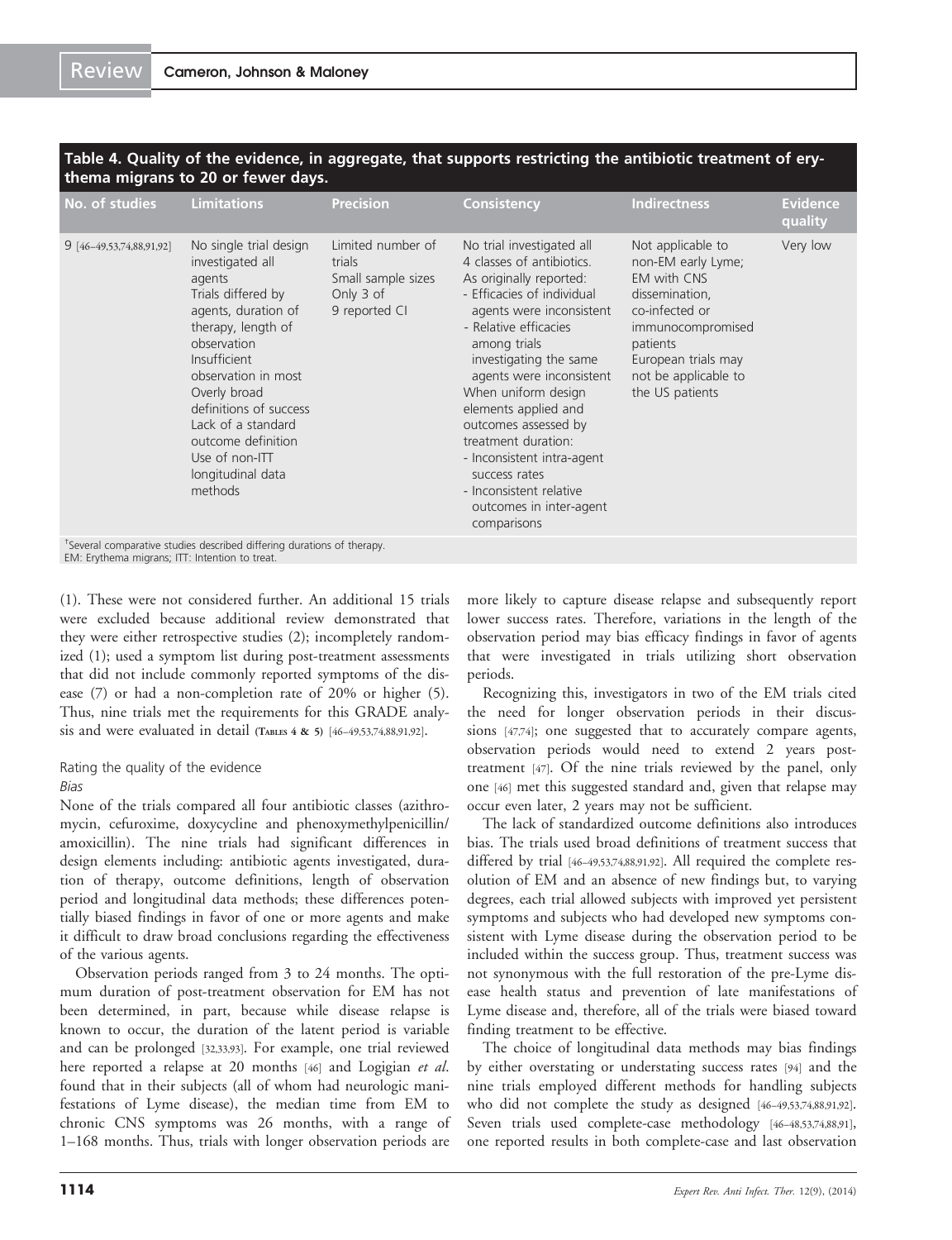#### <span id="page-13-0"></span>Table 5. Summary of findings regarding the effectiveness of treating an erythema migrans rash with 20 or fewer days of antibiotics based on a re-analysis of the original trial data to reflect patient-centered outcomes.

| <b>Duration of</b>    | <b>Outcome</b>                        | Number of trials, success rate by agent <sup>†</sup>                                                                                                                                                                                                                                                                                                                                                                                                                                                                                                                                                                                                                                                                                                                                                                                                                                                                                |                                         |                                             |                                           |  |  |
|-----------------------|---------------------------------------|-------------------------------------------------------------------------------------------------------------------------------------------------------------------------------------------------------------------------------------------------------------------------------------------------------------------------------------------------------------------------------------------------------------------------------------------------------------------------------------------------------------------------------------------------------------------------------------------------------------------------------------------------------------------------------------------------------------------------------------------------------------------------------------------------------------------------------------------------------------------------------------------------------------------------------------|-----------------------------------------|---------------------------------------------|-------------------------------------------|--|--|
| treatment,<br>in days |                                       | <b>Azith</b>                                                                                                                                                                                                                                                                                                                                                                                                                                                                                                                                                                                                                                                                                                                                                                                                                                                                                                                        | Cefur                                   | Doxy                                        | <b>PMP/Amox</b>                           |  |  |
| $\leq$ 10 days        | Return to baseline<br>without relapse | 6 trials [46-49,53,74]<br>230/298<br>(77.8%)                                                                                                                                                                                                                                                                                                                                                                                                                                                                                                                                                                                                                                                                                                                                                                                                                                                                                        | No trials                               | 1 trial $[53]$<br>14/22<br>$(63.6\%)$       | 2 trials [48,53]<br>11/52<br>$(78.8\%)$   |  |  |
| $11 - 19$             | Return to baseline<br>without relapse | No trials                                                                                                                                                                                                                                                                                                                                                                                                                                                                                                                                                                                                                                                                                                                                                                                                                                                                                                                           | 1 trial $[92]$<br>110/140<br>$(78.6\%)$ | 3 trials [46,47,49]<br>77/115<br>$(67.0\%)$ | 1 trial $[46]$<br>12/23<br>$(52.2\%)$     |  |  |
| 20                    | Return to baseline<br>without relapse | No trials                                                                                                                                                                                                                                                                                                                                                                                                                                                                                                                                                                                                                                                                                                                                                                                                                                                                                                                           | 2 trials [88,91]<br>48/78<br>$(61.5\%)$ | No trials                                   | 2 trials [74,91]<br>114/135<br>$(84.4\%)$ |  |  |
| $5 - 20$              | Adverse events                        | Serious adverse events, defined as allergic reactions, Clostridium difficile infections, any<br>adverse event resulting in withdrawal from study or change in therapeutic agent, and<br>any adverse event labeled by the investigators as 'serious' occurred in 21 of<br>1068 subjects (2.0%) [46-49,53,74,88,91,92]. None of the adverse events was specifically<br>categorized as allergic reactions. The majority of serious adverse events involved the skin<br>$(13)$ , including non-specific skin rash $(6)$ $[74]$ , drug eruptions $(6)$ $[53]$ and serious<br>photosensitivity reaction (1) [46]. Gastrointestinal adverse events were also common,<br>including poor medication palatability in pediatric subjects (2) [91], nausea and vomiting<br>$(1)$ [48] and diarrhea (5) [49,74,88]. A single subject was treated for C. difficile infection<br>shortly after completing treatment [91]. No deaths were reported. |                                         |                                             |                                           |  |  |

† CIs for the individual trials are available in Supplementary Appendix III. Azith: Azithromycin; Cefur: Cefuroxime; Doxy: Doxycycline; PMP/Amox: Phenoxymethylpenicillin/amoxicillin.

carried forward [[92](#page-29-0)] and one trial employed an intention-to-treat (ITT) approach [[49](#page-28-0)].

Complete-case methodology is likely to overstate treatment success because subjects who leave the trial prematurely due to treatment ineffectiveness or intolerance are excluded from outcome calculations [[94](#page-30-0),[95](#page-30-0)]. Thus, the trials that used this approach were biased towards finding higher treatment success rates. Last observation carried forward completes the data set for missing subjects by imputing the value from the most recent visit to all subsequently missed observation points, implying outcomes are static [[94](#page-30-0),[95](#page-30-0)]. Because relapses occur in Lyme disease, this methodology may overstate treatment success; thus, the trials that used last observation carried forward were likely biased towards finding higher treatment success rates.

ITT models evaluate subjects by their assigned treatment, regardless of compliance [\[94,95\]](#page-30-0). These models also impute data for the missing and the chosen values reflect assumptions regarding the likelihood that certain potential outcomes actually occurred [\[95](#page-30-0)]. Potential assumptions range from worst-case to best-case scenarios. In general, ITT methodology is thought to better represent clinical realities, where patients may inadvertently or purposefully supplement treatment with other interventions that affect outcomes or elect to abandon ineffective treatment altogether [[94](#page-30-0),[96](#page-30-0)]. The EM trial that employed ITT methodology assumed that missing subjects fulfilled the worst case scenario, that is, had failed [[49](#page-28-0)], biasing the trial toward finding treatment less successful. However, adopting a conservative approach to efficacy determinations avoids the potential harms associated with overstating treatment success and understating treatment failures.

#### Precision

The number of trials that investigated a given antibiotic was limited and sample sizes in the individual trials were small. Trial numbers per agent ranged from 3 to 5 and median sample sizes per agent ranged from 28 to 63. Small sample sizes are susceptible to random chance and small study bias [\[97](#page-30-0)–[99](#page-30-0)].

Only three of the nine trials reported CIs for treatment efficacy [[74,88](#page-29-0),[92](#page-29-0)]; a fourth reported CIs for the risk of a drug eruption [\[53\]](#page-28-0).

#### **Consistency**

Outcomes, as originally reported by the nine trials, were inconsistent. Two trials simultaneously evaluated the effectiveness of azithromycin, doxycycline and phenoxymethylpenicillin/ amoxicillin plus probenecid [\[46,53\]](#page-28-0). Strle et al. reported that 28% of subjects, overall, had post-treatment signs/symptoms. By agent, 15% of azithromycin, 26% of doxycycline and 43% phenoxymethylpenicillin subjects had post-treatment man-ifestations [[46](#page-28-0)]. In contrast, Massarotti et al. reported that azithromycin, doxycycline and amoxicillin plus probenecid were equally efficacious [\[53](#page-28-0)].

Seven trials compared two of the three agents, although the pairings differed [[48](#page-28-0),[49](#page-28-0),[74](#page-29-0),[88](#page-29-0),[91](#page-29-0),[92](#page-29-0)[,100](#page-30-0)]. Weber et al. found that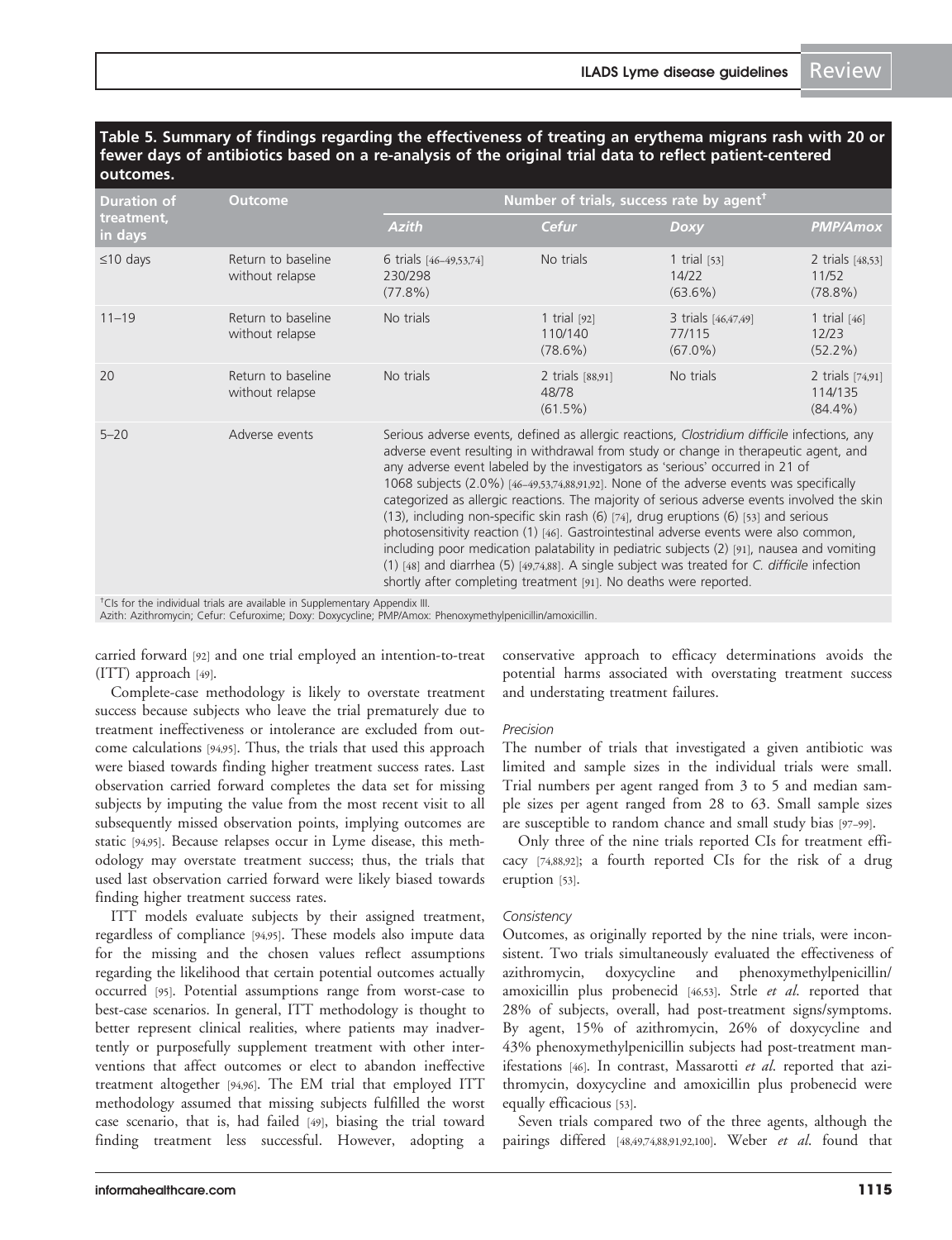azithromycin and phenoxymethylpenicillin were comparable, while Luft et al. found amoxicillin to be more efficacious for preventing late disease than azithromycin [[48](#page-28-0),[74](#page-29-0)]. Azithromycin was more efficacious than doxycycline in the 1993 trial by Strle et al., but Barsic et al. found the two agents equivalent [\[47,49\]](#page-28-0).

In a separate analysis, success rates for the individual agents were determined after uniform patient-centered outcome definitions and longitudinal data methods were applied to the origi-nal data (see Benefits section below and [TABLE](#page-13-0) 5). These results were also inconsistent. Success, in relation to treatment duration, demonstrated inter- and intra-agent inconsistencies. For example, when the treatment duration was 11–19 days, cefuroxime (78.6%) outperformed phenoxymethylpenicillin/ amoxicillin (52.2%) but for 20 days of treatment, success for phenoxymethylpenicillin/amoxicillin (84.4%) was greater than that of cefuroxime (61.5%). Success rates for individual agents were also inconsistent; both cefuroxime and phenoxymethylpenicillin/amoxicillin had higher success rates with shorter, rather than longer, treatment durations.

#### Directedness (generalizability)

Findings are applicable to patients with EM rashes, without evidence of CNS dissemination. It cannot be assumed that findings are applicable to patients with Lyme disease inclusive of CNS dissemination, other tick-borne diseases or immunocompromised states [[101](#page-30-0)]. Nor can it be assumed that findings are applicable to non-EM early Lyme disease [[102\]](#page-30-0). Given the clinical variations between the genospecies [\[103,104](#page-30-0)], results from European trials, where Borrelia afzelii is the dominant cause of EM rashes [[102\]](#page-30-0), may not be applicable to the US patients.

#### Evidence quality, in aggregate

The quality of the evidence addressing the effectiveness of 5–20 days of antibiotics for the treatment of EM is very low, implying that the true effectiveness of a 5–20 day course of antibiotics for the treatment of an EM rash is likely to be substantially different from the trials' reported effectiveness rate.

#### Benefits

The limitations of the evidence from the original trials reduce the reliability of their findings. Given that no trial directly compared all classes of agents (azithromycin, cefuroxime, doxycycline and phenoxymethylpenicillin/amoxicillin) and direct comparisons between individual trials are hampered by differences in outcome definitions, length of the observation periods and longitudinal data methodologies, the ability to draw valid conclusions regarding the relative effectiveness of commonly prescribed antibiotic regimens is impaired.

To provide comparative information on patient-centered outcomes by agent – information of clinical import to clinicians and patients – the original trial data were reanalyzed. To minimize biases due to variations in trial design, standardized, patient-centered definitions of treatment success and failure and uniform statistical methodology, utilizing the conservative approach of Barsic et al. [[49\]](#page-28-0), were applied to the original trial data. To avoid overstating the effectiveness of the investigated antibiotics, the panel specifically chose to assume that those who failed to complete the trial were treatment failures.

Success was defined as the complete resolution of EM and all associated symptoms and findings, without evidence of disease relapse or the development of new manifestations consistent with Lyme disease during the observation period. The panel viewed this outcome definition as the outcome that would matter most to patients and thought it was consistent with the expectation that the appropriate treatment of an EM rash should restore the patient to their pre-morbid baseline.

Failure included any outcome short of that. Subjects described by the investigators as failures and those who were retreated (regardless of the post-retreatment outcome) were considered failures for the purpose of this outcome analysis. Subjects who had ongoing symptoms at the final end point, including those described as 'partial responders', were also considered failures. In some instances, this resulted in subjects being re-categorized as failures. Subjects who were 'unevaluable', wrongly enrolled, non-compliant, withdrawn prematurely due to adverse reactions to their assigned antibiotic or lost to follow-up were also considered failures for the purpose of this analysis.

Success rates across the nine trials differed significantly. The lowest, 52.2% (CI: 30.6, 73.3), was in the phenoxymethylpenicillin arm of the 1992 trial by Strle et al. and the highest, 93.3% (CI: 68.1, 99.8), was in the high-dose cefuroxime arm in the trial by Eppes and Childs (see [SUPPLEMENTARY](http://informahealthcare.com/doi/suppl/10.1586/14787210.2014.940900/suppl_file/10.1586/14787210.2014.940900_suppl.doc) APPENDIX III). The two arms with the highest success rates had exceptionally small sample sizes; one arm had 13 subjects, the other had 15 [\[91\]](#page-29-0). The two arms with the lowest success rates also had small samples sizes, 23 subjects in one and 26 in the other [[46](#page-28-0),[53](#page-28-0)].

Success rates were subsequently regrouped by agent and treatment duration and weighted average success rates for the various regimens were then calculated. The outcome results from arms which had non-completion rates equal to or exceeding 20% were excluded from the calculations. As shown in [TABLE](#page-13-0) <sup>5</sup>, success rates for a given treatment duration vary by antibiotic class. Twenty days of phenoxymethyl-penicillin/ amoxicillin had the highest overall success rate of all of the regimens, 84.4%, while 11–19 days of these same agents had the lowest success rate, 61.5%.

#### Harms

Serious adverse events, defined as allergic reactions, C. difficile infections, any adverse event resulting in withdrawal from study or change in therapeutic agent and any adverse event labeled by the investigators as 'serious' occurred in 20 of 1068 subjects (1.9%) [\(TABLE](#page-13-0) 5). None of the adverse events was specifically categorized as allergic reactions. The majority of serious adverse events involved the skin (11), including non-specific skin rash (6) [\[74\]](#page-29-0), drug eruptions (4) [\[53\]](#page-28-0) and serious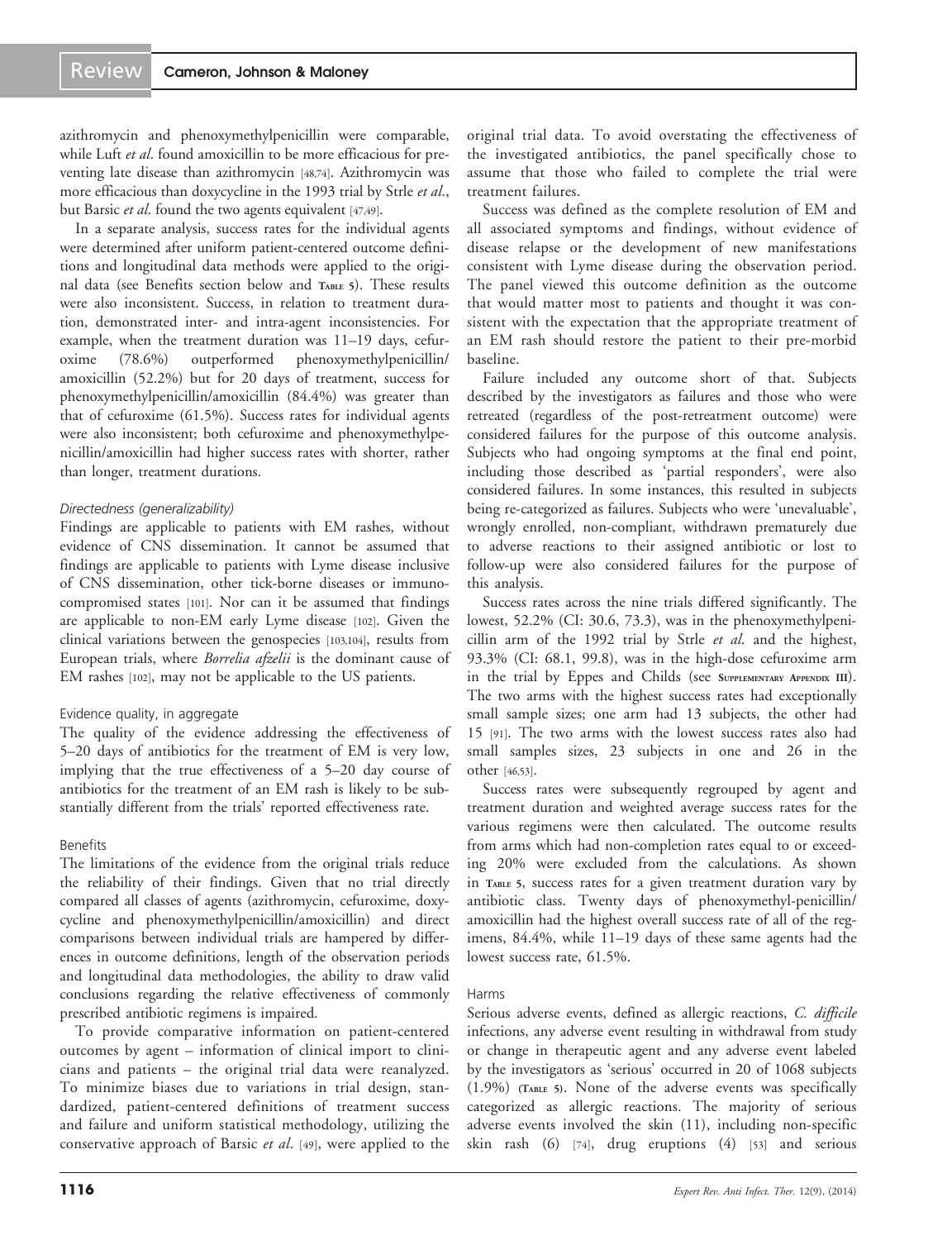photosensitivity reaction (1) [\[46](#page-28-0)]. Gastrointestinal adverse events were also common, including poor medication palatability in pediatric subjects (2) [[91\]](#page-29-0), nausea and vomiting (1) [\[48\]](#page-28-0) and diarrhea (5) [\[49](#page-28-0)[,74](#page-29-0),[88](#page-29-0)]. A single subject was treated for C. difficile infection shortly after completing treatment [[91\]](#page-29-0). No deaths were reported.

Although the panel did not consider a Jarisch–Herxheimer reaction an adverse event, four EM trials reported a Jarisch– Herxheimer reaction in 60 of 351 subjects (17.1%) (range 12.1–18.7%) [[47](#page-28-0),[53](#page-28-0)[,88,91](#page-29-0)].

## Risk–benefit assessment

The harms associated with restricting treatment of an EM rash to 20 or fewer days of oral azithromycin, cefuroxime, doxycycline and phenoxymethylpenicillin/amoxicillin outweigh the benefits. In assessing the risk–benefit profile, the panel determined that the failure rates for antibiotic treatment of 20 or fewer days were unacceptably high and that for those who failed treatment, the magnitude of the potential harm created by delaying definitive treatment, which includes the increased risk of developing a chronic and more difficult to treat form of the disease, was too great.

Although it is generally assumed that antibiotic regimens of shorter duration will be associated with a lower rate of significant adverse events, adverse event rates for oral antibiotics are generally quite low regardless of the duration of use [\[105](#page-30-0)–[107\]](#page-30-0). The panel concluded that while antibiotic treatment regimens of 20 or fewer days may result in slightly fewer significant adverse events compared with regimens of longer duration, that benefit does not offset the potential harms associated with the unacceptably high failure rates resulting from this treatment approach. Furthermore, as previously noted, the concomitant use of probiotics should reduce the risk of C. dif-ficile colitis and antibiotic-associated diarrhea [[44](#page-28-0),[45](#page-28-0)].

## Values

The panel placed a high value on avoiding both: the unnecessary progression from a potentially curable infection to one that is chronic and the morbidity and costs associated with chronic disease. The panel also placed a high value on the ability of the clinician to exercise clinical judgment. In the view of the panel, guidelines should not constrain the treating clinician from exercising clinical judgment in the absence of strong and compelling evidence to the contrary.

## Recommendation 2a

Treatment regimens of 20 or fewer days of phenoxymethylpenicillin, amoxicillin, cefuroxime or doxycycline and 10 or fewer days of azithromycin are not recommended for patients with EM rashes because failure rates in the clinical trials were unacceptably high. Failure to fully eradicate the infection may result in the development of a chronic form of Lyme disease, exposing patients to its attendant morbidity and costs, which can be quite significant. (Recommendation, very low-quality evidence).

#### Role of patient preferences

Moderate: Although many patients will value avoiding the risk of treatment failure over a potentially modest increase in the risk of significant adverse events that may be associated with longer treatment durations, others may prefer to avoid the additional risks of longer treatment. Clinicians should inform patients that the combined failure rate for the individual agents investigated in the previously discussed EM trials were judged by this panel to be unacceptably high when antibiotic treatment was restricted to 20 or fewer days; the evidence supporting the use of longer treatment durations is limited and of low quality [\[41](#page-28-0)–[43](#page-28-0)] and increases in antibiotic duration may increase the risk of antibiotic-associated adverse events, although the risks associated with oral antibiotics are low and some of this risk can be mitigated by the concomitant use of probiotics [[44](#page-28-0),[45](#page-28-0),[108](#page-30-0)]. Treatment risks, benefits and options should be discussed with the patient in the context of shared medical decision-making.

#### Recommendation 2b

Clinicians should prescribe amoxicillin, cefuroxime or doxycycline as first-line agents for the treatment of EM. Azithromycin is also an acceptable agent, particularly in Europe, where trials demonstrated it either outperformed or was as effective as the other first-line agents [\[46](#page-28-0)–[49](#page-28-0)]. Initial antibiotic therapy should employ 4–6 weeks of amoxicillin 1500–2000 mg daily in divided doses, cefuroxime 500 mg twice daily or doxycycline 100 mg twice daily or a minimum of 21 days of azithromycin 250–500 mg daily. Pediatric dosing for the individual agents is as follows: amoxicillin 50 mg/kg/day in three divided doses, with a maximal daily dose of 1500 mg; cefuroxime 20–30 mg/ kg/day in two divided doses, with a maximal daily dose of 1000 mg and azithromycin 10 mg/kg on day 1 then 5–10 mg/ kg daily, with a maximal daily dose of 500 mg. For children 8 years and older, doxycycline is an additional option. Doxycycline is dosed at 4 mg/kg/day in two divided doses, with a maximal daily dose of 200 mg. Higher daily doses of the individual agents may be appropriate in adolescents.

Selection of the antibiotic agent and dose for an individual patient should take several factors into account. In the absence of contraindications, doxycycline is preferred when concomitant Anaplasma or Ehrlichia infections are possibilities. Other considerations include the duration and severity of symptoms, medication tolerability, patient age, pregnancy status, co-morbidities, recent or current corticosteroid use [\[54](#page-28-0)[,55\]](#page-29-0), cost, the need for lifestyle adjustments to accommodate certain antibiotics and patient preferences. Variations in patient-specific details and the limitations of the evidence imply that clinicians may, in a variety of circumstances, need to select therapeutic regimens utilizing higher doses, longer durations or combinations of first-line agents. (Recommendation, very low-quality evidence)

## Role of patient preferences

Moderate: See Recommendation 2a.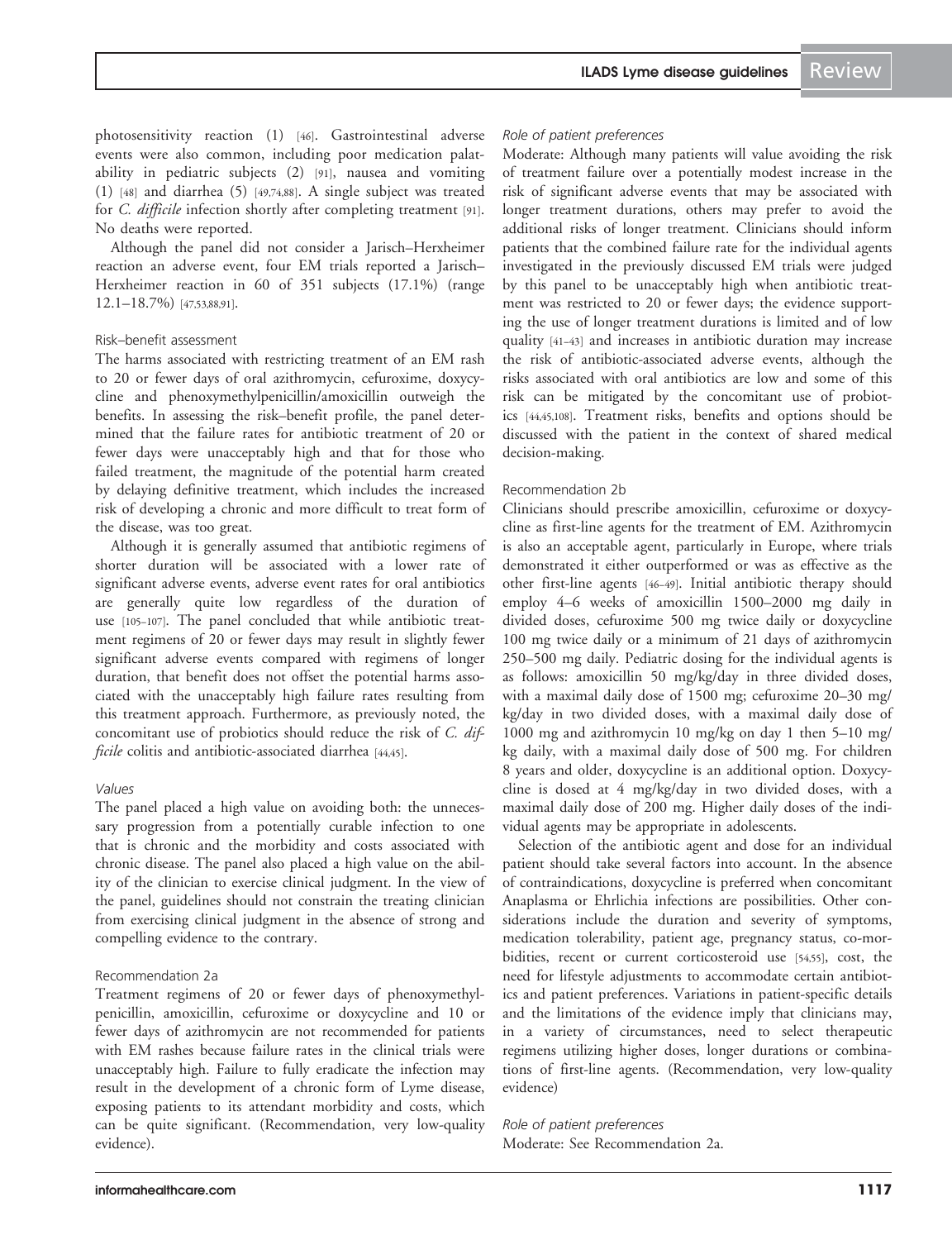#### Recommendation 2c

Clinicians should provide ongoing assessments to detect evidence of disease persistence, progression or relapse or the presence of other tick-borne diseases. Lacking a test of cure, ongoing assessments are crucial for determining if treatment has been clinically effective (see remarks following Recommendation 2f). The first assessment should immediately follow the completion of therapy and subsequent evaluations should occur on an asneeded basis. (Recommendation, very low-quality evidence)

#### Role of patient preferences

Low: The benefits of monitoring the response to treatment clearly outweigh any attendant risks associated with monitoring.

#### Recommendation 2d

Clinicians should continue antibiotic therapy for patients who have not fully recovered by the completion of active therapy. Ongoing symptoms at the completion of active therapy were associated with an increased risk of long-term failure in some trials and therefore clinicians should not assume that time alone will resolve symptoms (see remarks following Recommendation 2f). There is a wide range of options and choices must be individualized, based on the strength of the patient's initial response. Dosage ranges for oral agents are as noted in Recommendation 2b.

Strong-to-moderate responses favor extending the duration of therapy of the initial agent at the same dosage. Modest responses may prompt an increase in the dosage of the initial antibiotic or a switch to a different first-line agent. Tetracycline, with a total daily dose of 1000–1500 mg in three or four divided doses, is an additional option [[50](#page-28-0),[109\]](#page-30-0). Due to its favorable pharmacokinetics, tetracycline may be more effective than doxycycline when initial therapy is non-curative [\[109](#page-30-0)].

Minimal or absent responses suggest a need for a combination of first-line agents, which includes at least one antibiotic that is able to effectively reach intracellular compartments [[109,110\]](#page-30-0). Injectable penicillin G benzathine (Bicillin LA), totaling 1.2–3.6 million units weekly, or iv. agents such as ceftriaxone are other options. Intramuscular (IM) benzathine penicillin avoids the risks associated with gaining iv. access and it was effective in seemingly recalcitrant Lyme arthritis [\[111](#page-30-0)]. Ceftriaxone, 2 g iv. per day is known to be effective [[16](#page-27-0),[17](#page-27-0),[32](#page-28-0),[33](#page-28-0),[54](#page-28-0)[,112](#page-30-0)] and iv. cefotaxime [\[113](#page-30-0)], another cephalosporin, has also been recommended. iv. penicillin is less effective and requires more frequent dosing [\[114](#page-30-0)]. Additional iv. cell wall agents from the carbapenem and monobactam classes were effective in vitro, but have not been studied clinically [[115\]](#page-30-0).

Disease progression or recurrence suggests that the iv. agents or injectable penicillin G benzathine, as discussed above, may be required. For patients requiring antibiotic therapy beyond the initial treatment period, subsequent decisions regarding the modification or discontinuation of treatment should be based on the therapeutic response and treatment goals. Additionally, minimal or absent responses and disease progression require a re-evaluation of the original diagnosis (see remarks following

Recommendation 2f). (Recommendation, very low-quality evidence).

#### Role of patient preferences

Moderate: While most patients will place a high value on the potential of regaining their pre-morbid health status and preventing chronic illness by continuing treatment, a substantial portion may also value avoiding unnecessary antibiotics. Hence, treatment risks, benefits and options should be discussed with the patient in the context of shared medical decision-making.

#### Recommendation 2e

Clinicians should retreat patients who were successfully treated initially, but subsequently relapse or have evidence of disease progression. Support for retreatment is drawn from the EM trials themselves. In seven of the nine trials reviewed in this analysis [[46,48,53](#page-28-0)[,74,88](#page-29-0),[91](#page-29-0),[92](#page-29-0)], subjects who had evidence of treatment failure during the observation period were offered retreatment. Regimens used either oral [[46](#page-28-0),[48](#page-28-0),[53](#page-28-0)[,74,88,91,92](#page-29-0)] or iv. antibiotics [\[48,53,](#page-28-0)[74,88](#page-29-0),[92](#page-29-0)], with the choice of agent and route apparently reflecting the investigators' clinical assessments and treatment preferences.

Therapeutic options include repeating the initial agent, changing to another oral agent or instituting injectable penicillin G benzathine or iv. ceftriaxone therapy. The previously listed dosage ranges for the individual agents would be appropriate. Choices must be individualized and based on several factors, including: the initial response to treatment; the time to relapse or progression; the current disease severity and the level of QoL impairments.

Prior to instituting additional antibiotic therapy, the original diagnosis should be reassessed and clinicians should evaluate patients for other potential causes that would result in the apparent relapse or progression of symptoms and/or findings (see remarks following Recommendation 2f).

The presence of other tick-borne diseases, in particular, should be investigated if that had not already been done. I. scapularis transmits several pathogens and the resulting infections may produce symptoms similar to those of Lyme disease. Thus, apparent relapse or disease progression following antibiotic therapy for Lyme disease may be indicative of a concurrent co-infection and not the failure to eradicate B. burgdorferi. The presence of other Ixodes-borne infections may increase the severity and duration of Lyme disease symptoms [\[116](#page-30-0),[117](#page-30-0)]. Treatment of dually infected patients has not been studied, therefore, the optimal antibiotic regimen for the Lyme disease component is unknown. The possibility of co-infections should not be casually dismissed. Two published surveys of Lyme disease patients found that many respondents were infected with more than one tick-borne pathogen [\[118,119](#page-30-0)]. A survey of 3090 patients diagnosed with Lyme disease found that laboratory confirmed cases of babesiosis and anaplasmosis were reported by 32.3 and 4.8% of respondents, respectively [[119\]](#page-30-0).

Following a long period of disease latency, minimal manifestations causing little deterioration in the patient's QoL favor continued observation or repeating therapy with the initial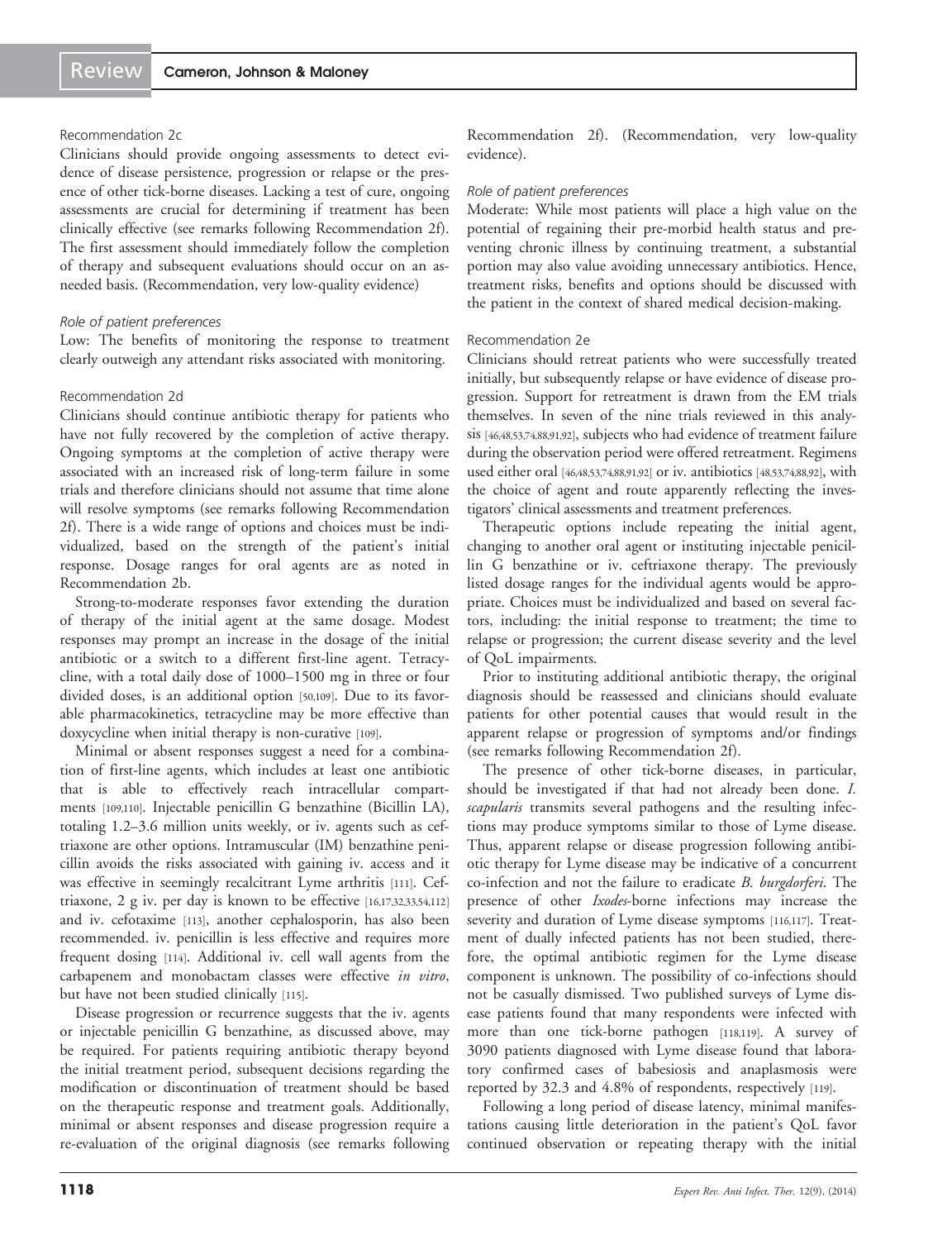agent; mild manifestations or QoL impairments may prompt a switch to a different first-line agent, tetracycline [\[50](#page-28-0)[,109](#page-30-0)], or a combination of first-line agents (which includes at least one antibiotic that is able to effectively reach intracellular compartments) [\[109,110](#page-30-0),[120\]](#page-30-0). Intravenous or IM antibiotics such as injectable penicillin G benzathine or iv. ceftriaxone are other options.

Disease relapse or progression with mild manifestations or QoL impairments occurring within a few months of treatment suggests a need for longer regimens using either a combination of oral first-line agents, injectable penicillin G benzathine or iv. ceftriaxone. Regardless of the duration of disease latency, when disease manifestations or QoL impairments are significant or rapidly progressive, injectable penicillin G benzathine or iv. ceftriaxone may be required. Subsequent decisions regarding the modification or discontinuation of a patient's treatment should be based on the individual's therapeutic response and preferences (Recommendation, very low-quality evidence).

#### Role of patient preferences

High: While most patients will place a high value on the potential of regaining their pre-morbid health status and improving their QoL and preventing chronic disease through continued antibiotic treatment, a substantial portion will also value avoiding potentially unnecessary antibiotics. Hence, treatment risks, benefits and options should be discussed with the patient in the context of shared medical decision-making.

#### Recommendation 2f

Clinicians should educate patients regarding the potential manifestations of Lyme disease, carefully explaining that disease latency can be prolonged. Education should also include information on preventing future bites, the manifestations of the other tick-borne diseases that they may have contracted as well as the symptoms and signs of a C. difficile infection and the preventative effect of probiotics. Patients should be encouraged to immediately report the occurrence of any recurrent or newly developing manifestation of Lyme disease as well as those suggestive of other tick-borne diseases or a C. difficile infection. Clinicians should emphasize that the need to report manifestations of tick-borne diseases never expires. (Recommendation, very low-quality evidence)

#### Role of patient preferences

Low: The benefits of educating patients about potential disease manifestations clearly outweigh any attendant risks associated with education.

#### Remarks

This patient-centered analysis of the evidence from nine clinical trials of EM treatment demonstrates that treatment regimens which used 20 or fewer days of antibiotics were often ineffective. The findings of this analysis are consistent with those from a recently published observational study of EM. In the study by Aucott et al., the authors reported that 21 of 63 (33.3%) patients treated with three weeks of doxycycline met the study's definition of post-treatment Lyme disease syndrome in that they experienced disease manifestations during the 3–6 month post-treatment interval [\[121\]](#page-30-0). Furthermore, reports of neurocognitive problems were 9% higher at the 6-month end point than at baseline.

Identifying patients at higher risk for treatment failure and offering them more extensive treatment may improve outcomes. Outcomes might also be improved by assessing the immediate post-treatment response and taking appropriate action. Several studies suggested that certain clinical presentations are associated with a higher risk of treatment failure. Results from two trials suggested that patients who remained symptomatic at the completion of therapy [\[74\]](#page-29-0) or 1 month post-treatment [[88](#page-29-0)] were at higher risk for long-term failure. These findings form the basis for Recommendation 2c. Other high-risk presentations included: increased severity of initial symptoms [[50](#page-28-0)], paresthesia [\[88\]](#page-29-0), dysesthesias [[53](#page-28-0)], irritability [\[52\]](#page-28-0), arthralgia [\[52\]](#page-28-0), multiple EM [[88](#page-29-0)] and the presence of co-infections [\[117](#page-30-0)]. In such circumstances, clinicians should consider lengthening the initial phenoxymethylpenicillin, amoxicillin, cefuroxime or doxycycline therapy to a minimum of 6 weeks or extending azithromycin treatment to a minimum of 4 weeks.

Relapse and/or disease progression may occur at any time and this analysis notes that longer observation periods increase the likelihood of detecting disease relapse, which would decrease the long-term efficacy noted in these trials. This conflicts with the oft stated position that success rates improve with time [[71\]](#page-29-0). In a trial frequently cited in support of this position, success rates did increase over time when calculated on a complete case basis (the trial's chosen methodology for handling longitudinal data) [\[122\]](#page-30-0). However, the ITT data supplied in [TABLE](#page-10-0) <sup>3</sup> of that paper documented that the absolute numbers of successfully treated subjects declined significantly between the 12- and 30-month visits. In the 10-day doxycycline arm, complete success peaked at 12 months, with 44 of 61 (72.1%) returning to their pre-Lyme disease baseline while at 30 months, only 35 of 61 (57.4%) were categorized this way [\[122](#page-30-0)]. Readers should note that while [TABLE](#page-10-0) 3 of the study is entitled 'Clinical Response Based on an Intention-To-Treat Analysis of Patients for Whom Information Was Available\*', this was not an ITT analysis. Calculating response rates based on a portion of the group rather than on all who were randomized to a particular arm is contrary to ITT principles.

Additionally, given that prior B. burgdorferi infections do not provide durable immunoprotection [\[123](#page-30-0)], clinicians should consider the possibility that the patient was re-infected and seek information to confirm or dispel that this occurred [\[124](#page-30-0)]. In the absence of clear evidence of re-infection, clinicians and patients will need to consider the relative risks and benefits of assuming that relapsing symptoms such as EM lesions or flulike symptoms in the summer are indicative of ongoing infection and not re-infection.

Disease manifestations may appear to relapse and/or progress for reasons unrelated to Lyme disease. In addition to the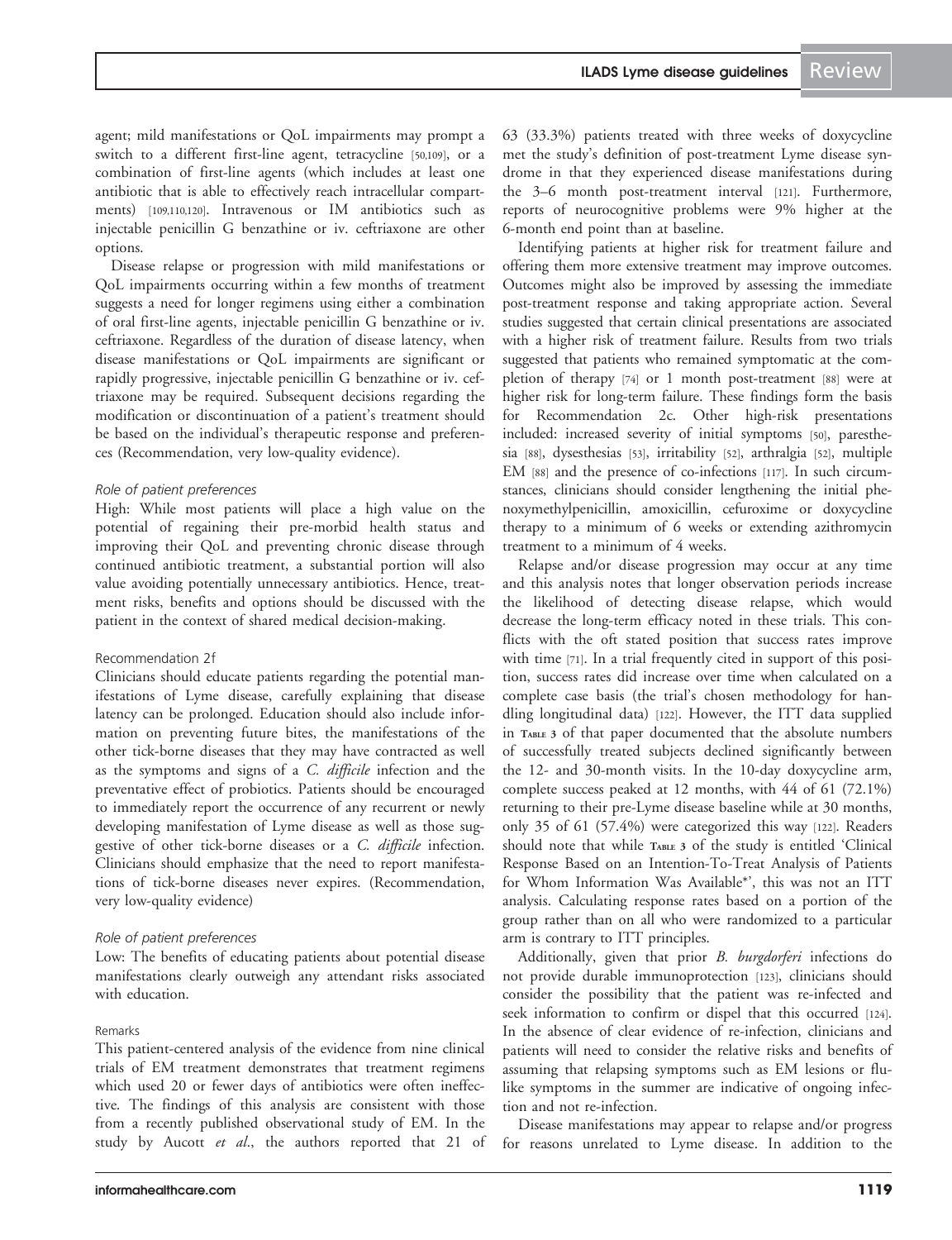possible presence of co-infections, many other illnesses and conditions have clinical features which may overlap with those of Lyme disease; some examples are: infections due to Epstein– Barr virus or syphilis; autoimmune diseases such as rheumatoid arthritis, multiple sclerosis and vasculitis; metabolic and endocrine disorders such as diabetes, hypo- or hyperthyroidism and adrenal dysfunction; degenerative neurologic diseases such as Parkinson's disease and amyotrophic lateral sclerosis and neurologic conditions such as peripheral neuropathy and dysautonomia; musculoskeletal diseases including fibromyalgia and osteoarthritis, psychiatric disorders, especially depression and anxiety and other conditions such as chronic fatigue syndrome and sleep apnea. (Note: this list is not intended to be exhaustive and patient-specific circumstances will guide the physician in determining whether other potential etiologies of relapsing or progressive manifestations need to be investigated.)

## Q3. Should patients with persistent manifestations of Lyme disease be retreated with antibiotics?

Evidence

The panel conducted a Medline search on 5 March 2013 for RCTs investigating the effectiveness of antibiotic retreatment in patients with persistent manifestations of Lyme disease following treatment considered by some to be standard and appropriate antibiotic therapy for their stage of illness. The search used this strategy: chronic Lyme disease OR Lyme encephalopathy OR persistent Lyme disease AND antibacterial Agents/ administration & dosage and this filter: clinical trial.

Five RCTs conducted in the USA were identified. Four met the inclusion criteria for this analysis [[16](#page-27-0)–[18\]](#page-28-0). A fifth trial had a non-completion rate in excess of 20% [\[87](#page-29-0)] and was excluded from this analysis on that basis. A Swedish trial was also excluded due to excessive incomplete data [\[125](#page-30-0)].

The four trials had unique designs. In one trial, Klempner et al. exclusively enrolled seropositive subjects and treatment consisted of 30 days of iv. ceftriaxone followed by 60 days of oral doxycycline or an identical placebo regimen [\[18](#page-28-0)]. A second trial by that same group used an identical design except enrolled subjects were exclusively seronegative [\[18](#page-28-0)]. Krupp et al. enrolled seropositive subjects with severe fatigue; participants received either 30 days of iv. ceftriaxone or an identical placebo [[17](#page-27-0)]. Fallon et al. enrolled seropositive subjects with Lyme encephalopathy; treatment consisted of either 10 weeks of iv. ceftriaxone or an identical placebo [[16](#page-27-0)].

#### Bias

The designs of three of the four trials introduced the potential for type II errors [[126,127](#page-30-0)], which biased the trials against antibiotic retreatment. Type II errors occur when there is a failure to reject a false null hypothesis. With regard to treatment trials, type II errors would wrongly label effective treatment as ineffective.

Type II errors may arise when the designated treatment effect for a trial is too large. The primary end point in the trials by Klempner et al. was improvement in QoL, as measured by gains in the 36-item short-form health survey (SF-36) mental and physical component summary scores [\[18\]](#page-28-0). A biostatistical review of those trials noted that the minimal clinically important difference (MCID) in SF-36 scores have not been established for Lyme disease and it demonstrated that the designated treatment effect sizes for categorizing subjects as 'improved' likely exceeded the MCIDs of the SF-36 scores by several-fold [\[126](#page-30-0)].

The enrollment criteria and subsequent data analysis of the trials by Klempner et al. also raise the possibility of a type II error [\[127](#page-30-0)]. Subjects were not required to meet a specific level of symptom severity, which allowed for the recruitment of subject groups with baseline heterogeneity on the primary end point. Due to outcome averaging, studies failing to account for such baseline heterogeneity in their sample population are more apt to report no treatment effect. Of the four trials, only the trials by Klempner et al. failed to address baseline heterogeneity issues and these were the only trials which failed to find a treatment effect on any end point. In contrast, the subjects in the study by Krupp et al. were homogeneous with regard to fatigue and the *post hoc* analysis of Fallon et al. addressed baseline heterogeneity on this end point as well, with both trials finding a positive treatment effect on fatigue [\[16,17\]](#page-27-0).

Delayed processing speed was not an inclusion criterion for the trial by Krupp et al. and subjects had minimal baseline deficits on this end point. The designated treatment effect, which was based on earlier studies of Lyme patients [[128\]](#page-30-0), called for an increase in processing speed that was unrealistically high for this group of subjects in that meeting the designated treatment effect would have required the subjects' processing speed to exceed healthy population norms [\[126](#page-30-0)]. Thus, the trial was biased on this end point [[126\]](#page-30-0).

All four trials enrolled subjects who had previously received extensive antibiotic treatment for Lyme disease yet remained ill. The presence of treatment refractory subjects biased the trials against finding treatment to be effective.

Krupp et al. also investigated an experimental biologic marker of current disease, namely, the presence of outer surface protein A (OspA) in the cerebrospinal fluid of Lyme patients. Although the trial was designed with clearance of OspA from the cerebrospinal fluid as a primary end point [\[17](#page-27-0)], only 16% of the subjects had OspA in their baseline cerebrospinal fluid [\[17\]](#page-27-0), making it impossible to demonstrate a treatment effect in 84% of the subjects. Accordingly, this trial failed to validate the use of OspA as a surrogate marker and the trial was biased against finding treatment to be effective on this end point.

Results can be biased if unmasking occurs. Although they had no direct evidence that this occurred, Krupp et al. raised the concern that masking in their study may have been compromised as subjects in the ceftriaxone arm were more likely to correctly guess their treatment group than the placebo subjects. However, two reviews of the NIH-sponsored retreatment trials noted that the correct guesses could reflect that the subjects in the ceftriaxone arm were feeling better and, therefore, properly attributed this change to being on active therapy [[126](#page-30-0),[127\]](#page-30-0).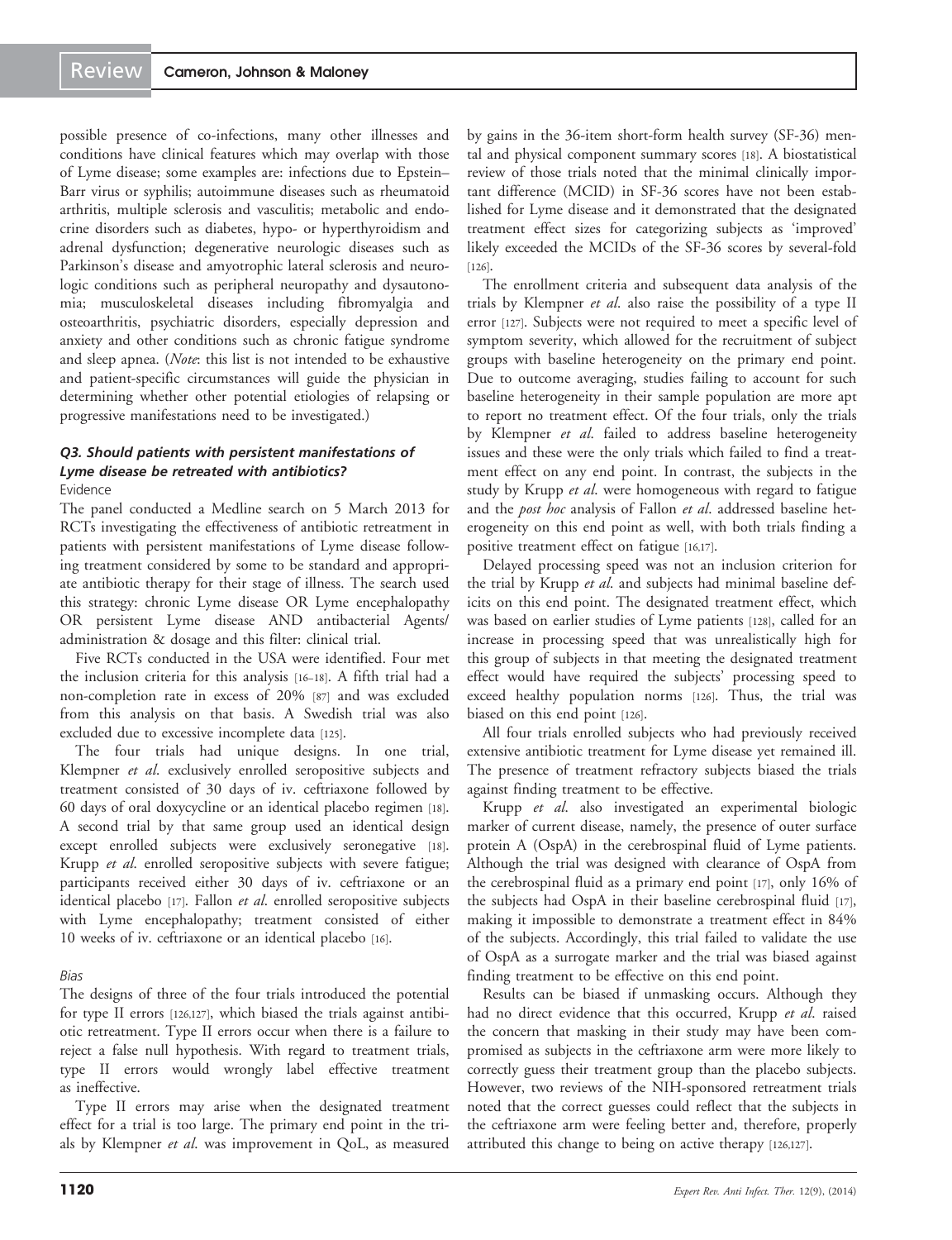#### [informahealthcare.com](http://informahealthcare.com) 1121

#### Precision

Sample sizes in the individual trials were small, ranging from 37 to 78 [[16](#page-27-0)–[18\]](#page-28-0). Small sample sizes are susceptible to random chance and small study bias [\[97](#page-30-0)–[99](#page-30-0)].

The trial by Fallon et al. was underpowered. It enrolled 37 patients, yet its design required 45 subjects to achieve at least 80% power to detect an effect size of 1.1 with a two-sided test with  $\alpha$  <0.05 [[16\]](#page-27-0). The mental processing speed end point in the trial by Krupp et al. was designed with only 74% power [\[17\]](#page-27-0).

Although the trials by Klempner et al. were sufficiently powered, the trials called for an unrealistically large treatment effect that likely exceeded the MCID for changes in the SF-36 scores of Lyme disease patients [[126](#page-30-0)]. The selection of a smaller, and more appropriate, effect size would have required significantly larger sample sizes to achieve sufficient statistical power [[126](#page-30-0)].

#### **Consistency**

Krupp et al. found retreatment provided a clinically meaningful reduction in severe fatigue and the *post hoc* analysis by Fallon et al. corroborated this finding [\[16,17\]](#page-27-0). In the treatment response rates in the trial by Krupp et al., 64% improved in the treatment arm versus  $18.5\%$  in the placebo arm ( $p < 0.001$ ) was similar to the response rates of Fallon et al., where 66.7% of treated subjects improved versus 25% of the placebo group  $(p < 0.05)$  [[16,17](#page-27-0)].

Cognitive benefits were evaluated by Krupp et al. and Fallon et al. [\[16,17\]](#page-27-0)., but consistency cannot be judged because the trial by Krupp et al. was inadequately designed for this end point (see bias and precision sections above).

The trials by Klempner et al., in contrast to those of Krupp et al. and Fallon et al., reported finding no benefit from antibiotic retreatment [[18](#page-28-0)]. As discussed above, the trials by Klempner *et al.* were inadequately designed, calling for a treatment effect that likely exceeded the MCID [[126\]](#page-30-0). As such, the absence of a treatment benefit in these trials is uninformative.

#### Directness (generalizability)

The directness (generalizability) of the evidence is limited because entrance criteria led to the enrollment of subjects who are not representative of the full clinical spectrum of patients with persistent symptoms. Trial subjects had been ill for prolonged periods of time and had received extensive antibiotic treatment prior to enrollment [\[16](#page-27-0)–[18](#page-28-0)]. Subjects in the antibiotic arms of the trials by Klempner et al. and Fallon et al. had been ill, on average, for 4.7 and 9.0 years, respectively [\[16,](#page-27-0)[18\]](#page-28-0). Thirty-three percent of the subjects in the trials by Klempner et al. had been treated with 30 days of iv. ceftriaxone and subjects in the trial by Krupp et al. had received, on average, 7.2 weeks of antibiotic therapy, with 47.3% having been previously treated with a minimum of 2 weeks of iv. ceftriaxone [[17,](#page-27-0)[18](#page-28-0)]. Prior antibiotic treatment in the subjects by Fallon et al. was significantly higher. The average duration of therapy was 9.5 months, which included 2.3 months of iv. ceftriaxone use [[16](#page-27-0)].

The trials also excluded patients with characteristics commonly seen in clinical practice. All four trials excluded patients with co-infections or confounding illnesses/conditions [\[16](#page-27-0)–[18](#page-28-0)]. Fallon excluded patients who were negative on current ELISA and western blot testing and Krupp et al. excluded those who lacked both a history of a physician-documented EM and serologic confirmation of late manifestations [\[16,17](#page-27-0)]. However, seronegative status would not necessarily deter clinicians from offering antibiotic therapy [\[87,75](#page-29-0)]. Once subjects were enrolled, trial designs restricted the investigators' ability to prescribe non-antibiotic therapy to subjects, which is a common clinical practice. For example, the need for pain medication resulted in one subject being dropped from the trial by Fallon et al. [[16](#page-27-0)]. Investigators' primary responsibility is to the trial and not potential enrollees, while clinicians are chiefly concerned with providing care to ill patients and thus they may choose to employ broader treatment criteria. Highly selective research entry criteria and treatment restrictions, like those employed in the four retreatment trials, serve the purpose of ensuring internal validity, but may do so at the expense of external validity, undermining the generalizability of the results to the population of patients clinicians see in practice.

#### Evidence quality, in aggregate

The quality of the evidence regarding the effectiveness of antibiotic retreatment in patients with persistent symptoms following standard and appropriate antibiotic therapy for Lyme disease is very low [\(TABLE](#page-20-0) 6), implying that the true effectiveness of retreatment is likely to be substantially different from the effectiveness rates seen in the four NIH-sponsored retreatment trials.

#### Benefits

Retreatment with ceftriaxone was effective in two of the four trials [\(TABLE](#page-21-0) 7). Krupp et al. found that 28 days of ceftriaxone was more effective than placebo (64 vs  $18.5\%$ ; p < 0.001) for producing a clinically significant reduction in severe fatigue, a primary outcome [[17](#page-27-0)]. The effect size was moderate to large [\[127](#page-30-0)]. Fallon et al. found that subjects treated with 70 days of iv. ceftriaxone achieved a moderate improvement (effect size = 0.81) in generalized cognitive function at 2 weeks post-therapy compared with those in the placebo arm (effect size = 0.30) (p = 0.053), although the preferential effect of drug versus placebo was not sustained at 14 weeks post-therapy [[16](#page-27-0)]. The mechanisms leading to the subsequent loss of the cognitive gains are unknown; however, this long-term outcome may indicate that the offered therapy was incomplete. A planned secondary analysis demonstrated an interaction effect between baseline impairments and treatment, such that the ceftriaxone effect increased with higher baseline severity; this was demonstrated for the measures of pain and physical dysfunction at week 12 and sustained to week 24 [\[16\]](#page-27-0). On post hoc analysis, Fallon et al. also demonstrated a positive treatment effect on severe fatigue. Of the subjects in the trial by Fallon et al., who met the fatigue entrance criteria of the trial by Krupp et al., those who received ceftriaxone experienced significant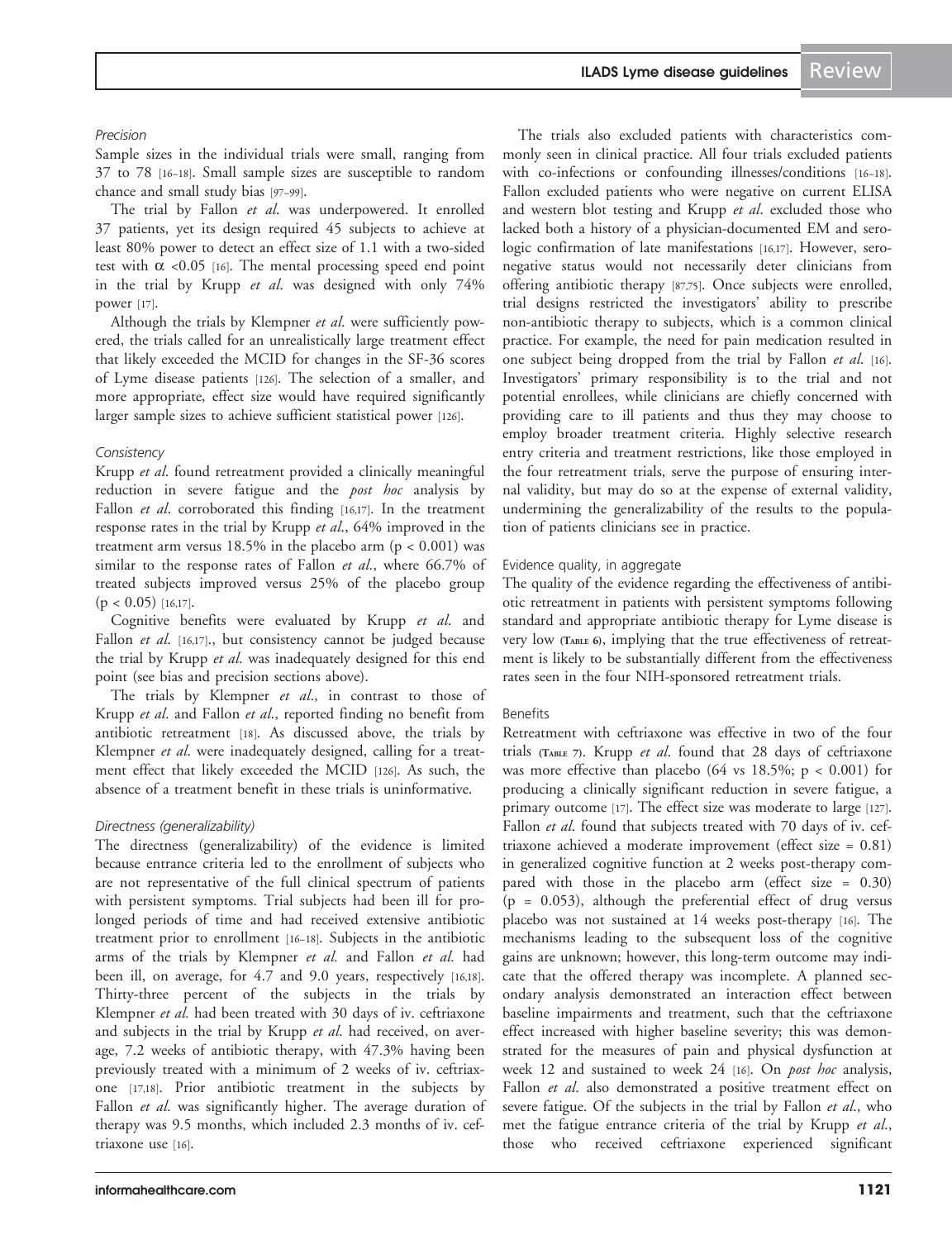| No. of<br>studies | <b>Limitations</b>                                                                                                                                                                                                           | <b>Precision</b>                                                                                 | <b>Consistency</b>                                                                                                                                                                                                                                                                        | <b>Indirectness</b>                                                                                                                                                                                                                                                                                                     | <b>Evidence</b><br>quality |
|-------------------|------------------------------------------------------------------------------------------------------------------------------------------------------------------------------------------------------------------------------|--------------------------------------------------------------------------------------------------|-------------------------------------------------------------------------------------------------------------------------------------------------------------------------------------------------------------------------------------------------------------------------------------------|-------------------------------------------------------------------------------------------------------------------------------------------------------------------------------------------------------------------------------------------------------------------------------------------------------------------------|----------------------------|
| $\overline{4}$    | Designated<br>treatment effects<br>were<br>excessive [17,18]<br>Unsupported<br>design<br>assumptions [17,18]<br>Lack of pertinent<br><i>inclusion</i><br>criteria [17]<br>Enrollment of<br>treatment-<br>refractory subjects | Small sample sizes<br>(range 37-78)<br>$[16 - 18]$<br>Underpowered<br>trial/end<br>point [16,17] | Consistent finding of<br>treatment effectiveness on<br>fatique in the trials by<br>Krupp et al. and<br>Fallon <i>et al.</i> [16,17].<br>Inconsistent findings on<br>treatment effectiveness<br>between the trials by<br>Krupp et al., Fallon et al.<br>and<br>Klempner et al. $[16-18]$ . | Subjects had prolonged<br>illnesses $[16,18]$<br>Subjects had a history of<br>extensive antibiotic<br>treatment $[16-18]$<br>Excluded subjects with co-<br>morbidities and<br>medication use commonly<br>seen in practice $[16-18]$<br>Restricted use of non-<br>antibiotic medications,<br>limiting practice $[16-18]$ | Very low                   |

#### <span id="page-20-0"></span>Table 6. Quality of the evidence, in aggregate, that supports antibiotic retreatment in patients with persistent symptoms of Lyme disease.

reductions in the level of their fatigue compared with those who received placebo (66.0 vs  $25.0\%$ ; p < 0.05).

#### Harms

The NIH-sponsored retreatment trials described 15 serious adverse events among the 221 subjects (6.8%) [\[16](#page-27-0)–[18](#page-28-0)]. Each event was associated with ceftriaxone itself or the need for venous access; 60 days of oral doxycycline therapy was not associated with any significant adverse event. Six individuals experienced allergic reactions [[16](#page-27-0)–[18\]](#page-28-0), including one case of anaphylaxis [\[17](#page-27-0)]. Seven events were related to the iv. line [\[16](#page-27-0)–[18\]](#page-28-0), four cases involved line-related infections (all on placebo) [[16](#page-27-0),[17](#page-27-0)], two cases involved thrombi [\[16](#page-27-0)] and one subject developed a pulmonary embolus [\[18](#page-28-0)]. Additionally, there was one case of cholecystitis [[16](#page-27-0)] and one case of gastrointestinal bleeding with fever and anemia [\[18\]](#page-28-0).

#### Risk–benefit assessment

The clinical population of patients with persistent manifestations of Lyme disease is heterogeneous; therefore, the risk– benefit assessment needs to be done on an individualized basis, taking into account the severity of an individual's persistent disease, their responsiveness to treatment, their ability to tolerate side effects associated with additional and potentially long-term treatment as well as their willingness to accept the risk associated with antibiotic treatment or, conversely, the level of their desire to avoid treatment-associated risk.

The scientific evidence regarding potential etiologic mechanisms for the development of persistent manifestations of Lyme disease continues to evolve. Proposed mechanisms include immune dysregulation of various types, tissue injury, infectioninduced secondary conditions, unrecognized or undertreated co-infections and persistent infection [[129,130\]](#page-30-0). Of these, we think the weight of the evidence supports persistent infection, although other mechanisms may co-exist and the exact etiology for persistent manifestations may vary from patient to patient. Given this uncertainty, the panel concluded that the evidence at hand regarding persistent infection and the potential benefits of retreatment are adequate to support those who wish to treat but is not overwhelming enough to mandate treatment.

The panel also determined that there is no compelling evidence to support routinely withholding antibiotic retreatment from ill patients. While antibiotics are not always effective, the importance of providing patients with the opportunity to receive an adequate trial of antibiotic therapy is heightened by the lack of other effective treatment approaches. Palliative care may be helpful in addressing some symptoms in some cases, but it is important to bear in mind that palliative interventions also carry risks. Additionally, clinicians must not assume that palliative interventions would provide adequate treatment in the face of an underlying persistent infection. Therefore, in the panel's judgment, antibiotic retreatment will prove to be appropriate for the majority of patients who remain ill and thus it is inappropriate to constrain clinicians from exercising their clinical judgment.

In making these determinations, the panel considered the strength of the evidence addressing the effectiveness of antibiotic retreatment, the burden of disease and the risks associated with various antibiotic options. The panel weighed each in light of the marked heterogeneity within this patient population.

Potential benefits include the restoration of health, improved QoL and prevention of further decline in health status. While complete restoration of health was not identified in any of the four retreatment trials, the moderate-to-large treatment effect on severe fatigue demonstrated in the trial by Krupp et al. and the sustained interaction effects between baseline severity and improvements in pain and physical functioning seen in the trial by Fallon et al. suggested to the panel that retreatment may improve the QoL of some patients.

Others have reached a similar conclusion. In a recent review of the four retreatment trials, Fallon et al. make the point that guidelines restricting the use of antibiotics in patients with persistent manifestation of Lyme disease are based on the erroneous dismissal of the treatment efficacy demonstrated in two of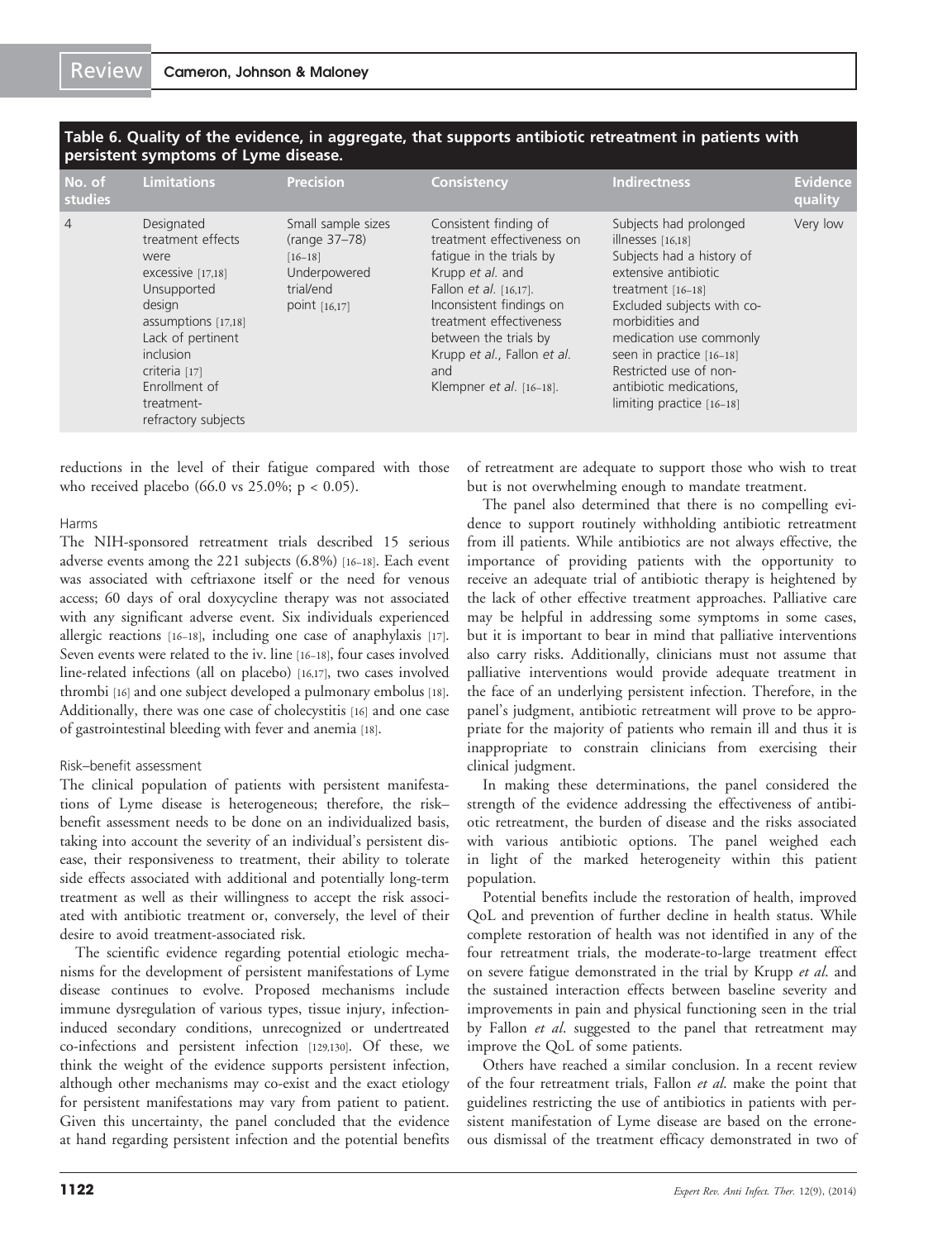| <b>ILADS Lyme disease guidelines</b> |
|--------------------------------------|
|                                      |
|                                      |

<span id="page-21-0"></span>Table 7. Summary of findings regarding the effectiveness of antibiotic retreatment in patients with

| Assessment <sup>T</sup>                              | <b>Trial</b>                                             | N. | <b>Measure</b>     | <b>Outcome</b>   |                | <b>Comments</b>                                                                                                                                                                                                | Ref.   |
|------------------------------------------------------|----------------------------------------------------------|----|--------------------|------------------|----------------|----------------------------------------------------------------------------------------------------------------------------------------------------------------------------------------------------------------|--------|
|                                                      |                                                          |    |                    | <b>Treatment</b> | <b>Placebo</b> |                                                                                                                                                                                                                |        |
| <b>Impairment: fatigue</b>                           |                                                          |    |                    |                  |                |                                                                                                                                                                                                                |        |
| $FSS^+$                                              | Krupp et al.                                             | 55 | % improved         | 64%              | 18.5%          | Ad hoc success                                                                                                                                                                                                 | $[17]$ |
| $FSS^*$                                              | Fallon et al.                                            | 37 | % improved         | 66.7%            | 25%            | Post hoc success in the subset of<br>subjects who had a baseline<br>FSS-11 score of 4.0 or higher                                                                                                              | $[16]$ |
| Impairment: pain                                     |                                                          |    |                    |                  |                |                                                                                                                                                                                                                |        |
| $MPQ^{\S}$                                           | Fallon et al.                                            | 37 | Mean drop          | 5.2              | 5.6            | Secondary analysis - Patients with                                                                                                                                                                             | $[16]$ |
| VAS <sup>¶</sup>                                     | Fallon et al.                                            | 37 | Mean drop          | 1.4              | 0.9            | more joints in pain at baseline had a<br>preferential improvement with<br>ceftriaxone on measures of pain<br>$(p = 0.07)$ at week 24                                                                           |        |
|                                                      | Impairment: neurocognitive dysfunction                   |    |                    |                  |                |                                                                                                                                                                                                                |        |
| $Index$ <sup>#</sup>                                 | Fallon et al.                                            | 37 | Mean gain<br>index | 1.1              | 0.72           | Secondary analysis - Patients with<br>more joints in pain at baseline had a<br>preferential improvement with<br>ceftriaxone on cognitive index<br>measures at week 24 ( $p = 0.04$ )                           | $[16]$ |
| $A - A^{++}$                                         | Krupp et al.                                             | 48 | N/total (%)        | 2/26(8)          | 2/22(9)        | The authors noted that baseline<br>cognitive deficits 'were relatively mild<br>which may have contributed to the<br>lack of a treatment effect on<br>cognition'.                                               | $[17]$ |
|                                                      | **Impairment: QoL physical functioning                   |    |                    |                  |                |                                                                                                                                                                                                                |        |
| SF-36 PCS <sup>##</sup>                              | Klempner et al.,<br>seropositive                         | 78 | N/total (%)        | 11/35<br>(31%)   | 10/25<br>(29%) | Due to design deficiencies, the lack of<br>a demonstrable treatment effect is<br>uninformative                                                                                                                 | $[18]$ |
| SF-36 PCS <sup>§§</sup>                              | Klempner et al.,<br>seronegative                         | 51 | N/total (%)        | 9/22<br>$(41\%)$ | 5/23<br>(22%)  | Due to design deficiencies, the lack of<br>a demonstrable treatment effect is<br>uninformative                                                                                                                 | $[18]$ |
| SF-36 PCS <sup>11</sup>                              | Fallon et al.                                            | 37 | Mean gain          | 4.9              | 3.3            | Secondary analysis - sustained<br>improvement in physical functioning<br>to week 24 could also be seen when<br>baseline severity of impairment was not<br>included as a covariate ( $p = 0.09$ ) at<br>week 24 | $[16]$ |
|                                                      | <b>Impairment: QoL mental health</b>                     |    |                    |                  |                |                                                                                                                                                                                                                |        |
| SF-36 MCS <sup>##</sup><br>$\uparrow$ Outcome for me | Klempner et al.,<br>seropositive<br>c doccribod in Table | 78 | N/total (%)        | 11/35<br>(31%)   | 16/35<br>(46%) | Due to design deficiencies, the lack of<br>a demonstrable treatment effect is<br>uninformative                                                                                                                 | $[18]$ |

TOutcome for measures described in Table 1.<br><sup>#</sup>The FSS assesses the impact of fatigue on everyday functioning [210].<br><sup>§The MPO estimates the concor and affective elements of pain, both</sup>

<sup>9</sup>The MPQ estimates the sensory and affective elements of pain, both qualitatively and quantitatively.<br>\*VAS [16].<br>\*Neurocognitive dysfunction index

Neurocognitive dysfunction index

The PCS on the SF-36 measure of QoL is a measure of physical health, role physical, bodily pain and general health [209].<br>
<sup>##</sup>The PCS on the SF-36 measure of QoL is a measure of mental health, role emotional, social funct FSS: Fatigue severity scale; GI: Gastrointestinal; MCS: Mental component of health; MPQ: McGill Pain Questionnaire; PCS: Physical component of health; VAS: Visual analog scale; QoL: Quality of life.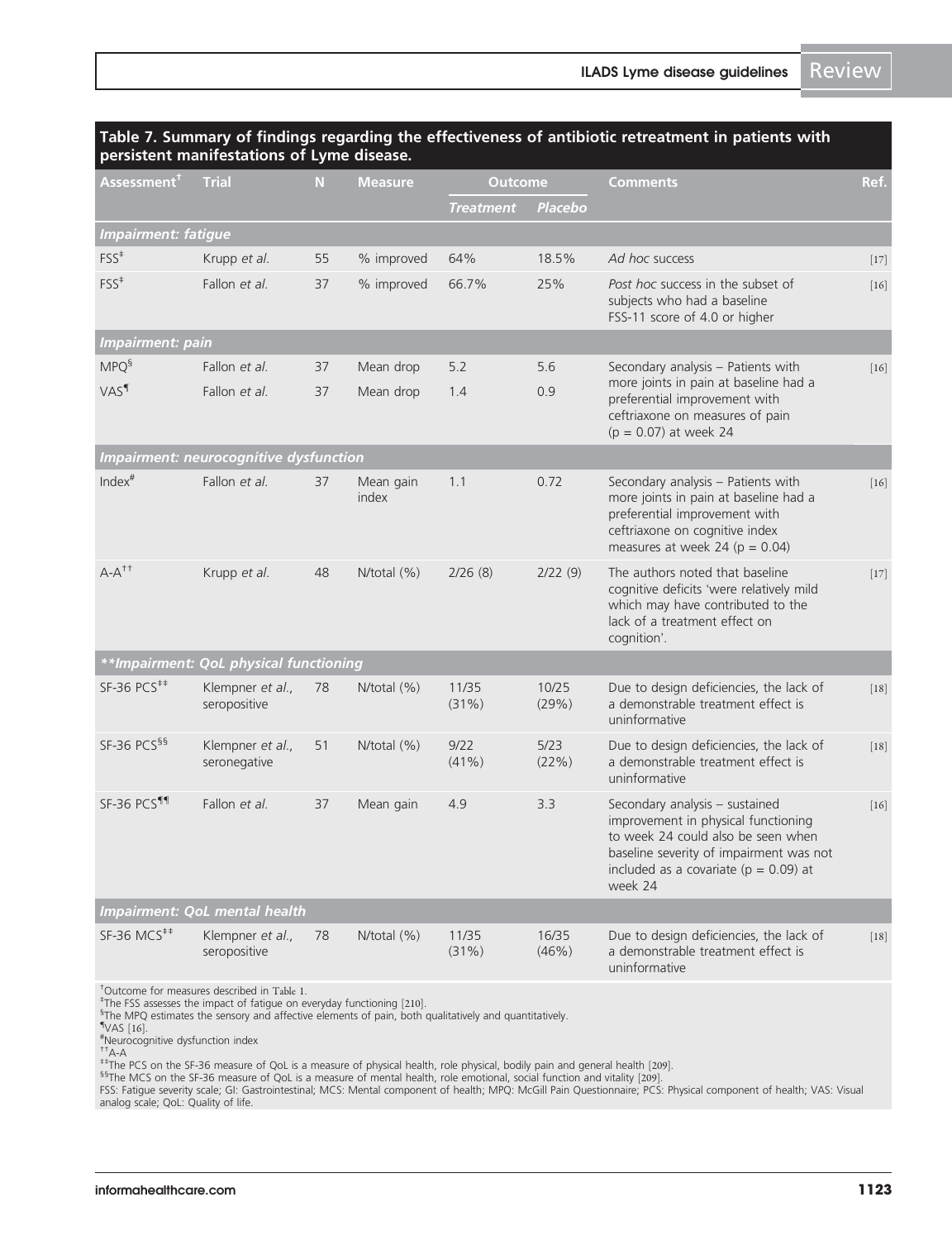#### Table 7. Summary of findings regarding the effectiveness of antibiotic retreatment in patients with persistent manifestations of Lyme disease (cont.).

| Assessment <sup>1</sup> | <b>Trial</b>                                            | N.  | <b>Measure</b>                                                                                                                                                                                                                                                                                                                                                                                                    | <b>Outcome</b>   |               |                                                                                                |        | Comments | Ref. |
|-------------------------|---------------------------------------------------------|-----|-------------------------------------------------------------------------------------------------------------------------------------------------------------------------------------------------------------------------------------------------------------------------------------------------------------------------------------------------------------------------------------------------------------------|------------------|---------------|------------------------------------------------------------------------------------------------|--------|----------|------|
|                         |                                                         |     |                                                                                                                                                                                                                                                                                                                                                                                                                   | <b>Treatment</b> | Placebo       |                                                                                                |        |          |      |
|                         | Impairment: QoL mental health (cont.)                   |     |                                                                                                                                                                                                                                                                                                                                                                                                                   |                  |               |                                                                                                |        |          |      |
| SF-36 MCS <sup>§§</sup> | Klempner et al.,<br>seronegative                        | 51  | N/total (%)                                                                                                                                                                                                                                                                                                                                                                                                       | 8/22<br>(36%)    | 6/23<br>(26%) | Due to design deficiencies, the lack of<br>a demonstrable treatment effect is<br>uninformative | $[18]$ |          |      |
| SF-36 MCS <sup>99</sup> | Fallon et al.                                           | 37  | Mean gain                                                                                                                                                                                                                                                                                                                                                                                                         | 2.9              | 6.6           |                                                                                                | $[16]$ |          |      |
| <b>Adverse events</b>   |                                                         |     |                                                                                                                                                                                                                                                                                                                                                                                                                   |                  |               |                                                                                                |        |          |      |
|                         | Klempner et al.,<br>Krupp et al.<br>and Fallon et al.   | 221 | Fifteen serious adverse reactions among the 221 subjects $(6.8\%)$ [16-18]. Six subjects<br>experienced allergic reactions [16-18], including one case of anaphylaxis [17]; four<br>developed line-related infections (all on placebo) [16,17], two developed thrombi [16]<br>and there was one case of each of the following: pulmonary embolus [18].<br>cholecystitis [16]. GI bleed with fever and anemia [18] |                  |               |                                                                                                |        |          |      |
|                         | <sup>†</sup> Outcome for measures described in TABLE 1. |     |                                                                                                                                                                                                                                                                                                                                                                                                                   |                  |               |                                                                                                |        |          |      |

Outcome for measures described in [TABLE](#page-4-0) 1. ‡ The FSS assesses the impact of fatigue on everyday functioning [\[210](#page-33-0)]. §

 $5$ The MPQ estimates the sensory and affective elements of pain, both qualitatively and quantitatively.

{ VAS [\[16\]](#page-27-0). #  $*$ Neurocognitive dysfunction index<br>  $*<sup>†</sup>A-A$ 

<sup>#+</sup>The PCS on the SF-36 measure of QoL is a measure of physical health, role physical, bodily pain and general health [[209\]](#page-32-0).<br><sup>§§</sup>The MCS on the SF-36 measure of QoL is a measure of mental health, role emotional, social fu

FSS: Fatigue severity scale; GI: Gastrointestinal; MCS: Mental component of health; MPQ: McGill Pain Questionnaire; PCS: Physical component of health; VAS: Visual analog scale; QoL: Quality of life.

the trials [[127\]](#page-30-0). The authors state that such guidelines 'are not helpful to clinicians and patients' [\[127](#page-30-0)].

In addition to the NIH-sponsored retreatment trials, retreatment was also shown to be beneficial in clinical trials of EM treatment and in a case series involving the treatment of late neurologic disease. Investigators in seven of the nine EM trials discussed above retreated subjects who failed initial therapy [[47](#page-28-0),[48,53](#page-28-0)[,74,88,91,92\]](#page-29-0). Decisions to retreat were often based on symptoms alone and investigators frequently reported on the success of retreatment. In three trials, biopsy specimens from the EM site were culture-positive for B. burgdorferi 1–3 months post-treatment [[47](#page-28-0),[48](#page-28-0),[92](#page-29-0)]. In two of these, subjects were retreated with oral antibiotics and follow-up cultures  $3 \frac{47}{7}$  or  $4$  months later [\[92](#page-29-0)] were negative. Thus, these trials simultaneously demonstrated persistent infection following standard therapy and the value of retreatment.

In a study by Logigian et al., one subject relapsed at 8 months post-treatment, was retreated, became well once again and remained so for the remainder of the study [[33](#page-28-0)]. Several observational studies also demonstrated benefits from antibiotic retreatment [\[87,](#page-29-0)[109,110,131](#page-30-0)].

The panel also considered the risk of withholding antibiotics from patients with a potentially treatable *B. burgdorferi* infection. Currently available laboratory tests are unable to confirm or deny persistent infection on a routine basis yet persisting infection has been demonstrated in patients with Lyme disease by PCR and culture [[47](#page-28-0),[113,132](#page-30-0)–[136](#page-31-0)]. A recently published xenodiagnostic study in humans demonstrated positive results in one of eight subjects with post-treatment manifestations of Lyme disease; a subsequent xenodiagnostic specimen obtained from the same subject 8 months later was also positive [[137\]](#page-31-0). Animal studies have corroborated the human findings, documenting bacterial persistence by culture, PCR and histopathologic testing of post-treatment necropsy specimens and by xenodiagnosis [\[76](#page-29-0)[,138,139](#page-31-0)]. Given these realities, withholding antibiotic retreatment risks allow an infection to continue unchecked.

The panel weighed the burden of chronic illness that Lyme disease imposes on patients. In the four retreatment trials analyzed here, the subjects' QoL was consistently worse than that of control populations and reductions in employment or educational activities were common [\[16](#page-27-0)–[18](#page-28-0)]. A community-based trial of antibiotic retreatment found the QoL of its subjects was the same or worse as that of individuals with depression, diabetes, heart disease, osteoarthritis and rheumatoid arthritis [\[87\]](#page-29-0). Surveys of Lyme disease patients further document the negative impact of persistent manifestations. One survey of openly recruited Lyme disease patients identified 2424 patients whose initial clinical diagnosis of Lyme disease was confirmed with positive serology and who had persistent manifestations of Lyme disease despite antibiotic treatment [\[140](#page-31-0)]. Of this cohort, 25% had received public support or disability benefits and the majority of respondents in this subset received these payments for 2 or more years. A second online survey identified 1087 respondants diagnosed with Lyme disease (based on the presence of an EM rash or positive two-tier testing that used the CDC interpretive criteria) who had ongoing manifestations of Lyme disease for 6 or more months [\[119\]](#page-30-0). Using a CDC metric of health-related QoL, the survey found that this group averaged 19.6 and 15.5 days/ month of poor physical and mental health days, respectively. Not surprisingly, 71.6% rated their health as fair or poor. This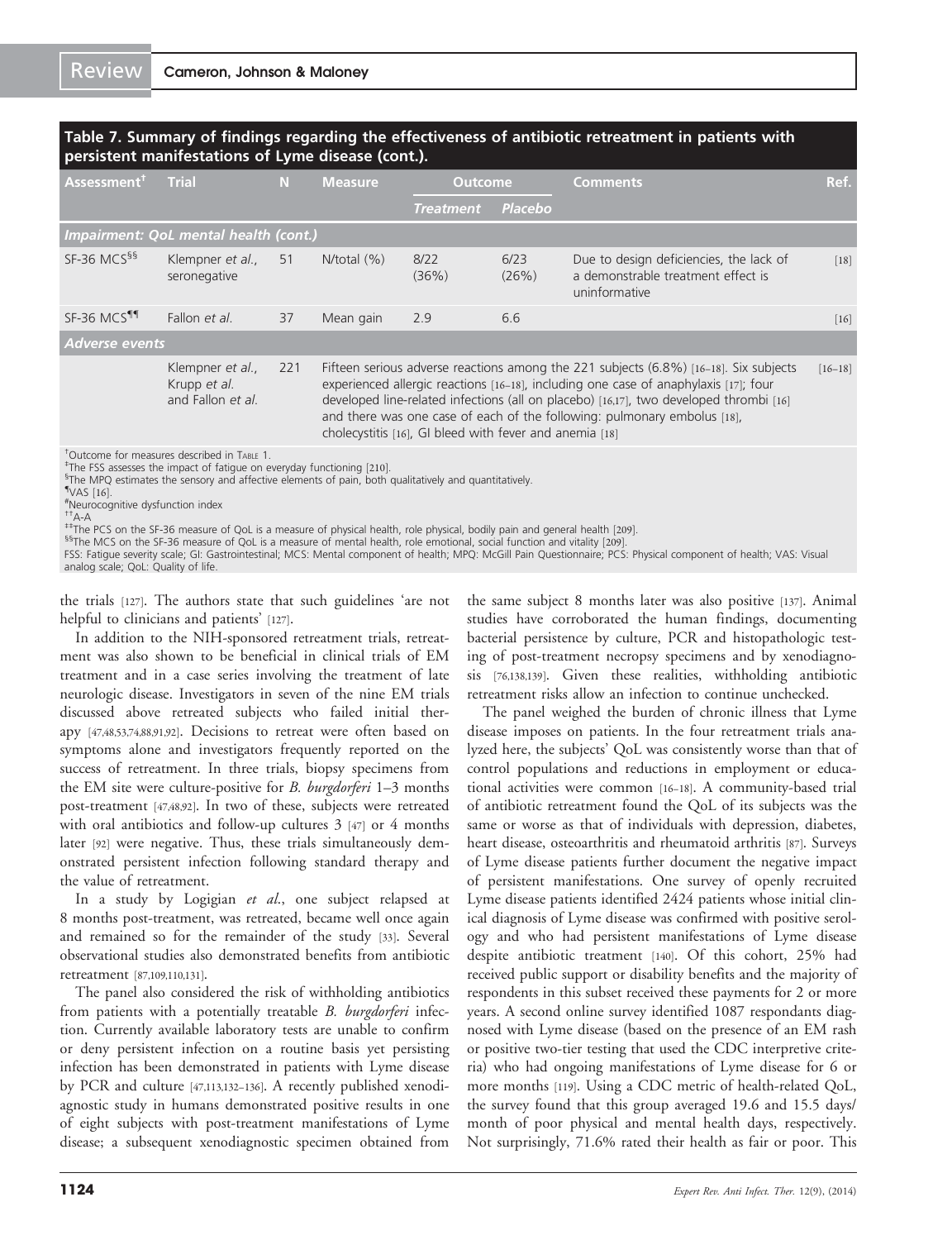rate is higher than that seen in other chronic diseases including congestive heart failure, fibromyalgia, post- stroke and postmyocardial infarction status, diabetes and multiple sclerosis and the survey findings corroborate those of the community-based retreatment trial mentioned above. By comparision, in a general population with an average age of 46, only 16% rated their health as fair or poor [\[119](#page-30-0)]. The respondants also reported significant economic impacts – 39.4% stopped working and an additional 28.3% reduced their work hours or role; 37.3% spent at least US\$5000 in out-of-pocket Lyme-related expenses.

Given the severity of the QoL impairments, the panel viewed the need for clinical intervention as high.

Additionally, the panel considered that antibiotic risk varies by agent and route of administration. Although all of the regimens in the NIH-sponsored retreatment trials incorporated iv. ceftriaxone, the use of iv. antibiotics is discretionary and should be based on an individualized risk–benefit assessment. The risks associated with iv. antibiotics have two main origins. The first is the medication itself and includes allergic reactions and other adverse events, such as cholecystitis from ceftriaxone. The second source of risk is the iv. access device.

The risks associated with iv. access are well known. A metaanalysis of the risks associated with iv. access, in general, found that risks varied by access type; peripheral iv. catheters caused 0.5 bloodstream infections per 1000 intravascular device days, while surgically implanted long-term central venous devices – cuffed and tunneled catheters – caused 1.6 infections per 1000 intravascular device days [\[141](#page-31-0)].

Combined, there were seven device-related adverse events among the four retreatment trials and approximately 8110 days of device use, yielding 0.86 device-related adverse events per 1000 intravascular device days, which is lower than the rate found in the meta-analysis. Although the risk associated with iv. antibiotics is significant, in situations where the QoL impairments are substantial, retreatment with iv. antibiotics may be wholly appropriate.

There is substantial evidence on the clinical safety of amoxicillin, cefuroxime axetil, doxycycline and azithromycin, which are commonly used to treat Lyme disease [\[105,106](#page-30-0)]. In a community-based trial, none of the subjects randomized to amoxicillin experienced a serious adverse event [\[87](#page-29-0)]. Similarly, the trials by Klempner et al. confirmed the safety of oral doxycycline for longer-term use [[18](#page-28-0)]. Regardless of treatment agent and route of administration, it is expected that the concomitant use of probiotics would reduce the risk of C. difficile colitis and antibiotic-associated diarrhea [\[44,45\]](#page-28-0).

Values: The panel placed a high value on reducing the morbidity associated with chronic Lyme disease and improving the patient's QoL as well as on the need for individualized risk/ benefit assessment and informed shared decision-making. The panel also placed a high value on the ability of the clinician to exercise clinical judgment. In the view of the panel, guidelines should not constrain the treating clinician from exercising clinical judgment in the absence of strong compelling evidence to the contrary.

Recommendation 3a

Clinicians should discuss antibiotic retreatment with all patients who have persistent manifestations of Lyme disease. These discussions should provide patient-specific risk–benefit assessments for each treatment option and include information regarding C. difficile infections and the preventative effect of probiotics (although none of the subjects in the retreatment trials developed a C. difficile infection). (Strong recommendation, very low-quality evidence. Note: In GRADE, a strong recommendation may be made in the face of very low-quality evidence when the risk–benefit analysis favors a particular intervention such that most patients would make the same choice.)

#### Role of patient preferences: low

The benefits of educating patients about the potential benefits of retreatment and the risks associated with various treatment options, including not treating, clearly outweigh any attendant risks associated with education.

#### Recommendation 3b

While continued observation alone is an option for patients with few manifestations, minimal QoL impairments and no evidence of disease progression, in the panel's judgment, antibiotic retreatment will prove to be appropriate for the majority of patients who remain ill. Prior to instituting antibiotic retreatment, the original Lyme disease diagnosis should be reassessed and clinicians should evaluate the patient for other potential causes of persistent disease manifestations. The presence of other tick-borne illnesses should be investigated if that had not already been done. Additionally, clinicians and their patients should jointly define what constitutes an adequate therapeutic trial for this particular set of circumstances.

When antibiotic retreatment is undertaken, clinicians should initiate treatment with 4–6 weeks of the selected antibiotic; this time span is well within the treatment duration parameters of the retreatment trials. Variations in patient-specific details and the limitations of the evidence imply that the proposed duration is a starting point and clinicians may, in a variety of circumstances, need to select therapeutic regimens of longer duration.

Treatment options are extensive and choices must be individualized. Each of these options would benefit from further study followed by a GRADE assessment of the evidence and consideration of associated risks and benefits, but until this information is available, clinicians may act on the currently available evidence.

In choosing between regimens, clinicians should consider the patient's responsiveness to previous treatment for Lyme disease, whether the illness is progressing and the rate of this progression; whether the patient has impaired immune system functioning or has received immunosuppressant corticosteroids [\[54,](#page-28-0)[114\]](#page-30-0) and whether other co-morbidities or conditions would impact antibiotic selection or efficacy. The possibility of co-infections should be investigated (see Recommendation 2e for discussion regarding co-infections complicating the diagnosis and treatment of Lyme disease).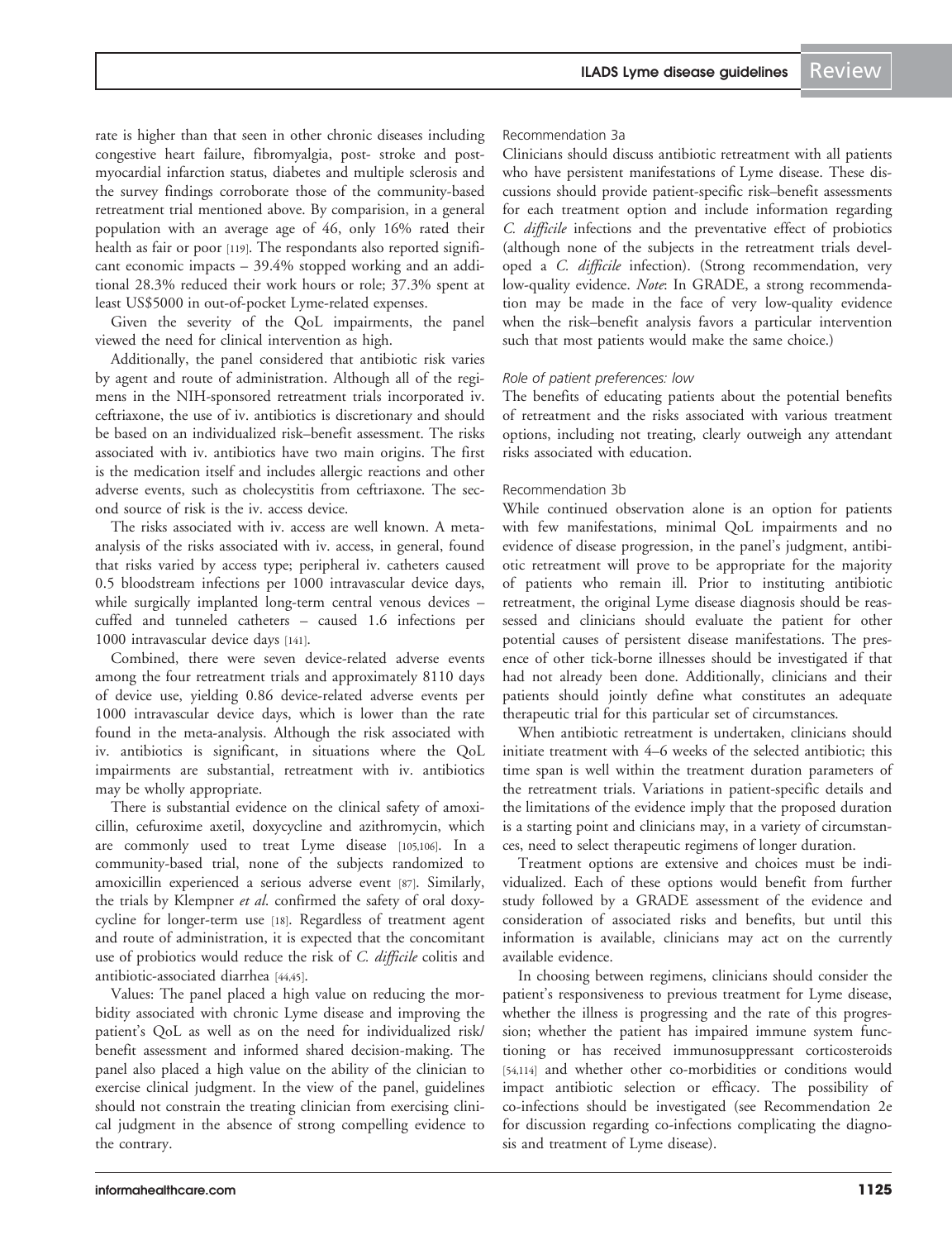Clinicians should also weigh the extent to which the illness interferes with the patient's QoL, including their ability to fully participate in work, school, social and family-related activities and the strength of their initial response against the risks associated with the various therapeutic options. Antibiotic selection should also consider medication tolerability, cost, the need for lifestyle adjustments to accommodate the medication and patient preferences.

For patients with mild impairments who had a strong-tomoderate response to the initial antibiotic, repeat use of that agent is favored. Patients with moderate impairments or only a modest response to the initial antibiotic may benefit from switching to a different agent or combination of agents; the latter to include at least one agent that is able to effectively reach intracellular compartments [\[109,110](#page-30-0)]. Injectable penicillin G benzathine or iv. agents such as ceftriaxone are other options.

For patients with significant impairments and/or a minimal or absent therapeutic response, a combination of oral antibiotics or injectable penicillin G benzathine or iv. ceftriaxone alone, or in combination with other agents, is preferred. For patients who experienced disease progression despite earlier therapy, treatment with injectable penicillin G benzathine or an iv. agent, such as ceftriaxone, alone or in combination with other antibiotics, is advisable. Additionally, minimal or absent responses and disease progression require a re-evaluation of the original diagnosis. (Recommendation, very low-quality evidence)

#### Role of patient preferences

High: The heterogeneous nature of the patient population seen in clinical practice, particularly with regard to variations in disease severity, QoL impairments and aversion to treatment-related risk, is likely to affect the risk–benefit assessment. Although many patients will value the opportunity to improve their individual QoL through antibiotic treatment over the risk of adverse events, others may prefer to avoid the risks associated with treatment. Hence, treatment options, including their associated risks and benefits, should be discussed with the patient in the context of shared medical decision-making.

#### Recommendation 3c

Clinicians should re-assess patients immediately following the completion of the initial course of retreatment to evaluate the effectiveness of retreatment and the need for therapeutic adjustments. Reassessment may need to be done much earlier and with greater scrutiny in patients with severe disease or when the therapeutic intervention carries substantial risk.

For patients who improve yet continue to have persistent manifestations and continuing QoL impairments following 4–6 weeks of antibiotic retreatment, decisions regarding the continuation, modification or discontinuation of treatment should be based on several factors. In addition to the factors listed in Recommendation 3b, the decision to continue

treatment may depend on the length of time between the initial and subsequent retreatment, the strength of the patient's response to retreatment, the severity of the patient's current impairments, whether diagnostic tests, symptoms or treatment response suggest ongoing infection and whether the patient relapses when treatment is withdrawn.

In cases where the patient does not improve after 4–6 weeks of antibiotic retreatment, clinicians should reassess the clinical diagnosis as well as the anticipated benefit. They should also confirm that other potential causes of persistent manifestations have been adequately investigated prior to continuing antibiotic retreatment. Decisions regarding the continuation, modification or discontinuation of treatment should consider the factors noted above as well as the definition of an adequate therapeutic trial.

Whenever retreatment is continued, the timing of subsequent follow-up visits should be based on the level of the therapeutic response, the severity of ongoing disease, the duration of current therapy and the need to monitor for adverse events (see remarks section below). (Recommendation, very lowquality evidence).

Role of patient preferences High: See Recommendation 3b.

#### Remarks

The lack of pharmaceutical interest and its concomitant funding does not encourage the innovative research that is essential to improving care for patients with Lyme disease. When pharmaceutical interest is lacking, clinical practices often become the source of therapeutic innovation, preceding rather than following clinical trials.

The US FDA recognizes the important role that clinical innovation plays in patient care, stating: 'Valid new uses for drugs already on the market are often first discovered through serendipitous observations and therapeutic innovations, subsequently confirmed by well-planned and executed clinical investigations [\[142](#page-31-0)]'. In providing clinicians with therapeutic flexibility, the agency makes room for clinicians to fashion patient-centered care, with treatment decisions being driven by the specific circumstances of an individual's illness. The benefits related to therapeutic flexibility are quite evident in orphan diseases, where an estimated 90% of all prescribed medications represent off-label use and if not for that practice, clinicians would often have no effective therapies to employ [[143\]](#page-31-0). In this respect, patient care in Lyme disease is like that of other research-orphaned diseases, relying heavily on innovative clinicians to develop treatments that improve health and reduce morbidity.

Innovative therapies may employ unconventional dosages of standard medications, novel combinations of currently accepted practices, new applications of standard interventions or may use accepted therapy or approved drugs for non-approved indications [\[144](#page-31-0)]. Unlike research, the primary purpose of innovative care is to benefit the individual patient [[144\]](#page-31-0). Clinicians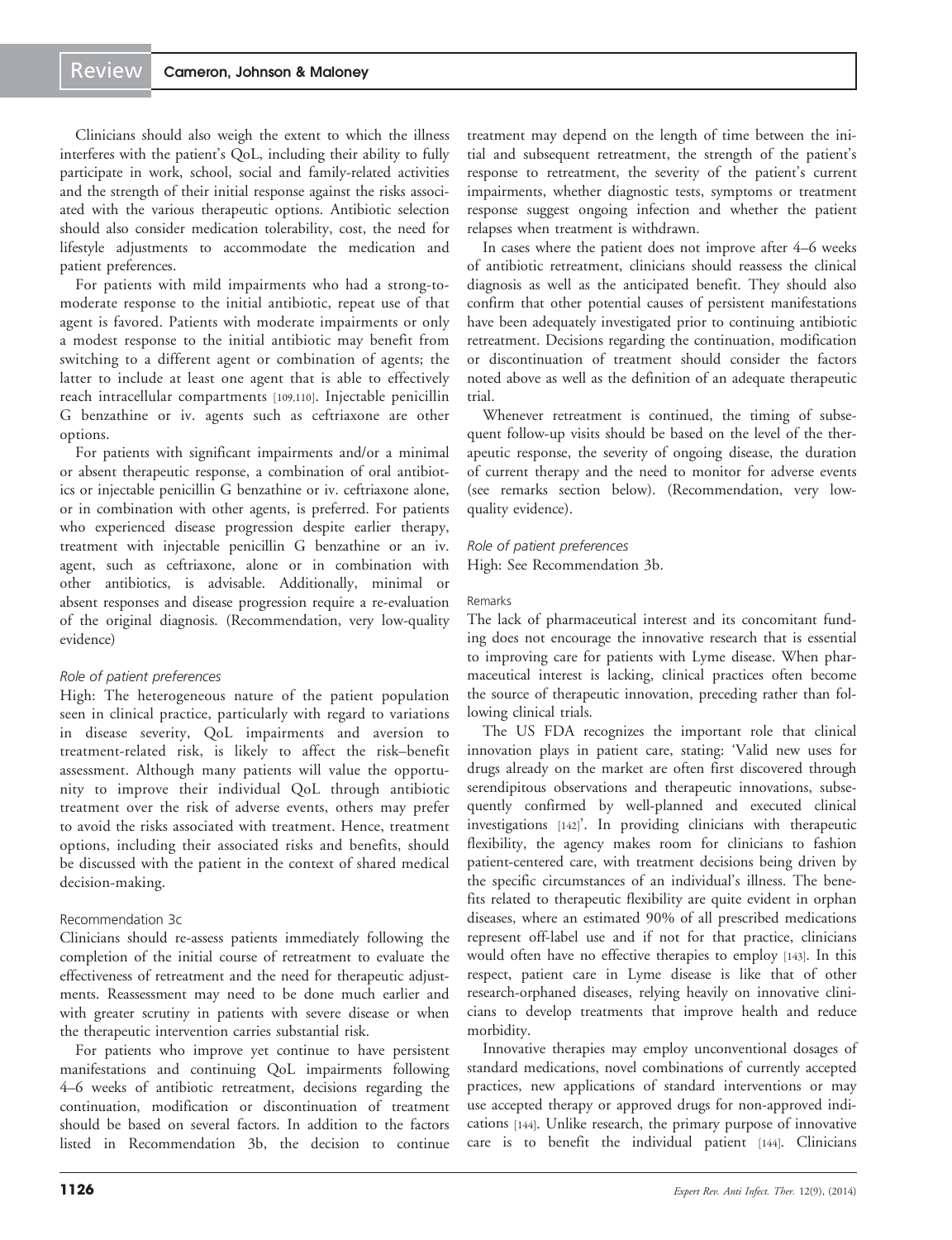employing innovative therapies need to verify that the innovation is intended to be in the patient's best interest and recognize that informed consent requires that the patient understand that the recommended therapy is not standard treatment [[144\]](#page-31-0). In this context, the panel concluded that it is necessary for clinicians to provide patients with treatment options and engage in shared medical decision-making.

This determination is in keeping with the approach used by other physician-developed guidelines. The American Academy of Pediatrics guidelines recognize that in the face of low-quality evidence or where the risk–benefit equilibrium is balanced, 'guideline developers generally should not constrain the clinician's discretion [[9\]](#page-27-0)'. Guideline developers commonly consider not only RCTs, but also observational trials, animal model studies, expert opinion, clinical experience, patient values and judgments regarding the potential harms of an intervention as well as the potential harms of inaction [[19](#page-28-0)]. Moreover, when the condition in question poses great risk or QoL impairments, guideline panels may recommend an intervention even when the evidence base is uncertain, mixed or incompletely developed [[19](#page-28-0)].

The panel endorses the view that informed choice is the ethical ideal in circumstances involving scientific uncertainty because it recognizes the patient's right to self-determination [\[19\]](#page-28-0). Patients with significant QoL or functional impairments may be willing to take on a far greater degree of risk than those who are relatively unaffected by ongoing disease manifestations. However, because the degree of relative risk aversion varies significantly among patients, it is important that patients be given sufficient information to make a meaningful choice regarding treatment options.

The demonstrated persistence of B. burgdorferi in specific individuals [\[42,47,48,](#page-28-0)[133](#page-31-0)–[135](#page-31-0),[145,146\]](#page-31-0) and animal models [[76](#page-29-0),[138,139,147](#page-31-0)] suggests a need for treatment regimens which address the mechanisms underlying bacterial persistence yet these mechanisms may not be fully identified and those that have been are not fully understood. Emerging evidence supports potential roles for these mechanisms: immune evasion via physical seclusion of Bb within immunologically protected tissue sites such as the CNS, joints and eyes [[147](#page-31-0)–[149](#page-31-0)], collagen-rich tissues [[150\]](#page-31-0), cells [[151](#page-31-0)–[154](#page-31-0)] and biofilms [[155](#page-31-0)]; alterations in Osp profiles through antigenic variation [[156](#page-31-0)–[159](#page-31-0)], phasic variation [\[160\]](#page-31-0) and alteration in Bb morphology (including cell-wall deficient forms, spherocytes and 'cyst' forms) [\[161](#page-31-0)–[166\]](#page-31-0); immune modulation via alterations in complement [[167](#page-31-0)–[169](#page-31-0)], neutrophil and dendritic cell functioning [[170](#page-31-0)[,171](#page-32-0)], and changes in cytokine and chemokine levels [[129,](#page-30-0)[172,173](#page-32-0)] and innate antibiotic tolerance of some *B. burgdorferi* populations [[174](#page-32-0)].

In the absence of a clear scientific understanding of persistent infection, different views regarding whether and how to address potential mechanisms have developed [[175](#page-32-0),[176\]](#page-32-0). While some clinicians may elect to wait for more definitive answers, other clinicians, given the QoL impairments some patients bear, may elect to provide innovative care based on the information at hand. Antibiotic options for treating persistent

manifestations include all agents known to be effective against B. burgdorferi [[87,](#page-29-0)[54](#page-28-0),[75,](#page-29-0)[109](#page-30-0),[110](#page-30-0),[112](#page-30-0)]. While the use of agents proven to be effective in clinical research trials may be preferred, clinicians may choose antibiotics based on their clinical experiences and those of others [[177](#page-32-0)–[181](#page-32-0)]. While agents with favorable in vitro findings may also merit consideration, antibiotics that were ineffective in clinical trials are best avoided.

Treatment regimens may employ either a sole agent or combinations of antibiotics, depending on which mechanisms of persistence the clinician is attempting to thwart. The delivery method – oral, iv., IM – is dependent on the agents selected, disease severity and patient preferences. It is reasonable to start with dosages examined in clinical trials, but clinicians may decide to adjust dosages in individual patients with the goal of improving outcomes by achieving adequate drug levels in all infected tissues.

Oral antibiotics which demonstrated effectiveness in clinical trials include the cell wall agents amoxicillin [[74,91](#page-29-0)], phenoxymethylpenicillin [[46](#page-28-0),[48](#page-28-0)] and cefuroxime axetil [\[88,91,92\]](#page-29-0). Other cell wall agents may also be clinically useful; however, firstgeneration cephalosporins are known to be ineffective [\[182](#page-32-0)]. Oral agents within the tetracycline and macrolide classes, which disrupt ribosomal function and are capable of entering cellular compartments, are also effective in Lyme disease. Individual agents include doxycycline [[53](#page-28-0),[183](#page-32-0)–[190](#page-32-0)], tetracycline [[109\]](#page-30-0), azithromycin [\[49,](#page-28-0)[74,](#page-29-0)[190,191](#page-32-0)] and clarithromycin [[110,](#page-30-0)[192\]](#page-32-0). However, erythromycin, which performed well in vitro, was ineffective in vivo [\[50,](#page-28-0)[193\]](#page-32-0) and the macrolide telithromycin has been linked to drug-induced liver injury [\[194](#page-32-0)]. Several of the EM trials reviewed earlier in this document used higher antibiotic dosages than suggested by the panel in Recommendation 2b [\[47](#page-28-0)–[49](#page-28-0)[,74,88\]](#page-29-0). For example, Luft et al. and Weber et al. prescribed azithromycin 500 mg/day [\[74](#page-29-0)[,191](#page-32-0)]. Strle et al. and Barsic et al. prescribed azithromycin 500 b.i.d. on day 1 followed by 500 mg daily [[47](#page-28-0),[49](#page-28-0)]. Nadelman prescribed doxycycline 100 mg t.i.d. [\[88](#page-29-0)]. In certain circumstances, clinicians may decide that higher doses are required.

Metronidazole and tinidazole effectively kill cell wall deficient forms of B. burgdorferi in vitro [\[195,196](#page-32-0)], but their effectiveness in vivo, in either oral or iv. form, has not been investigated in clinical trials.

Ceftriaxone, 2 g iv. per day is known to be effective [\[16,17](#page-27-0)[,32,33,54,](#page-28-0)[112\]](#page-30-0) and iv. cefotaxime [[113](#page-30-0)], another cephalosporin, has also been recommended. Intravenous penicillin is less effective and requires more frequent dosing [\[114](#page-30-0)]'. Additional iv. cell wall agents from the carbapenem and monobactam classes were effective in vitro, but have not been studied clinically [[115](#page-30-0)].

IM benzathine penicillin is another useful cell wall agent and it avoids the risks associated with gaining iv. access. A case report noted its effectiveness in antibiotic resistant Lyme arthritis [\[111](#page-30-0)].

If the initial course of antibiotic retreatment does not produce a complete response, clinicians should consider various options. Patients who had an incomplete response with one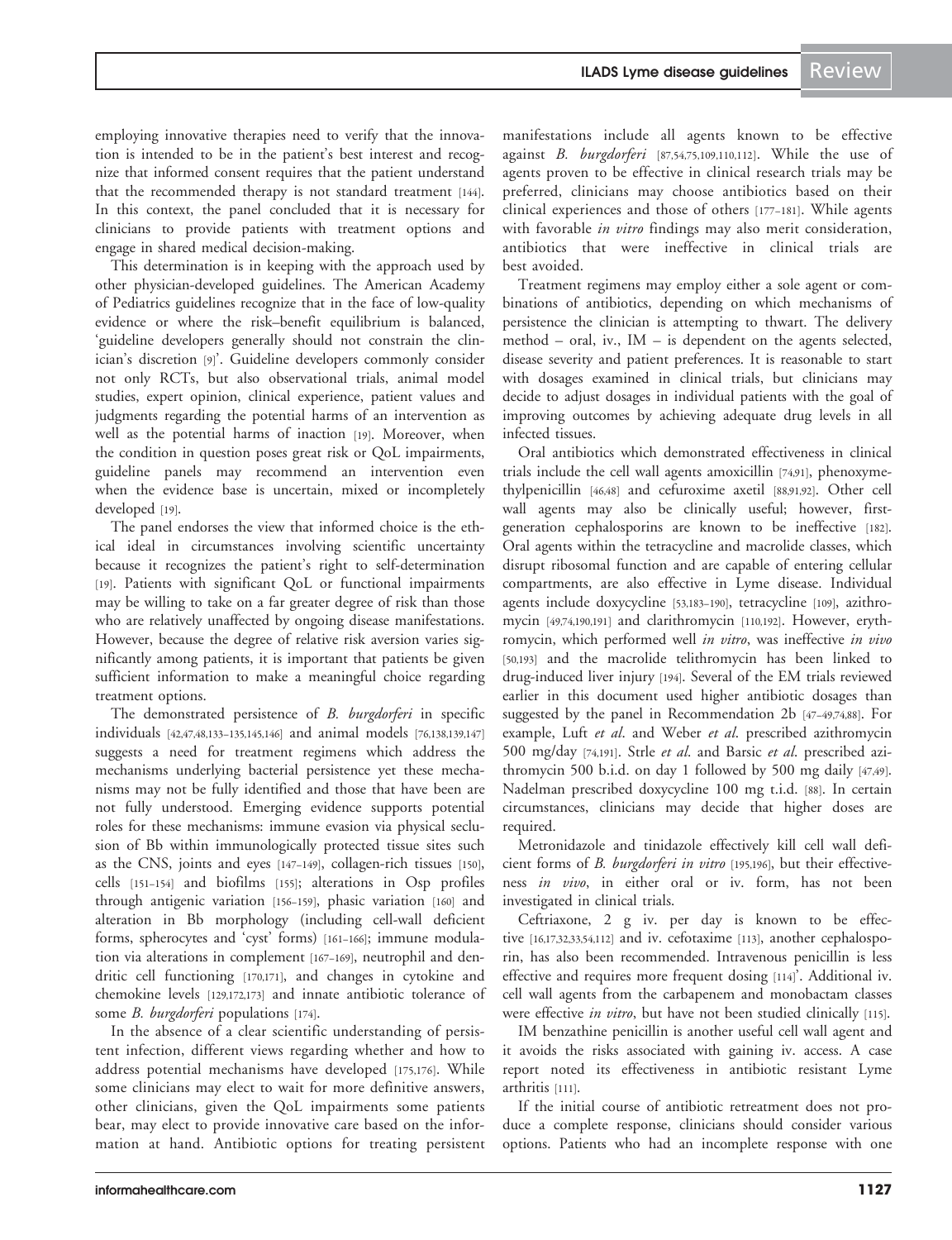agent may be responsive to another; thus, switching agents may prove successful. Alternatively, combination therapy may be appropriate in select patients. Examples include those with known or suspected co-infections and patients who had incomplete responses to single-agent therapy.

Aside from antibiotics, few therapeutic strategies have been employed to address non-infectious mechanisms of ongoing disease yet individual patients have benefitted from nonantibiotic therapies. For example, some patients with 'antibiotic-resistant' Lyme arthritis obtained a localized (jointspecific) benefit from synovectomy [\[197,198](#page-32-0)]. The rationale being that ongoing synovitis is a reflection of an auto-immune process [[198\]](#page-32-0). Additionally, an autoimmune-mediated polyneuropathy that was secondary to a proven  $B$ . burgdorferi infection of the CNS improved following IVIG therapy, whereas prior antibiotic interventions failed to halt the progression of the polyneuropathy [\[199](#page-32-0)]. Other methods of immunomodulation may prove useful in the future, especially if it can be established that immune dysregulation is the specific mechanism underlying an individual's persistent disease. However, unless an ongoing infection can be definitively ruled out, caution is required because immunomodulation could cause an occult infection to flare.

#### Reconciling divergent guidelines

The ILADS panel recommendations differ from those of the IDSA. Different guideline panels reviewing the same evidence can develop disparate recommendations that reflect the underlying values of the panel members, which may result in conflicting guidelines [\[200](#page-32-0),[201\]](#page-32-0). The IOM explains that conflicting guidelines most often result 'when evidence is weak; developers differ in their approach to evidence reviews (systematic vs nonsystematic), evidence synthesis or interpretation and/or developers have varying assumptions about intervention benefits and harms' [\[200](#page-32-0)]. Conflicting guidelines exist for over 25 conditions and there is no current system for reconciling conflicting guide-lines [\[200](#page-32-0)]. [SUPPLEMENTARY](http://informahealthcare.com/doi/suppl/10.1586/14787210.2014.940900/suppl_file/10.1586/14787210.2014.940900_suppl.doc) APPENDIX I reconciles the differences between the ILADS and IDSA treatment recommendations by clinical situation.

#### Expert commentary & five-year view

Lyme disease is a complex illness and patients may experience both acute and persistent manifestations. The science regarding disease mechanisms is limited, uncertain and evolving. However, the profoundly negative impact that persistent manifestations exert on patients' wellbeing as measured on validated QoL assessment tools is well documented. Therefore, critical treatment goals include: disease prevention, treating to cure where possible and otherwise improving patient QoL and preventing disease progression. Following the GRADE model, ILADS recommends that patient goals and values regarding treatment options be identified and strongly considered during a shared decision-making process. Because the GRADE process for formulating evidence-based treatment recommendations fosters transparency and recognizes that patient values may play a pivotal role, GRADE is particularly useful when addressing questions marked by significant scientific uncertainty.

Looking forward over the next 5 years, significant advances are expected in both technology and clinical research that may significantly impact the quality of patient care in Lyme disease. Since the discovery of Lyme disease in 1981, researchers have identified more than 15 new tick-borne pathogens. Progress in identifying new tick-borne pathogens and in understanding the clinical ramifications of simultaneous tick-borne diseases may help improve both the diagnosis and treatment of tick-borne diseases. Advances in genomics and proteonomics should permit researchers to identify differences in *B. burgdorferi* species and strains and explore their clinical implications. Significant advances in diagnostic testing may permit clinicians to distinguish the infected from the non-infected and cured and provide clinicians with a laboratory measure of therapeutic progress. Finally, advances in information technology as well as the methodology for conducting large-scale clinically relevant trials will provide evidence that addresses topics that clinicians and patients deem meaningful to improving patient QoL. These fundamental changes may change the clinical landscape and enable optimal care treatment regimens to be established.

#### Disclaimer

The state of the evidence in the diagnosis and treatment of Lyme disease is limited, conflicting and evolving. Accordingly, the recommendations in these guidelines reflect an evidence-based, patient-centered approach that many clinicians will find helpful; they are not intended to be viewed as a mandate or as a legal standard of care. Guidelines are not a substitute for clinical judgment. The International Lyme and Associated Diseases Society encourages clinicians to consider the specific details of an individual patient's situation when determining an appropriate treatment plan.

#### Financial & competing interests disclosure

DJ Cameron is the President of the International Lyme and Associated Diseases Society. LB Johnson is Executive Director of LymeDisease.org. EL Maloney is a Provider of continuing medical education courses on tick-borne diseases. The authors have no other relevant affiliations or financial involvement with any organization or entity with a financial interest in or financial conflict with the subject matter or materials discussed in the manuscript apart from those disclosed. Writing assistance from A Delong was utilized in the production of this manuscript.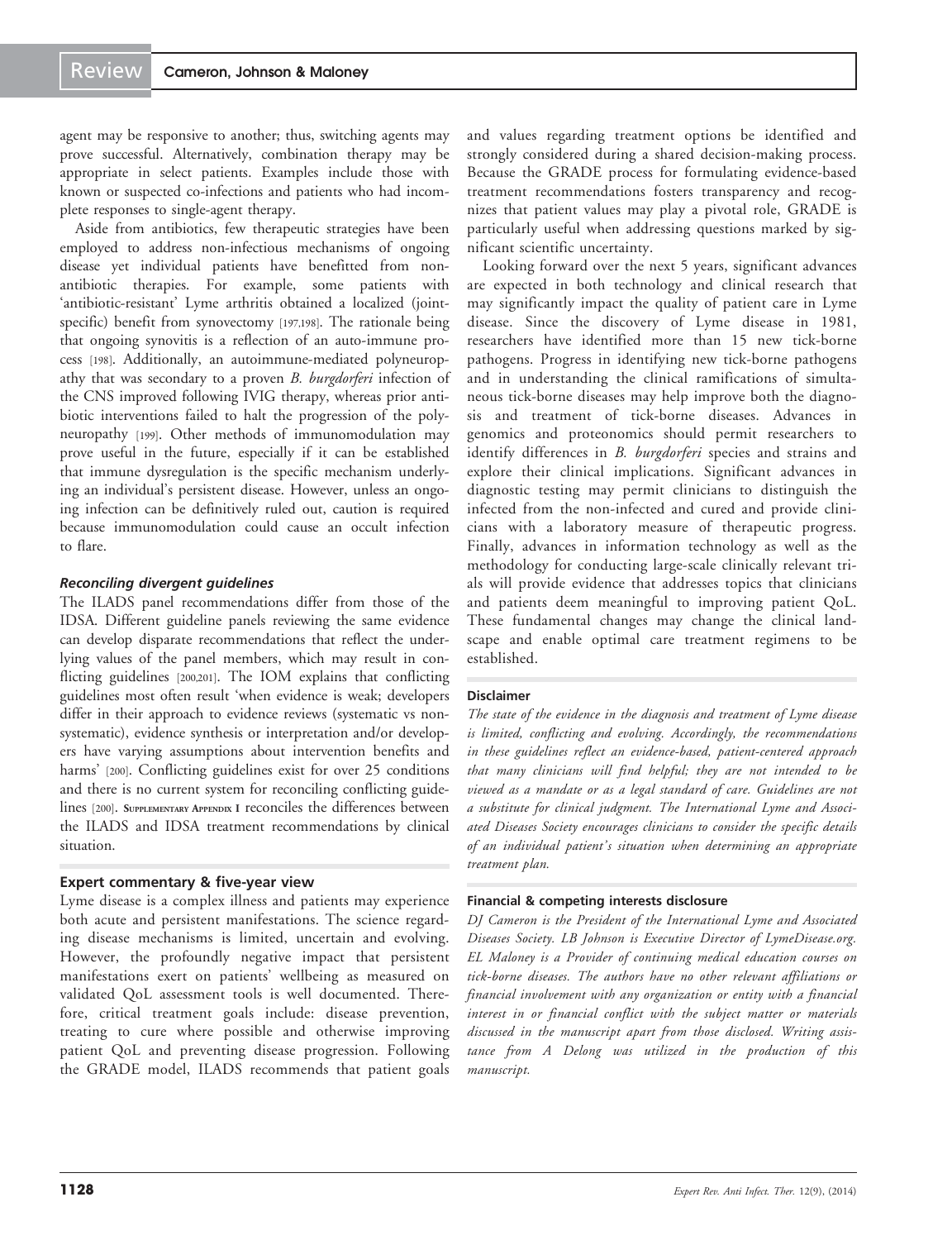#### <span id="page-27-0"></span>Key issues

- Lyme disease is a complex illness and patients may experience both acute and persistent manifestations.
- Persistent manifestations may produce profound quality-of-life impairments, yet the mechanisms that produce persistent manifestations are poorly understood.
- The available evidence regarding the treatment of known tick bites, erythema migrans (EM) rashes and persistent disease is limited.
- Grading of Recommendations Assessment, Development and Evaluation-based analyses found the evidence regarding these scenarios was of very low quality due to limitations in trial designs, imprecise findings, outcome inconsistencies and non-generalizability of trial findings.
- It is impossible to state a meaningful success rate for the prevention of Lyme disease by a single 200 mg dose of doxycycline because the sole trial of that regimen utilized an inadequate observation period and unvalidated surrogate end point.
- Success rates for treatment of an EM rash were unacceptably low, ranging from 52.2 to 84.4% for regimens that used 20 or fewer days of azithromycin, cefuroxime, doxycycline or amoxicillin/phenoxymethylpenicillin (rates were based on patient-centered outcome definitions and conservative longitudinal data methodology).
- In a well-designed trial of antibiotic retreatment in patients with severe fatigue, 64% in the treatment arm obtained a clinically significant and sustained benefit from additional antibiotic therapy.
- The optimal treatment regimen for the management of known tick bites, EM rashes and persistent disease has not yet been determined. Accordingly, it is too early to standardize restrictive protocols.
- Given the number of clinical variables that must be managed and the heterogeneity within the patient population, clinical judgment is crucial to the provision of patient-centered care.
- Based on the Grading of Recommendations Assessment, Development and Evaluation model, International Lyme and Associated Diseases Society recommends that patient goals and values regarding treatment options be identified and strongly considered during a shared decision-making process.
- Research is needed to better define the disease process, to identify variables associated with poor outcomes and to establish highly effective therapeutic regimens for known tick bites, EM rashes and persistent disease.

#### References

- 1. Sackett D, Straus S, Richardson W, et al. Evidence-based medicine: how to practice and teach EBM. Churchill Livingstone; Edinburgh, London: 2000
- 2. Guyatt G, Gutterman D, Baumann MH, et al. [Grading strength of recommendations](http://www.ncbi.nlm.nih.gov/pubmed/16424429?dopt=Abstract) [and quality of evidence in clinical](http://www.ncbi.nlm.nih.gov/pubmed/16424429?dopt=Abstract) [guidelines: report from an American College](http://www.ncbi.nlm.nih.gov/pubmed/16424429?dopt=Abstract) [of Chest Physicians task force](http://www.ncbi.nlm.nih.gov/pubmed/16424429?dopt=Abstract). Chest 2006; 129(1):174-81
- 3. Atkins D, Best D, Briss PA, et al. [Grading](http://www.ncbi.nlm.nih.gov/pubmed/15205295?dopt=Abstract) [quality of evidence and strength of](http://www.ncbi.nlm.nih.gov/pubmed/15205295?dopt=Abstract) [recommendations.](http://www.ncbi.nlm.nih.gov/pubmed/15205295?dopt=Abstract) BMJ 2004;328(7454): 1490
- 4. Schunemann HJ, Best D, Vist G, Oxman AD. [Letters, numbers, symbols and](http://www.ncbi.nlm.nih.gov/pubmed/14517128?dopt=Abstract) [words: how to communicate grades of](http://www.ncbi.nlm.nih.gov/pubmed/14517128?dopt=Abstract) [evidence and recommendations](http://www.ncbi.nlm.nih.gov/pubmed/14517128?dopt=Abstract). Cmaj 2003; 169(7):677-80
- 5. Guyatt GH, Oxman AD, Vist GE, et al. [GRADE: an emerging consensus on rating](http://www.ncbi.nlm.nih.gov/pubmed/18436948?dopt=Abstract) [quality of evidence and strength of](http://www.ncbi.nlm.nih.gov/pubmed/18436948?dopt=Abstract) [recommendations.](http://www.ncbi.nlm.nih.gov/pubmed/18436948?dopt=Abstract) BMJ 2008;336(7650): 924-6
- 6. Balshem H, Helfand M, Schunemann HJ, et al. [GRADE guidelines: 3. Rating the](http://www.ncbi.nlm.nih.gov/pubmed/21208779?dopt=Abstract)

[quality of evidence.](http://www.ncbi.nlm.nih.gov/pubmed/21208779?dopt=Abstract) J Clin Epidemiol 2011; 64(4):401-6

- 7. Hayes E. [Lyme disease](http://www.ncbi.nlm.nih.gov/pubmed/15555127?dopt=Abstract). Clin Evid 2003(10): 14. FDA. Factors to consider when making 887-99
- 8. Scott IA, Guyatt GH. Suggestions for improving guideline utility and trustworthiness. Evid Based Med 2013;19: 41-6
- 9. Classifying recommendations for clinical practice guidelines. Pediatrics 2004;114(3): 874-7
- 10. Living well with chronic illness: a call for public health action. Available from: [www.](www.iom.edu/Reports/2012/Living-Well-with-Chronic-Illness.aspx) [iom.edu/Reports/2012/Living-Well-with-](www.iom.edu/Reports/2012/Living-Well-with-Chronic-Illness.aspx)[Chronic-Illness.aspx](www.iom.edu/Reports/2012/Living-Well-with-Chronic-Illness.aspx) [Last accessed 1 March 2014]
- 11. Institute of Medicine (Committee on Quality of Health Care in America). Crossing the quality chasm: a new health system for the 21st century. National Academies Press; Washington, DC, USA: 2001. p. 360
- 12. Guyatt GH, Oxman AD, Kunz R, et al. [Going from evidence to recommendations.](http://www.ncbi.nlm.nih.gov/pubmed/18467413?dopt=Abstract) BMJ 2008;336(7652):1049-51
- What is shared decision making? Available from: [www.informedmedicaldecisions.org/](www.informedmedicaldecisions.org/what-is-shared-decision-making/)

[what-is-shared-decision-making/](www.informedmedicaldecisions.org/what-is-shared-decision-making/) [Last accessed 1 March 2014]

- benefit-risk determinations in medical device premarket approval and de novo classifications. Available from: [www.google.](www.google.com/url?sa=t&rct=j&q=&esrc=s&source=web&cd=1&cad=rja&uact=8&ved=0CCgQFjAA&url=http%3A%2F%2F) [com/url?sa=t&rct=j&q=&esrc=s&source=](www.google.com/url?sa=t&rct=j&q=&esrc=s&source=web&cd=1&cad=rja&uact=8&ved=0CCgQFjAA&url=http%3A%2F%2F) [web&cd=1&cad=rja&](www.google.com/url?sa=t&rct=j&q=&esrc=s&source=web&cd=1&cad=rja&uact=8&ved=0CCgQFjAA&url=http%3A%2F%2F) [uact=8&ved=0CCgQFjAA&url=http%3A%](www.google.com/url?sa=t&rct=j&q=&esrc=s&source=web&cd=1&cad=rja&uact=8&ved=0CCgQFjAA&url=http%3A%2F%2F) [2F%2F](www.google.com/url?sa=t&rct=j&q=&esrc=s&source=web&cd=1&cad=rja&uact=8&ved=0CCgQFjAA&url=http%3A%2F%2F) [www.fda.gov%2Fdownloads%](www.fda.gov%2Fdownloads%2FMedicalDevices%2FDeviceRegulationandGuidance%2FGuidanceDocuments%2FUCM296379.pdf&ei=hCY4U-mGLoSYrAeGz4DYAQ&usg=AFQjCNFD3hnFwqaq990lfPMUWg4dD22TYA&sig2=Ihrt0xGS-c-764Rqe41Vqg&bvm=bv.63808443,d.bmk) [2FMedicalDevices%](www.fda.gov%2Fdownloads%2FMedicalDevices%2FDeviceRegulationandGuidance%2FGuidanceDocuments%2FUCM296379.pdf&ei=hCY4U-mGLoSYrAeGz4DYAQ&usg=AFQjCNFD3hnFwqaq990lfPMUWg4dD22TYA&sig2=Ihrt0xGS-c-764Rqe41Vqg&bvm=bv.63808443,d.bmk) [2FDeviceRegulationandGuidance%](www.fda.gov%2Fdownloads%2FMedicalDevices%2FDeviceRegulationandGuidance%2FGuidanceDocuments%2FUCM296379.pdf&ei=hCY4U-mGLoSYrAeGz4DYAQ&usg=AFQjCNFD3hnFwqaq990lfPMUWg4dD22TYA&sig2=Ihrt0xGS-c-764Rqe41Vqg&bvm=bv.63808443,d.bmk) [2FGuidanceDocuments%2FUCM296379.](www.fda.gov%2Fdownloads%2FMedicalDevices%2FDeviceRegulationandGuidance%2FGuidanceDocuments%2FUCM296379.pdf&ei=hCY4U-mGLoSYrAeGz4DYAQ&usg=AFQjCNFD3hnFwqaq990lfPMUWg4dD22TYA&sig2=Ihrt0xGS-c-764Rqe41Vqg&bvm=bv.63808443,d.bmk) [pdf&ei=hCY4U-mGLoSYrAeGz4DYAQ&](www.fda.gov%2Fdownloads%2FMedicalDevices%2FDeviceRegulationandGuidance%2FGuidanceDocuments%2FUCM296379.pdf&ei=hCY4U-mGLoSYrAeGz4DYAQ&usg=AFQjCNFD3hnFwqaq990lfPMUWg4dD22TYA&sig2=Ihrt0xGS-c-764Rqe41Vqg&bvm=bv.63808443,d.bmk) [usg=AFQjCNFD3hnFwqaq990lfPMUWg](www.fda.gov%2Fdownloads%2FMedicalDevices%2FDeviceRegulationandGuidance%2FGuidanceDocuments%2FUCM296379.pdf&ei=hCY4U-mGLoSYrAeGz4DYAQ&usg=AFQjCNFD3hnFwqaq990lfPMUWg4dD22TYA&sig2=Ihrt0xGS-c-764Rqe41Vqg&bvm=bv.63808443,d.bmk) [4dD22TYA&sig2=Ihrt0xGS-c-](www.fda.gov%2Fdownloads%2FMedicalDevices%2FDeviceRegulationandGuidance%2FGuidanceDocuments%2FUCM296379.pdf&ei=hCY4U-mGLoSYrAeGz4DYAQ&usg=AFQjCNFD3hnFwqaq990lfPMUWg4dD22TYA&sig2=Ihrt0xGS-c-764Rqe41Vqg&bvm=bv.63808443,d.bmk)[764Rqe41Vqg&bvm=bv.63808443,d.bmk](www.fda.gov%2Fdownloads%2FMedicalDevices%2FDeviceRegulationandGuidance%2FGuidanceDocuments%2FUCM296379.pdf&ei=hCY4U-mGLoSYrAeGz4DYAQ&usg=AFQjCNFD3hnFwqaq990lfPMUWg4dD22TYA&sig2=Ihrt0xGS-c-764Rqe41Vqg&bvm=bv.63808443,d.bmk) [Last accessed 1 March 2014]
- 15. Zhang X, Meltzer MI, Pena CA, et al. [Economic impact of Lyme disease](http://www.ncbi.nlm.nih.gov/pubmed/16704815?dopt=Abstract). Emerg Infect Dis 2006;12(4):653-60
- 16. Fallon BA, Keilp JG, Corbera KM, et al. [A randomized, placebo-controlled trial of](http://www.ncbi.nlm.nih.gov/pubmed/17928580?dopt=Abstract) [repeated IV antibiotic therapy for Lyme](http://www.ncbi.nlm.nih.gov/pubmed/17928580?dopt=Abstract) [encephalopathy](http://www.ncbi.nlm.nih.gov/pubmed/17928580?dopt=Abstract). Neurology 2008;70(13): 992-1003
- 17. Krupp LB, Hyman LG, Grimson R, et al. [Study and treatment of post Lyme disease](http://www.ncbi.nlm.nih.gov/pubmed/12821734?dopt=Abstract) [\(STOP-LD\): a randomized double masked](http://www.ncbi.nlm.nih.gov/pubmed/12821734?dopt=Abstract)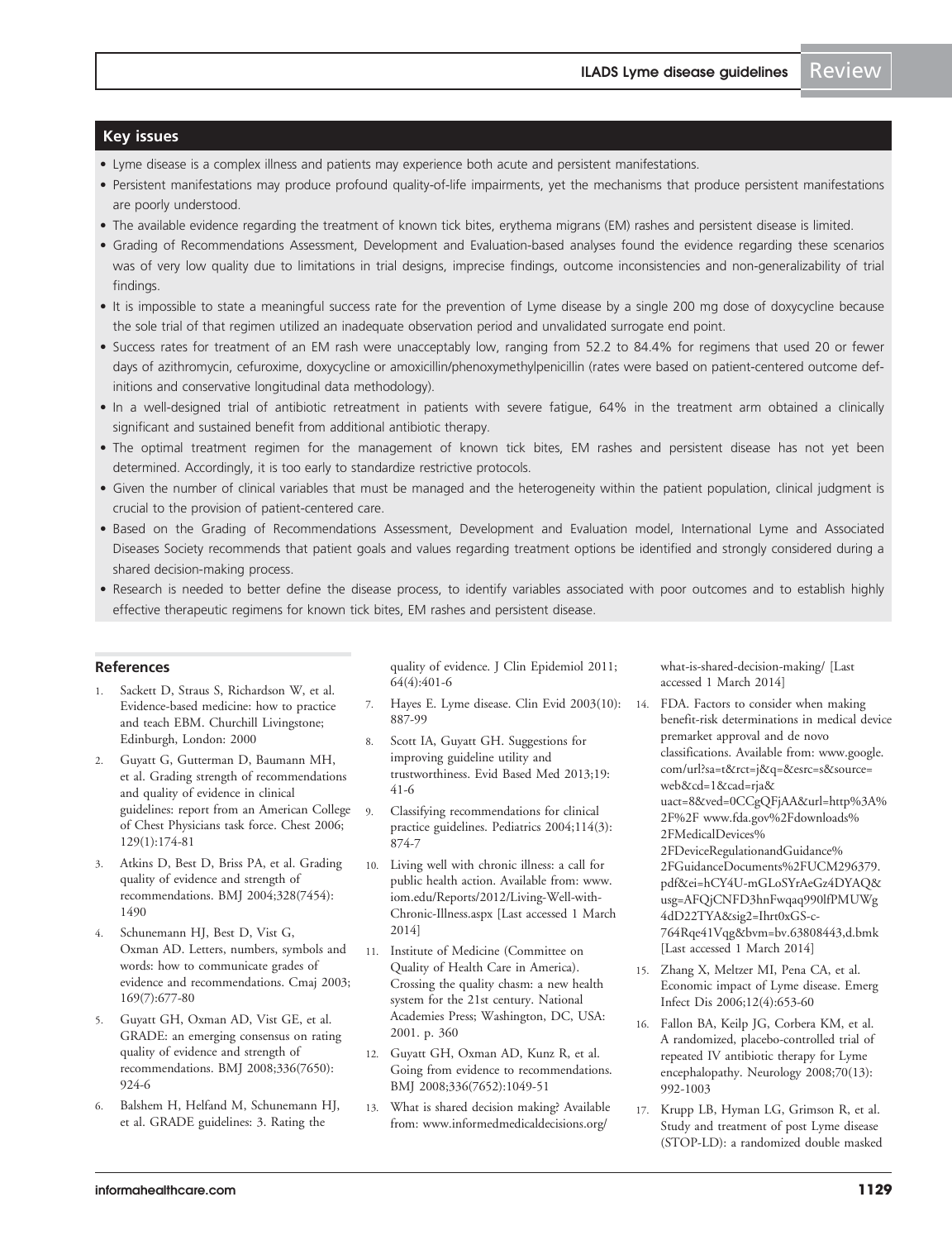## <span id="page-28-0"></span>Review Cameron, Johnson & Maloney

[clinical trial.](http://www.ncbi.nlm.nih.gov/pubmed/12821734?dopt=Abstract) Neurology 2003;60(12): 1923-30

- 18. Klempner MS, Hu LT, Evans J, et al. [Two](http://www.ncbi.nlm.nih.gov/pubmed/11450676?dopt=Abstract) [controlled trials of antibiotic treatment in](http://www.ncbi.nlm.nih.gov/pubmed/11450676?dopt=Abstract) [patients with persistent symptoms and a](http://www.ncbi.nlm.nih.gov/pubmed/11450676?dopt=Abstract) [history of Lyme disease](http://www.ncbi.nlm.nih.gov/pubmed/11450676?dopt=Abstract). N Engl J Med 2001;345(2):85-92
- 19. Clinical Practice Guidelines we can trust. Available from: [www.nap.edu/catalog.php?](www.nap.edu/catalog.php?record_id=13058) [record\\_id=13058](www.nap.edu/catalog.php?record_id=13058) [Last accessed 1 March 2014]
- 20. Institute of Medicine (US) Committee on Lyme Disease and Other Tick-Borne Diseases: The State of the Science. In: Critical needs and gaps in understanding prevention, amelioration, and resolution of lyme and other tick-borne diseases: the short-term and long-term outcomes: workshop report. National Academies Press; Washington, DC, USA: 2011
- 21. Corapi KM, White MI, Phillips CB, et al. [Strategies for primary and secondary](http://www.ncbi.nlm.nih.gov/pubmed/17203005?dopt=Abstract) [prevention of Lyme disease.](http://www.ncbi.nlm.nih.gov/pubmed/17203005?dopt=Abstract) Nat Clin Pract Rheumatol 2007;3(1):20-5
- 22. Clark RP, Hu LT. Prevention of lyme disease and other tick-borne infections. Infect Dis Clin North Am 2008;22(3): 381-96; vii
- 23. Reported cases of Lyme disease by year, United States, 1995-2009. Available from: [www.cdc.gov/lyme/stats/chartstables/](www.cdc.gov/lyme/stats/chartstables/casesbyyear.html) [casesbyyear.html](www.cdc.gov/lyme/stats/chartstables/casesbyyear.html) [Last accessed 1 March 2014]
- 24. Vazquez M, Sparrow SS, Shapiro ED. Long-term neuropsychologic and health outcomes of children with facial nerve palsy attributable to Lyme disease. Pediatrics 2003;112(2):e93-7
- 25. Seltzer EG, Gerber MA, Cartter ML, et al. [Long-term outcomes of persons with Lyme](http://www.ncbi.nlm.nih.gov/pubmed/10665700?dopt=Abstract) [disease](http://www.ncbi.nlm.nih.gov/pubmed/10665700?dopt=Abstract). JAMA 2000;283(5):609-16
- 26. Gerber MA, Zemel LS, Shapiro ED. Lyme arthritis in children: clinical epidemiology and long-term outcomes. Pediatrics 1998; 102(4 Pt 1):905-8
- 27. Shadick NA, Phillips CB, Logigian EL, et al. [The long-term clinical outcomes of](http://www.ncbi.nlm.nih.gov/pubmed/8085687?dopt=Abstract) [Lyme disease. A population-based](http://www.ncbi.nlm.nih.gov/pubmed/8085687?dopt=Abstract) [retrospective cohort study.](http://www.ncbi.nlm.nih.gov/pubmed/8085687?dopt=Abstract) Ann Intern Med 1994;121(8):560-7
- 28. Skogman BH, Glimaker K, Nordwall M, et al. [Long-term clinical outcome after](http://www.ncbi.nlm.nih.gov/pubmed/22802606?dopt=Abstract) [Lyme neuroborreliosis in childhood](http://www.ncbi.nlm.nih.gov/pubmed/22802606?dopt=Abstract). Pediatrics 2012;130(2):262-9
- 29. Eikeland R, Mygland A, Herlofson K, Ljostad U. European neuroborreliosis: quality of life 30 months after treatment. Acta Neurol Scand 2011;124(5):349-54
- 30. Asch ES, Bujak DI, Weiss M, et al. [Lyme](http://www.ncbi.nlm.nih.gov/pubmed/8006888?dopt=Abstract) [disease: an infectious and postinfectious](http://www.ncbi.nlm.nih.gov/pubmed/8006888?dopt=Abstract) [syndrome](http://www.ncbi.nlm.nih.gov/pubmed/8006888?dopt=Abstract). J Rheumatol 1994;21(3):454-61
- 31. Meltzer MI, Dennis DT, Orloski KA. [The](http://www.ncbi.nlm.nih.gov/pubmed/10341168?dopt=Abstract) [cost effectiveness of vaccinating against](http://www.ncbi.nlm.nih.gov/pubmed/10341168?dopt=Abstract) [Lyme disease](http://www.ncbi.nlm.nih.gov/pubmed/10341168?dopt=Abstract). Emerg Infect Dis 1999;5(3): 321-8
- 32. Logigian EL, Kaplan RF, Steere AC. [Chronic neurologic manifestations of Lyme](http://www.ncbi.nlm.nih.gov/pubmed/2172819?dopt=Abstract) [disease](http://www.ncbi.nlm.nih.gov/pubmed/2172819?dopt=Abstract). N Engl J Med 1990;323(21): 1438-44
- 33. Logigian EL, Kaplan RF, Steere AC. [Successful treatment of Lyme](http://www.ncbi.nlm.nih.gov/pubmed/10395852?dopt=Abstract) [encephalopathy with intravenous](http://www.ncbi.nlm.nih.gov/pubmed/10395852?dopt=Abstract) [ceftriaxone](http://www.ncbi.nlm.nih.gov/pubmed/10395852?dopt=Abstract). J Infect Dis 1999;180(2):377-83
- 34. Cairns V, Godwin J. [Post-Lyme borreliosis](http://www.ncbi.nlm.nih.gov/pubmed/16040645?dopt=Abstract) [syndrome: a meta-analysis of reported](http://www.ncbi.nlm.nih.gov/pubmed/16040645?dopt=Abstract) [symptoms.](http://www.ncbi.nlm.nih.gov/pubmed/16040645?dopt=Abstract) Int J Epidemiol 2005;34(6): 1340-5
- 35. Jones KD, Burckhardt CS, Deodhar AA, et al. [A six-month randomized controlled](http://www.ncbi.nlm.nih.gov/pubmed/18240245?dopt=Abstract) [trial of exercise and pyridostigmine in the](http://www.ncbi.nlm.nih.gov/pubmed/18240245?dopt=Abstract) [treatment of fibromyalgia](http://www.ncbi.nlm.nih.gov/pubmed/18240245?dopt=Abstract). Arthritis Rheum 2008;58(2):612-22
- 36. Schaefer C, Chandran A, Hufstader M, et al. [The comparative burden of mild,](http://www.ncbi.nlm.nih.gov/pubmed/21859448?dopt=Abstract) [moderate and severe fibromyalgia: results](http://www.ncbi.nlm.nih.gov/pubmed/21859448?dopt=Abstract) [from a cross-sectional survey in the United](http://www.ncbi.nlm.nih.gov/pubmed/21859448?dopt=Abstract) [States.](http://www.ncbi.nlm.nih.gov/pubmed/21859448?dopt=Abstract) Health Qual Life Outcomes 2011; 9(1):71
- 37. Tang S, Calkins H, Petri M. [Neurally](http://www.ncbi.nlm.nih.gov/pubmed/14983104?dopt=Abstract) [mediated hypotension in systemic lupus](http://www.ncbi.nlm.nih.gov/pubmed/14983104?dopt=Abstract) [erythematosus patients with fibromyalgia](http://www.ncbi.nlm.nih.gov/pubmed/14983104?dopt=Abstract). Rheumatology 2004;43(5):609-14
- 38. Ware JE, Kosinski M. SF-36 physical & mental health summary scores: a manual for users of version 1. 2nd edition; 1994. p. 1-238
- 39. Calandre EP, Morillas-Arques P, Molina-Barea R, et al. Trazodone plus pregabalin combination in the treatment of fibromyalgia: a two-phase, 24-week, open-label uncontrolled study. BMC Musculoskelet Disord 2011;12:95
- 40. Burckhardt CS, Jones KD. Effects of chronic widespread pain on the health status and quality of life of women after breast cancer surgery. Health Qual Life Outcomes 2005;3:30
- 41. Oksi J, Nikoskelainen J, Hiekkanen H, et al. [Duration of antibiotic treatment in](http://www.ncbi.nlm.nih.gov/pubmed/17587070?dopt=Abstract) [disseminated Lyme borreliosis:](http://www.ncbi.nlm.nih.gov/pubmed/17587070?dopt=Abstract) [a double-blind, randomized,](http://www.ncbi.nlm.nih.gov/pubmed/17587070?dopt=Abstract) [placebo-controlled, multicenter clinical](http://www.ncbi.nlm.nih.gov/pubmed/17587070?dopt=Abstract) [study.](http://www.ncbi.nlm.nih.gov/pubmed/17587070?dopt=Abstract) Eur J Clin Microbiol Infect Dis 2007;26(8):571-81
- 42. Oksi J, Nikoskelainen J, Viljanen MK. [Comparison of oral cefixime and](http://www.ncbi.nlm.nih.gov/pubmed/9865985?dopt=Abstract) [intravenous ceftriaxone followed by oral](http://www.ncbi.nlm.nih.gov/pubmed/9865985?dopt=Abstract)

[amoxicillin in disseminated Lyme](http://www.ncbi.nlm.nih.gov/pubmed/9865985?dopt=Abstract) [borreliosis](http://www.ncbi.nlm.nih.gov/pubmed/9865985?dopt=Abstract). Eur J Clin Microbiol Infect Dis 1998;17(10):715-19

- 43. Liegner KB, Shapiro JR, Ramsay D, et al. Recurrent erythema migrans despite extended antibiotic treatment with minocycline in a patient with persisting Borrelia burgdorferi infection. J Am Acad Dermatol 1993;28(2 Pt 2):312-14
- 44. McFarland LV. [Evidence-based review of](http://www.ncbi.nlm.nih.gov/pubmed/19825425?dopt=Abstract) [probiotics for antibiotic-associated diarrhea](http://www.ncbi.nlm.nih.gov/pubmed/19825425?dopt=Abstract) [and Clostridium difficile infections](http://www.ncbi.nlm.nih.gov/pubmed/19825425?dopt=Abstract). Anaerobe 2009;15(6):274-80
- 45. Gao XW, Mubasher M, Fang CY, et al. [Dose-response efficacy of a proprietary](http://www.ncbi.nlm.nih.gov/pubmed/20145608?dopt=Abstract) [probiotic formula of Lactobacillus](http://www.ncbi.nlm.nih.gov/pubmed/20145608?dopt=Abstract) [acidophilus CL1285 and Lactobacillus casei](http://www.ncbi.nlm.nih.gov/pubmed/20145608?dopt=Abstract) [LBC80R for antibiotic-associated diarrhea](http://www.ncbi.nlm.nih.gov/pubmed/20145608?dopt=Abstract) [and Clostridium difficile-associated diarrhea](http://www.ncbi.nlm.nih.gov/pubmed/20145608?dopt=Abstract) [prophylaxis in adult patients](http://www.ncbi.nlm.nih.gov/pubmed/20145608?dopt=Abstract). Am J Gastroenterol 2010;105(7):1636-41
- 46. Strle F, Ruzic E, Cimperman J. [Erythema](http://www.ncbi.nlm.nih.gov/pubmed/1337070?dopt=Abstract) [migrans: comparison of treatment with](http://www.ncbi.nlm.nih.gov/pubmed/1337070?dopt=Abstract) [azithromycin, doxycycline and](http://www.ncbi.nlm.nih.gov/pubmed/1337070?dopt=Abstract) [phenoxymethylpenicillin.](http://www.ncbi.nlm.nih.gov/pubmed/1337070?dopt=Abstract) J Antimicrob Chemother 1992;30(4):543-50
- 47. Strle F, Preac-Mursic V, Cimperman J, et al. [Azithromycin versus doxycycline for](http://www.ncbi.nlm.nih.gov/pubmed/8387966?dopt=Abstract) [treatment of erythema migrans: clinical and](http://www.ncbi.nlm.nih.gov/pubmed/8387966?dopt=Abstract) [microbiological findings.](http://www.ncbi.nlm.nih.gov/pubmed/8387966?dopt=Abstract) Infection 1993; 21(2):83-8
- 48. Weber K, Wilske B, Preac-Mursic V, Thurmayr R. [Azithromycin versus penicillin](http://www.ncbi.nlm.nih.gov/pubmed/8132365?dopt=Abstract) [V for the treatment of early Lyme](http://www.ncbi.nlm.nih.gov/pubmed/8132365?dopt=Abstract) [borreliosis](http://www.ncbi.nlm.nih.gov/pubmed/8132365?dopt=Abstract). Infection 1993;21(6):367-72
- 49. Barsic B, Maretic T, Majerus L, Strugar J. [Comparison of azithromycin and](http://www.ncbi.nlm.nih.gov/pubmed/10879639?dopt=Abstract) [doxycycline in the treatment of erythema](http://www.ncbi.nlm.nih.gov/pubmed/10879639?dopt=Abstract) [migrans](http://www.ncbi.nlm.nih.gov/pubmed/10879639?dopt=Abstract). Infection 2000;28(3):153-6
- 50. Steere AC, Hutchinson GJ, Rahn DW, et al. [Treatment of the early manifestations](http://www.ncbi.nlm.nih.gov/pubmed/6407378?dopt=Abstract) [of Lyme disease.](http://www.ncbi.nlm.nih.gov/pubmed/6407378?dopt=Abstract) Ann Intern Med 1983; 99(1):22-6
- 51. Berger BW. [Treatment of erythema](http://www.ncbi.nlm.nih.gov/pubmed/3190102?dopt=Abstract) [chronicum migrans of Lyme disease](http://www.ncbi.nlm.nih.gov/pubmed/3190102?dopt=Abstract). Ann N Y Acad Sci 1988;539:346-51
- 52. Luger SW, Paparone P, Wormser GP, et al. [Comparison of cefuroxime axetil and](http://www.ncbi.nlm.nih.gov/pubmed/7793869?dopt=Abstract) [doxycycline in treatment of patients with](http://www.ncbi.nlm.nih.gov/pubmed/7793869?dopt=Abstract) [early Lyme disease associated with erythema](http://www.ncbi.nlm.nih.gov/pubmed/7793869?dopt=Abstract) [migrans](http://www.ncbi.nlm.nih.gov/pubmed/7793869?dopt=Abstract). Antimicrob Agents Chemother 1995;39(3):661-7
- 53. Massarotti EM, Luger SW, Rahn DW, et al. [Treatment of early Lyme disease.](http://www.ncbi.nlm.nih.gov/pubmed/1313637?dopt=Abstract) Am J Med 1992;92(4):396-403
- 54. Dattwyler RJ, Halperin JJ, Volkman DJ, Luft BJ. [Treatment of late Lyme](http://www.ncbi.nlm.nih.gov/pubmed/2897008?dopt=Abstract) [borreliosis–randomised comparison of](http://www.ncbi.nlm.nih.gov/pubmed/2897008?dopt=Abstract)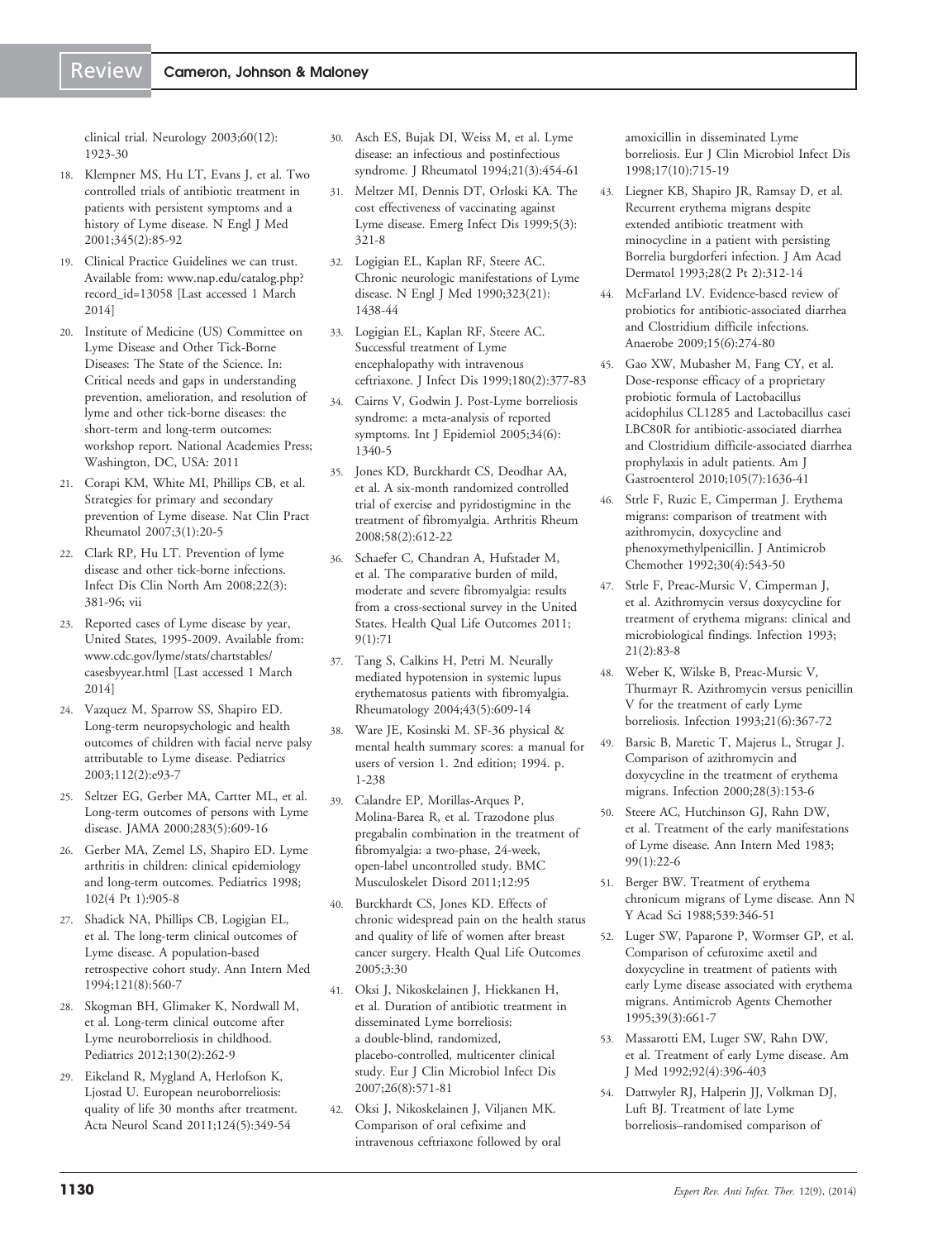ILADS Lyme disease guidelines Review

<span id="page-29-0"></span>[ceftriaxone and penicillin](http://www.ncbi.nlm.nih.gov/pubmed/2897008?dopt=Abstract). Lancet 1988; 1(8596):1191-4

- 55. Cameron DJ. [Consequences of treatment](http://www.ncbi.nlm.nih.gov/pubmed/17518818?dopt=Abstract) [delay in Lyme disease.](http://www.ncbi.nlm.nih.gov/pubmed/17518818?dopt=Abstract) J Eval Clin Pract 2007;13(3):470-2
- 56. Costello CM, Steere AC, Pinkerton RE, Feder HM Jr. [A prospective study of tick](http://www.ncbi.nlm.nih.gov/pubmed/2642519?dopt=Abstract) [bites in an endemic area for Lyme disease](http://www.ncbi.nlm.nih.gov/pubmed/2642519?dopt=Abstract). J Infect Dis 1989;159(1):136-9
- 57. Agre F, Schwartz R. [The value of early](http://www.ncbi.nlm.nih.gov/pubmed/8362808?dopt=Abstract) [treatment of deer tick bites for the](http://www.ncbi.nlm.nih.gov/pubmed/8362808?dopt=Abstract) [prevention of Lyme disease.](http://www.ncbi.nlm.nih.gov/pubmed/8362808?dopt=Abstract) Am J Dis Child 1993;147(9):945-7
- 58. Shapiro ED, Gerber MA, Holabird NB, et al. [A controlled trial of antimicrobial](http://www.ncbi.nlm.nih.gov/pubmed/1435930?dopt=Abstract) [prophylaxis for Lyme disease after deer-tick](http://www.ncbi.nlm.nih.gov/pubmed/1435930?dopt=Abstract) [bites.](http://www.ncbi.nlm.nih.gov/pubmed/1435930?dopt=Abstract) N Engl J Med 1992;327(25):1769-73
- 59. Nadelman RB, Nowakowski J, Fish D, et al. [Prophylaxis with single-dose](http://www.ncbi.nlm.nih.gov/pubmed/11450675?dopt=Abstract) [doxycycline for the prevention of Lyme](http://www.ncbi.nlm.nih.gov/pubmed/11450675?dopt=Abstract) [disease after an Ixodes scapularis tick bite.](http://www.ncbi.nlm.nih.gov/pubmed/11450675?dopt=Abstract) N Engl J Med 2001;345(2):79-84
- 60. Warshafsky S, Lee DH, Francois LK, et al. Efficacy of antibiotic prophylaxis for the prevention of Lyme disease: an updated systematic review and meta-analysis. J Antimicrob Chemother 2010;65(6):1137-44
- 61. Warshafsky S, Nowakowski J, Nadelman RB, et al. [Efficacy of antibiotic](http://www.ncbi.nlm.nih.gov/pubmed/8803738?dopt=Abstract) [prophylaxis for prevention of Lyme disease.](http://www.ncbi.nlm.nih.gov/pubmed/8803738?dopt=Abstract) J Gen Intern Med 1996;11(6):329-33
- 62. Maloney EL. The management of Ixodes scapularis bites in the upper Midwest. WMJ:2011;110(2):78-81.quiz 85
- 63. Bacon RM, Kugeler KJ, Mead PS. Surveillance for Lyme disease–United States, 1992-2006. MMWR Surveill Summ 2008; 57(10):1-9
- 64. Steere AC, Bartenhagen NH, Craft JE, et al. [The early clinical manifestations of](http://www.ncbi.nlm.nih.gov/pubmed/6859726?dopt=Abstract) [Lyme disease.](http://www.ncbi.nlm.nih.gov/pubmed/6859726?dopt=Abstract) Ann Intern Med 1983;99(1): 76-82
- 65. Duray PH. Clinical pathologic correlations of Lyme disease. Rev Infect Dis 1989; 11(Suppl 6):S1487-93
- 66. Coyle PK, Schutzer SE. Neurologic presentations in Lyme disease. Hosp Pract (Off Ed) 1991;26(11):55-66.discussion 66, 69-70
- 67. Lo R, Menzies DJ, Archer H, Cohen TJ. [Complete heart block due to Lyme carditis.](http://www.ncbi.nlm.nih.gov/pubmed/12777681?dopt=Abstract) J Invasive Cardiol 2003;15(6):367-9
- 68. Albert S, Schulze J, Riegel H, Brade V. Lyme arthritis in a 12-year-old patient after a latency period of 5 years. Infection 1999; 27(4-5):286-8
- 69. Zeidner NS, Brandt KS, Dadey E, et al. [Sustained-release formulation of doxycycline](http://www.ncbi.nlm.nih.gov/pubmed/15215128?dopt=Abstract)

[hyclate for prophylaxis of tick bite infection](http://www.ncbi.nlm.nih.gov/pubmed/15215128?dopt=Abstract) [in a murine model of Lyme borreliosis](http://www.ncbi.nlm.nih.gov/pubmed/15215128?dopt=Abstract). Antimicrob Agents Chemother 2004;48(7): 2697-9

- 70. Zeidner NS, Massung RF, Dolan MC, et al. A sustained-release formulation of doxycycline hyclate (Atridox) prevents simultaneous infection of Anaplasma phagocytophilum and Borrelia burgdorferi transmitted by tick bite. J Med Microbiol 2008;57(Pt 4):463-8
- 71. Wormser GP, Dattwyler RJ, Shapiro ED, et al. [The clinical assessment, treatment, and](http://www.ncbi.nlm.nih.gov/pubmed/17029130?dopt=Abstract) [prevention of lyme disease, human](http://www.ncbi.nlm.nih.gov/pubmed/17029130?dopt=Abstract) [granulocytic anaplasmosis, and babesiosis:](http://www.ncbi.nlm.nih.gov/pubmed/17029130?dopt=Abstract) [clinical practice guidelines by the Infectious](http://www.ncbi.nlm.nih.gov/pubmed/17029130?dopt=Abstract) [Diseases Society of America.](http://www.ncbi.nlm.nih.gov/pubmed/17029130?dopt=Abstract) Clin Infect Dis 2006;43(9):1089-134
- 72. Lee J, Wormser GP. Pharmacodynamics of doxycycline for chemoprophylaxis of Lyme disease: preliminary findings and possible implications for other antimicrobials. Int J Antimicrob Agents 2008;31(3):235-9
- 73. Volkman D. Chemoprophylaxis against Lyme disease. Lancet Infect Dis 2008;8(3): 145; author reply 146-147
- 74. Luft BJ, Dattwyler RJ, Johnson RC, et al. [Azithromycin compared with amoxicillin in](http://www.ncbi.nlm.nih.gov/pubmed/8610947?dopt=Abstract) [the treatment of erythema migrans.](http://www.ncbi.nlm.nih.gov/pubmed/8610947?dopt=Abstract) [A double-blind, randomized, controlled](http://www.ncbi.nlm.nih.gov/pubmed/8610947?dopt=Abstract) [trial.](http://www.ncbi.nlm.nih.gov/pubmed/8610947?dopt=Abstract) Ann Intern Med 1996;124(9):785-91
- 75. Lawrence C, Lipton RB, Lowy FD, Coyle PK. [Seronegative chronic relapsing](http://www.ncbi.nlm.nih.gov/pubmed/7796837?dopt=Abstract) [neuroborreliosis.](http://www.ncbi.nlm.nih.gov/pubmed/7796837?dopt=Abstract) Eur Neurol 1995;35(2): 113-17
- 76. Embers ME, Barthold SW, Borda JT, et al. Persistence of Borrelia burgdorferi in Rhesus Macaques following antibiotic treatment of disseminated infection. PLoS One 2012; 7(1):e29914
- 77. Thompson GR 3rd, Lunetta JM, Johnson SM, et al. Early treatment with fluconazole may abrogate the development of IgG antibodies in coccidioidomycosis. Clin Infect Dis 2011;53(6):e20-4
- 78. Talwar S, Tutakne MA, Tiwari VD. [VDRL](http://www.ncbi.nlm.nih.gov/pubmed/1582655?dopt=Abstract) [titres in early syphilis before and after](http://www.ncbi.nlm.nih.gov/pubmed/1582655?dopt=Abstract) [treatment](http://www.ncbi.nlm.nih.gov/pubmed/1582655?dopt=Abstract). Genitourin Med 1992;68(2): 120-2
- 79. Karthikeyan G, Mayosi BM. [Is primary](http://www.ncbi.nlm.nih.gov/pubmed/19667233?dopt=Abstract) [prevention of rheumatic fever the missing](http://www.ncbi.nlm.nih.gov/pubmed/19667233?dopt=Abstract) [link in the control of rheumatic heart](http://www.ncbi.nlm.nih.gov/pubmed/19667233?dopt=Abstract) [disease in Africa?](http://www.ncbi.nlm.nih.gov/pubmed/19667233?dopt=Abstract) Circulation 2009;120(8): 709-13
- 80. Dattwyler RJ, Volkman DJ, Luft BJ, et al. [Seronegative Lyme disease. Dissociation of](http://www.ncbi.nlm.nih.gov/pubmed/3054554?dopt=Abstract) [specific T- and B-lymphocyte responses to](http://www.ncbi.nlm.nih.gov/pubmed/3054554?dopt=Abstract) [Borrelia burgdorferi](http://www.ncbi.nlm.nih.gov/pubmed/3054554?dopt=Abstract). N Engl J Med 1988; 319(22):1441-6
- 81. Aguero-Rosenfeld ME, Nowakowski J, Bittker S, et al. [Evolution of the serologic](http://www.ncbi.nlm.nih.gov/pubmed/8748261?dopt=Abstract) [response to Borrelia burgdorferi in treated](http://www.ncbi.nlm.nih.gov/pubmed/8748261?dopt=Abstract) [patients with culture-confirmed erythema](http://www.ncbi.nlm.nih.gov/pubmed/8748261?dopt=Abstract) [migrans.](http://www.ncbi.nlm.nih.gov/pubmed/8748261?dopt=Abstract) J Clin Microbiol 1996;34(1):1-9
- 82. Weder B, Wiedersheim P, Matter L, et al. [Chronic progressive neurological](http://www.ncbi.nlm.nih.gov/pubmed/3819785?dopt=Abstract) [involvement in Borrelia burgdorferi](http://www.ncbi.nlm.nih.gov/pubmed/3819785?dopt=Abstract) [infection.](http://www.ncbi.nlm.nih.gov/pubmed/3819785?dopt=Abstract) J Neurol 1987;234(1):40-3
- 83. Aucott J, Morrison C, Munoz B, et al. Diagnostic challenges of early Lyme disease: lessons from a community case series. BMC Infect Dis 2009;9:79
- 84. Berger BW. Dermatologic manifestations of Lyme disease. Rev Infect Dis 1989; 11(Suppl 6):S1475-81
- 85. Piesman J, Hojgaard A. Protective value of prophylactic antibiotic treatment of tick bite for Lyme disease prevention: an animal model. Ticks Tick Borne Dis 2012;3(3): 193-6
- 86. Dotevall L, Hagberg L. [Successful oral](http://www.ncbi.nlm.nih.gov/pubmed/10194080?dopt=Abstract) [doxycycline treatment of Lyme](http://www.ncbi.nlm.nih.gov/pubmed/10194080?dopt=Abstract) [disease-associated facial palsy and](http://www.ncbi.nlm.nih.gov/pubmed/10194080?dopt=Abstract) [meningitis](http://www.ncbi.nlm.nih.gov/pubmed/10194080?dopt=Abstract). Clin Infect Dis 1999;28(3): 569-74
- 87. Cameron D. [Severity of Lyme disease with](http://www.ncbi.nlm.nih.gov/pubmed/18971914?dopt=Abstract) [persistent symptoms. Insights from a](http://www.ncbi.nlm.nih.gov/pubmed/18971914?dopt=Abstract) [double-blind placebo-controlled clinical](http://www.ncbi.nlm.nih.gov/pubmed/18971914?dopt=Abstract) [trial.](http://www.ncbi.nlm.nih.gov/pubmed/18971914?dopt=Abstract) Minerva Med 2008;99(5):489-96
- 88. Nadelman RB, Luger SW, Frank E, et al. [Comparison of cefuroxime axetil and](http://www.ncbi.nlm.nih.gov/pubmed/1637021?dopt=Abstract) [doxycycline in the treatment of early Lyme](http://www.ncbi.nlm.nih.gov/pubmed/1637021?dopt=Abstract) [disease.](http://www.ncbi.nlm.nih.gov/pubmed/1637021?dopt=Abstract) Ann Intern Med 1992;117(4): 273-80
- 89. Borg R, Dotevall L, Hagberg L, et al. Intravenous ceftriaxone compared with oral doxycycline for the treatment of Lyme neuroborreliosis. Scand J Infect Dis 2005; 37(6-7):449-54
- 90. Frank C, Fix AD, Pena CA, Strickland GT. [Mapping Lyme disease incidence for](http://www.ncbi.nlm.nih.gov/pubmed/11971779?dopt=Abstract) [diagnostic and preventive decisions,](http://www.ncbi.nlm.nih.gov/pubmed/11971779?dopt=Abstract) [Maryland.](http://www.ncbi.nlm.nih.gov/pubmed/11971779?dopt=Abstract) Emerg Infect Dis 2002;8(4): 427-9
- 91. Eppes SC, Childs JA. [Comparative study of](http://www.ncbi.nlm.nih.gov/pubmed/12042561?dopt=Abstract) [cefuroxime axetil versus amoxicillin in](http://www.ncbi.nlm.nih.gov/pubmed/12042561?dopt=Abstract) [children with early Lyme disease](http://www.ncbi.nlm.nih.gov/pubmed/12042561?dopt=Abstract). Pediatrics 2002;109(6):1173-7
- 92. Cerar D, Cerar T, Ruzic-Sabljic E, et al. [Subjective symptoms after treatment of early](http://www.ncbi.nlm.nih.gov/pubmed/20102996?dopt=Abstract) [Lyme disease.](http://www.ncbi.nlm.nih.gov/pubmed/20102996?dopt=Abstract) Am J Med 2010;123(1): 79-86
- 93. Thaisetthawatkul P, Logigian EL. [Peripheral](http://www.ncbi.nlm.nih.gov/pubmed/19078675?dopt=Abstract) [nervous system manifestations of lyme](http://www.ncbi.nlm.nih.gov/pubmed/19078675?dopt=Abstract) [borreliosis.](http://www.ncbi.nlm.nih.gov/pubmed/19078675?dopt=Abstract) J Clin Neuromuscul Dis 2002; 3(4):165-71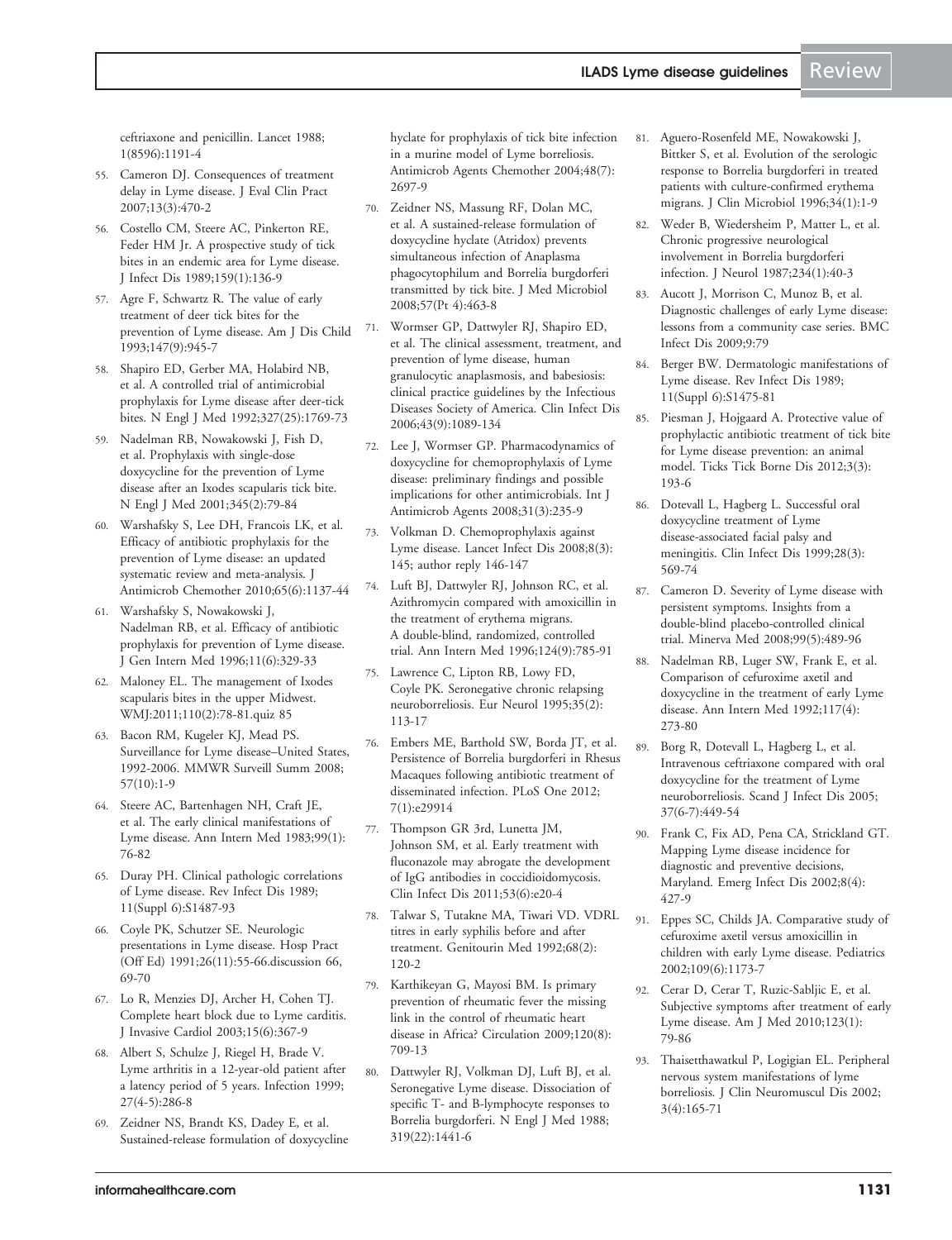## <span id="page-30-0"></span>Review Cameron, Johnson & Maloney

- 94. Altman DG. Missing outcomes in randomized trials: addressing the dilemma. Open Med 2009;3(2):e51-3
- 95. Fitzmaurice GM, Laird NM, Ware JH. Applied longitudinal analysis. Wiley-Interscience; Hoboken, NJ, USA: 2004
- 96. Hollis S, Campbell F. [What is meant by](http://www.ncbi.nlm.nih.gov/pubmed/10480822?dopt=Abstract) [intention to treat analysis? Survey of](http://www.ncbi.nlm.nih.gov/pubmed/10480822?dopt=Abstract) [published randomised controlled trials.](http://www.ncbi.nlm.nih.gov/pubmed/10480822?dopt=Abstract) BMJ 1999;319(7211):670-4
- 97. Carneiro AV. [Estimating sample size in](http://www.ncbi.nlm.nih.gov/pubmed/15008067?dopt=Abstract) [clinical studies: basic methodological](http://www.ncbi.nlm.nih.gov/pubmed/15008067?dopt=Abstract) [principles.](http://www.ncbi.nlm.nih.gov/pubmed/15008067?dopt=Abstract) Rev Port Cardiol 2003;22(12): 1513-21
- 98. Chu R, Walter SD, Guyatt G, et al. Assessment and implication of prognostic imbalance in randomized controlled trials with a binary outcome - a simulation study. PLoS One 2012;7(5):e36677
- 99. Tarnow-Mordi WO. What have we learned about randomized, controlled trials in neonatal sepsis? Pediatr Crit Care Med 2005;6(3 Suppl):S146-9
- 100. Strle F, Maraspin V, Lotric-Furlan S, et al. [Azithromycin and doxycycline for treatment](http://www.ncbi.nlm.nih.gov/pubmed/8852473?dopt=Abstract) [of Borrelia culture-positive erythema](http://www.ncbi.nlm.nih.gov/pubmed/8852473?dopt=Abstract) [migrans](http://www.ncbi.nlm.nih.gov/pubmed/8852473?dopt=Abstract). Infection 1996;24(1):64-8
- 101. Maraspin V, Lotric-Furlan S, Cimperman J, et al. Erythema migrans in the immunocompromised host. Wien Klin Wochenschr 1999;111(22-23):923-32
- 102. Stanek G, Reiter M. [The expanding Lyme](http://www.ncbi.nlm.nih.gov/pubmed/21414082?dopt=Abstract) [Borrelia complex–clinical significance of](http://www.ncbi.nlm.nih.gov/pubmed/21414082?dopt=Abstract) [genomic species?](http://www.ncbi.nlm.nih.gov/pubmed/21414082?dopt=Abstract) Clin Microbiol Infect 2011;17(4):487-93
- 103. Logar M, Ruzic-Sabljic E, Maraspin V, et al. [Comparison of erythema migrans](http://www.ncbi.nlm.nih.gov/pubmed/15007737?dopt=Abstract) [caused by Borrelia afzelii and Borrelia](http://www.ncbi.nlm.nih.gov/pubmed/15007737?dopt=Abstract) [garinii.](http://www.ncbi.nlm.nih.gov/pubmed/15007737?dopt=Abstract) Infection 2004;32(1):15-19
- 104. Strle F, Nadelman RB, Cimperman J, et al. [Comparison of culture-confirmed erythema](http://www.ncbi.nlm.nih.gov/pubmed/9890847?dopt=Abstract) [migrans caused by Borrelia burgdorferi](http://www.ncbi.nlm.nih.gov/pubmed/9890847?dopt=Abstract) [sensu stricto in New York State and by](http://www.ncbi.nlm.nih.gov/pubmed/9890847?dopt=Abstract) [Borrelia afzelii in Slovenia](http://www.ncbi.nlm.nih.gov/pubmed/9890847?dopt=Abstract). Ann Intern Med 1999;130(1):32-6
- 105. Cooper C. Safety of long-term therapy with penicillin and penicillin derivatives. Center for Drug Evaluation and Research. Available from: [www.fda.gov/Drugs/](www.fda.gov/Drugs/EmergencyPreparedness/BioterrorismandDrugPreparedness/ucm072755.htm) [EmergencyPreparedness/](www.fda.gov/Drugs/EmergencyPreparedness/BioterrorismandDrugPreparedness/ucm072755.htm) [BioterrorismandDrugPreparedness/](www.fda.gov/Drugs/EmergencyPreparedness/BioterrorismandDrugPreparedness/ucm072755.htm) [ucm072755.htm](www.fda.gov/Drugs/EmergencyPreparedness/BioterrorismandDrugPreparedness/ucm072755.htm) [Last accessed 3 January 2014]
- 106. Smith K, Leyden JJ. [Safety of doxycycline](http://www.ncbi.nlm.nih.gov/pubmed/16291409?dopt=Abstract) [and minocycline: a systematic review.](http://www.ncbi.nlm.nih.gov/pubmed/16291409?dopt=Abstract) Clin Ther 2005;27(9):1329-42
- 107. Maes E, Lecomte P, Ray N. A cost-of-illness study of Lyme disease in the United States. Clin Ther 1998;20(5): 993-1008. Discussion 1992
- 108. Pattani R, Palda VA, Hwang SW, Shah PS. Probiotics for the prevention of antibiotic-associated diarrhea and Clostridium difficile infection among hospitalized patients: systematic review and meta-analysis. Open Med 2013;7(2):e56-67
- 109. Donta ST. Tetracycline therapy for chronic Lyme disease. Clin Infect Dis 1997; 25(Suppl 1):S52-6
- 110. Donta ST. Macrolide therapy of chronic Lyme disease. Med Sci Monit 2003;9(11): PI136-42
- 111. Cimmino MA, Moggiana GL, Parisi M, Accardo S. [Treatment of Lyme arthritis](http://www.ncbi.nlm.nih.gov/pubmed/8852480?dopt=Abstract). Infection 1996;24(1):91-3
- 112. Dattwyler RJ, Halperin JJ, Pass H, Luft BJ. [Ceftriaxone as effective therapy in refractory](http://www.ncbi.nlm.nih.gov/pubmed/3572042?dopt=Abstract) [Lyme disease](http://www.ncbi.nlm.nih.gov/pubmed/3572042?dopt=Abstract). J Infect Dis 1987;155(6): 1322-5
- 113. Pfister HW, Preac-Mursic V, Wilske B, et al. [Randomized comparison of ceftriaxone](http://www.ncbi.nlm.nih.gov/pubmed/1988514?dopt=Abstract) [and cefotaxime in Lyme neuroborreliosis.](http://www.ncbi.nlm.nih.gov/pubmed/1988514?dopt=Abstract) J Infect Dis 1991;163(2):311-18
- 114. Steere AC, Green J, Schoen RT, et al. [Successful parenteral penicillin therapy of](http://www.ncbi.nlm.nih.gov/pubmed/3883177?dopt=Abstract) [established Lyme arthritis](http://www.ncbi.nlm.nih.gov/pubmed/3883177?dopt=Abstract). N Engl J Med 1985;312(14):869-74
- 115. Hunfeld KP, Weigand J, Wichelhaus TA, et al. [In vitro activity of mezlocillin,](http://www.ncbi.nlm.nih.gov/pubmed/11282265?dopt=Abstract) [meropenem, aztreonam, vancomycin,](http://www.ncbi.nlm.nih.gov/pubmed/11282265?dopt=Abstract) [teicoplanin, ribostamycin and fusidic acid](http://www.ncbi.nlm.nih.gov/pubmed/11282265?dopt=Abstract) [against Borrelia burgdorferi.](http://www.ncbi.nlm.nih.gov/pubmed/11282265?dopt=Abstract) Int J Antimicrob Agents 2001;17(3):203-8
- 116. Swanson SJ, Neitzel D, Reed KD, Belongia EA. [Coinfections acquired from](http://www.ncbi.nlm.nih.gov/pubmed/17041141?dopt=Abstract) [ixodes ticks.](http://www.ncbi.nlm.nih.gov/pubmed/17041141?dopt=Abstract) Clin Microbiol Rev 2006; 19(4):708-27
- 117. Krause PJ, Telford SR 3rd, Spielman A, et al. [Concurrent Lyme disease and](http://www.ncbi.nlm.nih.gov/pubmed/8637139?dopt=Abstract) [babesiosis. Evidence for increased severity](http://www.ncbi.nlm.nih.gov/pubmed/8637139?dopt=Abstract) [and duration of illness](http://www.ncbi.nlm.nih.gov/pubmed/8637139?dopt=Abstract). JAMA 1996; 275(21):1657-60
- 118. Sperling J, Middelveen M, Klein D, Sperling F. Evolving perspectives on Lyme borreliosis in Canada. Open Neurol J 2013;6:94-103
- 119. Johnson L, Wilcox S, Mankoff J, Stricker RB. Severity of chronic Lyme disease compared to other chronic conditions: a quality of life survey. Peer J 2014;2:e322
- 120. Donta ST. [Issues in the diagnosis and](http://www.ncbi.nlm.nih.gov/pubmed/23248715?dopt=Abstract) [treatment of lyme disease](http://www.ncbi.nlm.nih.gov/pubmed/23248715?dopt=Abstract). Open Neurol J 2012;6:140-5
- 121. Aucott JN, Rebman AW, Crowder LA, Kortte KB. [Post-treatment Lyme disease](http://www.ncbi.nlm.nih.gov/pubmed/22294245?dopt=Abstract) [syndrome symptomatology and the impact](http://www.ncbi.nlm.nih.gov/pubmed/22294245?dopt=Abstract) [on life functioning: is there something here?](http://www.ncbi.nlm.nih.gov/pubmed/22294245?dopt=Abstract) Qual Life Res 2013;22(1):75-84
- 122. Wormser GP, Ramanathan R, Nowakowski J, et al. [Duration of antibiotic](http://www.ncbi.nlm.nih.gov/pubmed/12729423?dopt=Abstract) [therapy for early Lyme disease.](http://www.ncbi.nlm.nih.gov/pubmed/12729423?dopt=Abstract) [A randomized, double-blind,](http://www.ncbi.nlm.nih.gov/pubmed/12729423?dopt=Abstract) [placebo-controlled trial](http://www.ncbi.nlm.nih.gov/pubmed/12729423?dopt=Abstract). Ann Intern Med 2003;138(9):697-704
- 123. Piesman J, Dolan MC, Happ CM, et al. [Duration of immunity to reinfection with](http://www.ncbi.nlm.nih.gov/pubmed/9317005?dopt=Abstract) [tick-transmitted Borrelia burgdorferi in](http://www.ncbi.nlm.nih.gov/pubmed/9317005?dopt=Abstract) [naturally infected mice.](http://www.ncbi.nlm.nih.gov/pubmed/9317005?dopt=Abstract) Infect Immun 1997; 65(10):4043-7
- 124. Nadelman RB, Hanincova K, Mukherjee P, et al. [Differentiation of reinfection from](http://www.ncbi.nlm.nih.gov/pubmed/23150958?dopt=Abstract) [relapse in recurrent Lyme disease](http://www.ncbi.nlm.nih.gov/pubmed/23150958?dopt=Abstract). N Engl J Med 2012;367(20):1883-90
- 125. Sjowall J, Ledel A, Ernerudh J, et al. Doxycycline-mediated effects on persistent symptoms and systemic cytokine responses post-neuroborreliosis: a randomized, prospective, cross-over study. BMC Infect Dis 2012;12:186
- 126. Delong AK, Blossom B, Maloney EL, Phillips SE. [Antibiotic retreatment of Lyme](http://www.ncbi.nlm.nih.gov/pubmed/22922244?dopt=Abstract) [disease in patients with persistent symptoms:](http://www.ncbi.nlm.nih.gov/pubmed/22922244?dopt=Abstract) [a biostatistical review of randomized,](http://www.ncbi.nlm.nih.gov/pubmed/22922244?dopt=Abstract) [placebo-controlled, clinical trials.](http://www.ncbi.nlm.nih.gov/pubmed/22922244?dopt=Abstract) Contemp Clin Trials 2012;33(6):1132-42
- 127. Fallon BA, Petkova E, Keilp JG, Britton CB. [A reappraisal of the U.S.](http://www.ncbi.nlm.nih.gov/pubmed/23091568?dopt=Abstract) [clinical trials of post-treatment Lyme disease](http://www.ncbi.nlm.nih.gov/pubmed/23091568?dopt=Abstract) [syndrome](http://www.ncbi.nlm.nih.gov/pubmed/23091568?dopt=Abstract). Open Neurol J 2012;6:79-87
- 128. Pollina DA, Sliwinski M, Squires NK, Krupp LB. [Cognitive processing speed in](http://www.ncbi.nlm.nih.gov/pubmed/10082336?dopt=Abstract) [Lyme disease](http://www.ncbi.nlm.nih.gov/pubmed/10082336?dopt=Abstract). Neuropsychiatry Neuropsychol Behav Neurol 1999;12(1): 72-8
- 129. Fallon BA, Levin ES, Schweitzer PJ, Hardesty D. [Inflammation and central](http://www.ncbi.nlm.nih.gov/pubmed/19944760?dopt=Abstract) [nervous system Lyme disease](http://www.ncbi.nlm.nih.gov/pubmed/19944760?dopt=Abstract). Neurobiol Dis 2010;37(3):534-41
- 130. Stricker RB, Johnson L. [Lyme disease:](http://www.ncbi.nlm.nih.gov/pubmed/17914908?dopt=Abstract) [a turning point](http://www.ncbi.nlm.nih.gov/pubmed/17914908?dopt=Abstract). Expert Rev Anti Infect Ther 2007;5(5):759-62
- 131. Stricker RB, Green CL, Savely VR, et al. [Safety of intravenous antibiotic therapy in](http://www.ncbi.nlm.nih.gov/pubmed/20228716?dopt=Abstract) [patients referred for treatment of neurologic](http://www.ncbi.nlm.nih.gov/pubmed/20228716?dopt=Abstract) [Lyme disease](http://www.ncbi.nlm.nih.gov/pubmed/20228716?dopt=Abstract). Minerva Med 2010;101(1): 1-7
- 132. Haupl T, Hahn G, Rittig M, et al. [Persistence of Borrelia burgdorferi in](http://www.ncbi.nlm.nih.gov/pubmed/8240439?dopt=Abstract) [ligamentous tissue from a patient with](http://www.ncbi.nlm.nih.gov/pubmed/8240439?dopt=Abstract) [chronic Lyme borreliosis](http://www.ncbi.nlm.nih.gov/pubmed/8240439?dopt=Abstract). Arthritis Rheum 1993;36(11):1621-6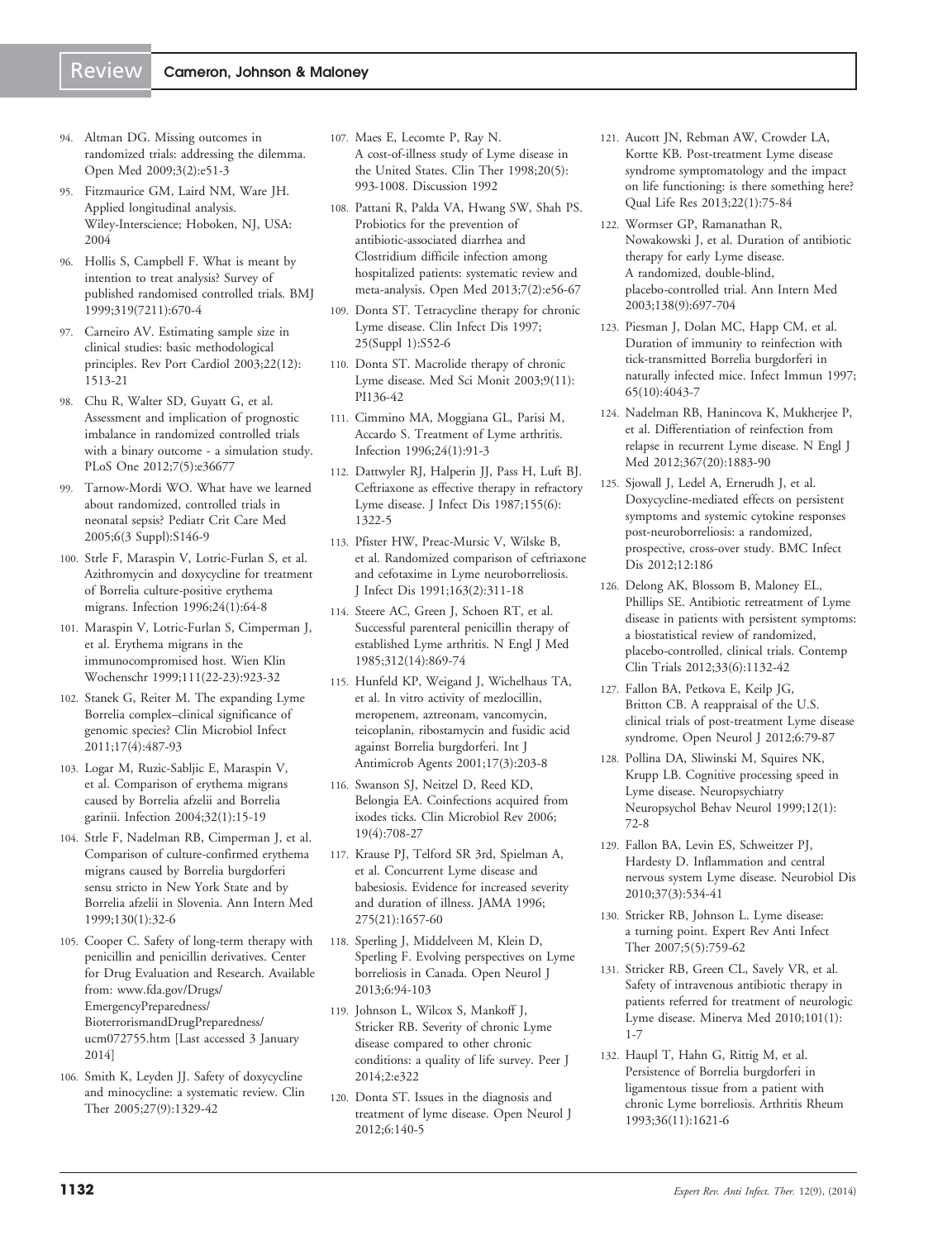- <span id="page-31-0"></span>133. Schmidli J, Hunziker T, Moesli P, Schaad UB. [Cultivation of Borrelia](http://www.ncbi.nlm.nih.gov/pubmed/3171237?dopt=Abstract) [burgdorferi from joint fluid three months](http://www.ncbi.nlm.nih.gov/pubmed/3171237?dopt=Abstract) [after treatment of facial palsy due to Lyme](http://www.ncbi.nlm.nih.gov/pubmed/3171237?dopt=Abstract) [borreliosis.](http://www.ncbi.nlm.nih.gov/pubmed/3171237?dopt=Abstract) J Infect Dis 1988;158(4):905-6
- 134. Preac-Mursic V, Pfister HW, Spiegel H, et al. First isolation of Borrelia burgdorferi from an iris biopsy. J Clin Neuroophthalmol 1993;13(3):155-61. discussion 162
- 135. Preac-Mursic V, Weber K, Pfister HW, et al. [Survival of Borrelia burgdorferi in](http://www.ncbi.nlm.nih.gov/pubmed/2613324?dopt=Abstract) [antibiotically treated patients with Lyme](http://www.ncbi.nlm.nih.gov/pubmed/2613324?dopt=Abstract) [borreliosis.](http://www.ncbi.nlm.nih.gov/pubmed/2613324?dopt=Abstract) Infection 1989;17(6):355-9
- 136. Bradley JF, Johnson RC, Goodman JL. [The](http://www.ncbi.nlm.nih.gov/pubmed/8093136?dopt=Abstract) [persistence of spirochetal nucleic acids in](http://www.ncbi.nlm.nih.gov/pubmed/8093136?dopt=Abstract) [active Lyme arthritis](http://www.ncbi.nlm.nih.gov/pubmed/8093136?dopt=Abstract). Ann Intern Med 1994;120(6):487-9
- 137. Marques A, Telford SR 3rd, Turk SP, et al. Xenodiagnosis to detect Borrelia burgdorferi infection: a first-in-human study. Clin Infect Dis 2014;58(7):937-45
- 138. Hodzic E, Feng S, Holden K, et al. [Persistence of Borrelia burgdorferi following](http://www.ncbi.nlm.nih.gov/pubmed/18316520?dopt=Abstract) [antibiotic treatment in mice](http://www.ncbi.nlm.nih.gov/pubmed/18316520?dopt=Abstract). Antimicrob Agents Chemother 2008;52(5):1728-36
- 139. Barthold SW, Hodzic E, Imai DM, et al. [Ineffectiveness of tigecycline against](http://www.ncbi.nlm.nih.gov/pubmed/19995919?dopt=Abstract) [persistent Borrelia burgdorferi](http://www.ncbi.nlm.nih.gov/pubmed/19995919?dopt=Abstract). Antimicrob Agents Chemother 2010;54(2):643-51
- 140. Johnson L, Aylward A, Stricker RB. [Healthcare access and burden of care for](http://www.ncbi.nlm.nih.gov/pubmed/21676482?dopt=Abstract) [patients with Lyme disease: a large United](http://www.ncbi.nlm.nih.gov/pubmed/21676482?dopt=Abstract) [States survey](http://www.ncbi.nlm.nih.gov/pubmed/21676482?dopt=Abstract). Health Policy 2011;102(1): 64-71
- 141. Maki DG, Kluger DM, Crnich CJ. [The](http://www.ncbi.nlm.nih.gov/pubmed/16970212?dopt=Abstract) [risk of bloodstream infection in adults with](http://www.ncbi.nlm.nih.gov/pubmed/16970212?dopt=Abstract) [different intravascular devices: a systematic](http://www.ncbi.nlm.nih.gov/pubmed/16970212?dopt=Abstract) [review of 200 published prospective studies](http://www.ncbi.nlm.nih.gov/pubmed/16970212?dopt=Abstract). Mayo Clin Proc 2006;81(9):1159-71
- 142. FDA Drug Bulletin. Use of approved drugs for unlabeled indications. FDA Drug Bulletin 1982; 12(1):4-5. Available from: [www.circare.org/fda/](www.circare.org/fda/fdadrugbulletin_041982.pdf) [fdadrugbulletin\\_041982.pdf](www.circare.org/fda/fdadrugbulletin_041982.pdf) [Last accessed 3 January 14]
- 143. Fugh-Berman A, Melnick D. Off-label promotion, on-target sales. PLoS Med 2008;5(10):e210
- 144. Snyder L, Leffler C. [Ethics manual: fifth](http://www.ncbi.nlm.nih.gov/pubmed/15809467?dopt=Abstract) [edition.](http://www.ncbi.nlm.nih.gov/pubmed/15809467?dopt=Abstract) Ann Intern Med 2005;142(7): 560-82
- 145. Nocton JJ, Dressler F, Rutledge BJ, et al. [Detection of Borrelia burgdorferi DNA by](http://www.ncbi.nlm.nih.gov/pubmed/8272083?dopt=Abstract) [polymerase chain reaction in synovial fluid](http://www.ncbi.nlm.nih.gov/pubmed/8272083?dopt=Abstract) [from patients with Lyme arthritis](http://www.ncbi.nlm.nih.gov/pubmed/8272083?dopt=Abstract). N Engl J Med 1994;330(4):229-34
- 146. Oksi J, Marjamaki M, Nikoskelainen J, Viljanen MK. [Borrelia burgdorferi detected](http://www.ncbi.nlm.nih.gov/pubmed/10442678?dopt=Abstract) [by culture and PCR in clinical relapse of](http://www.ncbi.nlm.nih.gov/pubmed/10442678?dopt=Abstract) [disseminated Lyme borreliosis.](http://www.ncbi.nlm.nih.gov/pubmed/10442678?dopt=Abstract) Ann Med 1999;31(3):225-32
- 147. Embers ME, Ramamoorthy R, Philipp MT. [Survival strategies of Borrelia burgdorferi,](http://www.ncbi.nlm.nih.gov/pubmed/15065567?dopt=Abstract) [the etiologic agent of Lyme disease](http://www.ncbi.nlm.nih.gov/pubmed/15065567?dopt=Abstract). Microbes Infect 2004;6(3):312-18
- 148. Cabello FC, Godfrey HP, Newman SA. [Hidden in plain sight: borrelia burgdorferi](http://www.ncbi.nlm.nih.gov/pubmed/17600717?dopt=Abstract) [and the extracellular matrix](http://www.ncbi.nlm.nih.gov/pubmed/17600717?dopt=Abstract). Trends Microbiol 2007;15(8):350-4
- 149. Szczepanski A, Benach JL. [Lyme borreliosis:](http://www.ncbi.nlm.nih.gov/pubmed/2030671?dopt=Abstract) [host responses to Borrelia burgdorferi.](http://www.ncbi.nlm.nih.gov/pubmed/2030671?dopt=Abstract) Microbiol Rev 1991;55(1):21-34
- 150. Hodzic E, Feng S, Freet KJ, Barthold SW. [Borrelia burgdorferi population dynamics](http://www.ncbi.nlm.nih.gov/pubmed/12933847?dopt=Abstract) [and prototype gene expression during](http://www.ncbi.nlm.nih.gov/pubmed/12933847?dopt=Abstract) [infection of immunocompetent and](http://www.ncbi.nlm.nih.gov/pubmed/12933847?dopt=Abstract) [immunodeficient mice](http://www.ncbi.nlm.nih.gov/pubmed/12933847?dopt=Abstract). Infect Immun 2003; 71(9):5042-55
- 151. Mahmoud AA. [The challenge of](http://www.ncbi.nlm.nih.gov/pubmed/1738382?dopt=Abstract) [intracellular pathogens.](http://www.ncbi.nlm.nih.gov/pubmed/1738382?dopt=Abstract) N Engl J Med 1992;326(11):761-2
- 152. Brouqui P, Badiaga S, Raoult D. [Eucaryotic](http://www.ncbi.nlm.nih.gov/pubmed/8726038?dopt=Abstract) [cells protect Borrelia burgdorferi from the](http://www.ncbi.nlm.nih.gov/pubmed/8726038?dopt=Abstract) [action of penicillin and ceftriaxone but not](http://www.ncbi.nlm.nih.gov/pubmed/8726038?dopt=Abstract) [from the action of doxycycline and](http://www.ncbi.nlm.nih.gov/pubmed/8726038?dopt=Abstract) [erythromycin](http://www.ncbi.nlm.nih.gov/pubmed/8726038?dopt=Abstract). Antimicrob Agents Chemother 1996;40(6):1552-4
- 153. Klempner MS, Noring R, Rogers RA. [Invasion of human skin fibroblasts by the](http://www.ncbi.nlm.nih.gov/pubmed/8486939?dopt=Abstract) [Lyme disease spirochete, Borrelia](http://www.ncbi.nlm.nih.gov/pubmed/8486939?dopt=Abstract) [burgdorferi.](http://www.ncbi.nlm.nih.gov/pubmed/8486939?dopt=Abstract) J Infect Dis 1993;167(5): 1074-81
- 154. Livengood JA, Gilmore RD Jr. Invasion of human neuronal and glial cells by an infectious strain of Borrelia burgdorferi. Microbes Infect 2006;8(14-15):2832-40
- 155. Sapi E, Bastian SL, Mpoy CM, et al. Characterization of biofilm formation by Borrelia burgdorferi in vitro. PLoS One 2012;7(10):e48277
- 156. Zhang JR, Hardham JM, Barbour AG, Norris SJ. [Antigenic variation in Lyme](http://www.ncbi.nlm.nih.gov/pubmed/9108482?dopt=Abstract) [disease borreliae by promiscuous](http://www.ncbi.nlm.nih.gov/pubmed/9108482?dopt=Abstract) [recombination of VMP-like sequence](http://www.ncbi.nlm.nih.gov/pubmed/9108482?dopt=Abstract) [cassettes](http://www.ncbi.nlm.nih.gov/pubmed/9108482?dopt=Abstract). Cell 1997;89(2):275-85
- 157. Coutte L, Botkin DJ, Gao L, Norris SJ. Detailed analysis of sequence changes occurring during VlsE antigenic variation in the mouse model of Borrelia burgdorferi infection. PLoS Pathog 2009;5(2):e1000293
- 158. Liang FT, Jacobs MB, Bowers LC, Philipp MT. [An immune evasion](http://www.ncbi.nlm.nih.gov/pubmed/11854355?dopt=Abstract) [mechanism for spirochetal persistence in](http://www.ncbi.nlm.nih.gov/pubmed/11854355?dopt=Abstract) [Lyme borreliosis.](http://www.ncbi.nlm.nih.gov/pubmed/11854355?dopt=Abstract) J Exp Med 2002;195(4): 415-22
- 159. Barbour AG, Restrepo BI. [Antigenic](http://www.ncbi.nlm.nih.gov/pubmed/10998374?dopt=Abstract) [variation in vector-borne pathogens.](http://www.ncbi.nlm.nih.gov/pubmed/10998374?dopt=Abstract) Emerg Infect Dis 2000;6(5):449-57
- 160. Schwan TG, Piesman J. [Temporal changes](http://www.ncbi.nlm.nih.gov/pubmed/10618120?dopt=Abstract) [in outer surface proteins A and C of the](http://www.ncbi.nlm.nih.gov/pubmed/10618120?dopt=Abstract) [Lyme disease-associated spirochete, Borrelia](http://www.ncbi.nlm.nih.gov/pubmed/10618120?dopt=Abstract) [burgdorferi, during the chain of infection in](http://www.ncbi.nlm.nih.gov/pubmed/10618120?dopt=Abstract) [ticks and mice.](http://www.ncbi.nlm.nih.gov/pubmed/10618120?dopt=Abstract) J Clin Microbiol 2000; 38(1):382-8
- 161. Mursic VP, Wanner G, Reinhardt S, et al. [Formation and cultivation of Borrelia](http://www.ncbi.nlm.nih.gov/pubmed/8811359?dopt=Abstract) [burgdorferi spheroplast-L-form variants.](http://www.ncbi.nlm.nih.gov/pubmed/8811359?dopt=Abstract) Infection 1996;24(3):218-26
- 162. Al-Robaiy S, Dihazi H, Kacza J, et al. Metamorphosis of Borrelia burgdorferi organisms - RNA, lipid and protein composition in context with the spirochetes' shape. J Basic Microbiol 2010;50(Suppl 1): S5-17
- 163. Duray PH, Yin SR, Ito Y, et al. [Invasion of](http://www.ncbi.nlm.nih.gov/pubmed/15838803?dopt=Abstract) [human tissue ex vivo by Borrelia](http://www.ncbi.nlm.nih.gov/pubmed/15838803?dopt=Abstract) [burgdorferi.](http://www.ncbi.nlm.nih.gov/pubmed/15838803?dopt=Abstract) J Infect Dis 2005;191(10): 1747-54
- 164. Kersten A, Poitschek C, Rauch S, Aberer E. [Effects of penicillin, ceftriaxone, and](http://www.ncbi.nlm.nih.gov/pubmed/7625800?dopt=Abstract) [doxycycline on morphology of Borrelia](http://www.ncbi.nlm.nih.gov/pubmed/7625800?dopt=Abstract) [burgdorferi.](http://www.ncbi.nlm.nih.gov/pubmed/7625800?dopt=Abstract) Antimicrob Agents Chemother 1995;39(5):1127-33
- 165. Alban PS, Johnson PW, Nelson DR. Serum-starvation-induced changes in protein synthesis and morphology of Borrelia burgdorferi. Microbiology 2000;146(Pt 1): 119-27
- 166. Brorson O, Brorson SH. [In vitro conversion](http://www.ncbi.nlm.nih.gov/pubmed/9646104?dopt=Abstract) [of Borrelia burgdorferi to cystic forms in](http://www.ncbi.nlm.nih.gov/pubmed/9646104?dopt=Abstract) [spinal fluid, and transformation to mobile](http://www.ncbi.nlm.nih.gov/pubmed/9646104?dopt=Abstract) [spirochetes by incubation in BSK-H](http://www.ncbi.nlm.nih.gov/pubmed/9646104?dopt=Abstract) [medium](http://www.ncbi.nlm.nih.gov/pubmed/9646104?dopt=Abstract). Infection 1998;26(3):144-50
- 167. Kraiczy P, Hellwage J, Skerka C, et al. [Complement resistance of Borrelia](http://www.ncbi.nlm.nih.gov/pubmed/14607842?dopt=Abstract) [burgdorferi correlates with the expression of](http://www.ncbi.nlm.nih.gov/pubmed/14607842?dopt=Abstract) [BbCRASP-1, a novel linear](http://www.ncbi.nlm.nih.gov/pubmed/14607842?dopt=Abstract) [plasmid-encoded surface protein that](http://www.ncbi.nlm.nih.gov/pubmed/14607842?dopt=Abstract) [interacts with human factor H and](http://www.ncbi.nlm.nih.gov/pubmed/14607842?dopt=Abstract) [FHL-1 and is unrelated to Erp proteins.](http://www.ncbi.nlm.nih.gov/pubmed/14607842?dopt=Abstract) J Biol Chem 2004;279(4):2421-9
- 168. Pausa M, Pellis V, Cinco M, et al. [Serum-resistant strains of Borrelia](http://www.ncbi.nlm.nih.gov/pubmed/12626580?dopt=Abstract) [burgdorferi evade complement-mediated](http://www.ncbi.nlm.nih.gov/pubmed/12626580?dopt=Abstract) [killing by expressing a CD59-like](http://www.ncbi.nlm.nih.gov/pubmed/12626580?dopt=Abstract) [complement inhibitory molecule.](http://www.ncbi.nlm.nih.gov/pubmed/12626580?dopt=Abstract) J Immunol 2003;170(6):3214-22
- 169. Kraiczy P, Skerka C, Kirschfink M, et al. Immune evasion of Borrelia burgdorferi: insufficient killing of the pathogens by complement and antibody. Int J Med Microbiol 2002;291(Suppl 33):141-6
- 170. Hartiala P, Hytonen J, Suhonen J, et al. [Borrelia burgdorferi inhibits human](http://www.ncbi.nlm.nih.gov/pubmed/18068388?dopt=Abstract)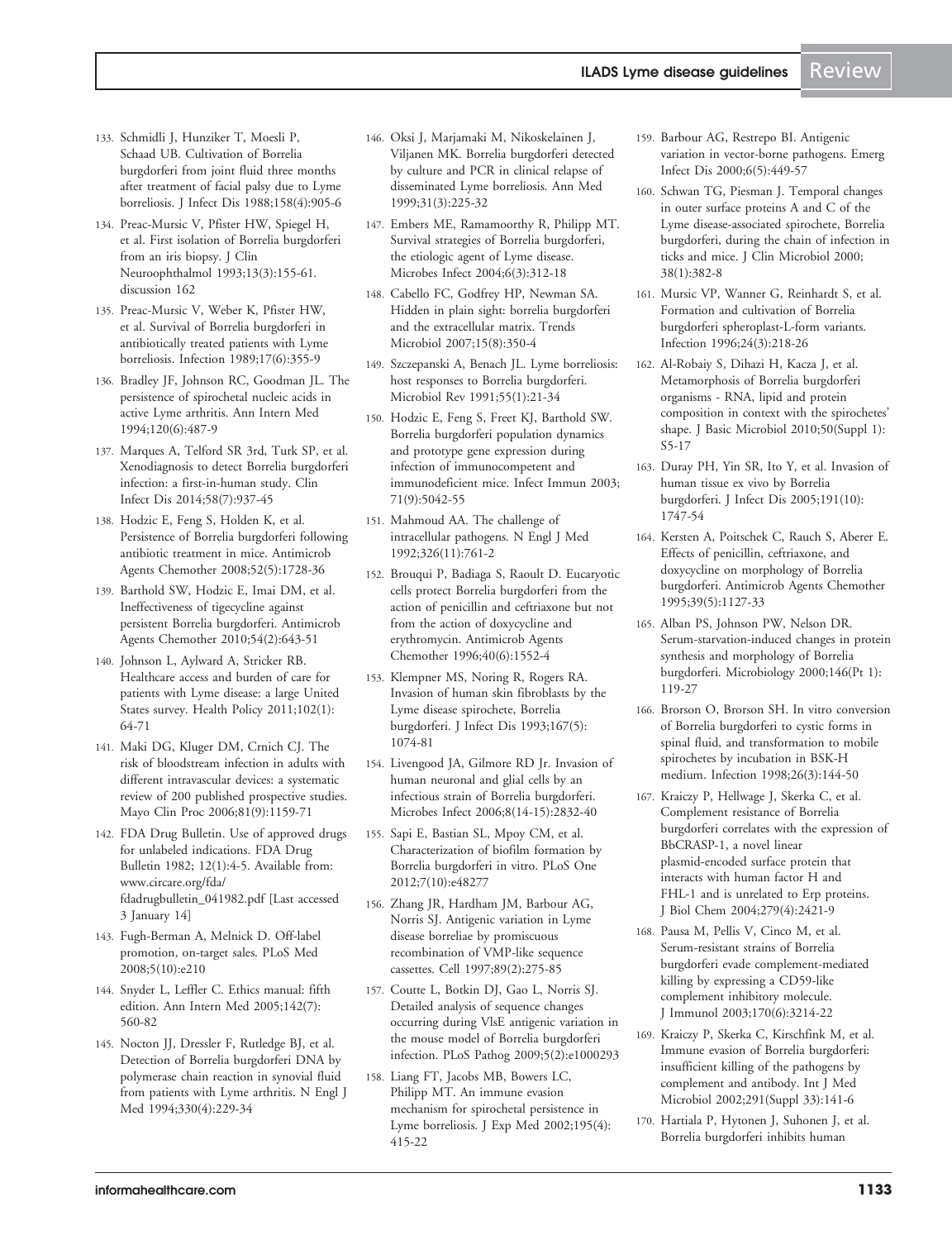## <span id="page-32-0"></span>Review Cameron, Johnson & Maloney

[neutrophil functions](http://www.ncbi.nlm.nih.gov/pubmed/18068388?dopt=Abstract). Microbes Infect 2008; 10(1):60-8

- 171. Hartiala P, Hytonen J, Pelkonen J, et al. [Transcriptional response of human dendritic](http://www.ncbi.nlm.nih.gov/pubmed/17440035?dopt=Abstract) [cells to Borrelia garinii–defective CD38 and](http://www.ncbi.nlm.nih.gov/pubmed/17440035?dopt=Abstract) [CCR7 expression detected](http://www.ncbi.nlm.nih.gov/pubmed/17440035?dopt=Abstract). J Leukoc Biol 2007;82(1):33-43
- 172. Lazarus JJ, Kay MA, McCarter AL, Wooten RM. [Viable Borrelia burgdorferi](http://www.ncbi.nlm.nih.gov/pubmed/18086805?dopt=Abstract) [enhances interleukin-10 production and](http://www.ncbi.nlm.nih.gov/pubmed/18086805?dopt=Abstract) [suppresses activation of murine](http://www.ncbi.nlm.nih.gov/pubmed/18086805?dopt=Abstract) [macrophages](http://www.ncbi.nlm.nih.gov/pubmed/18086805?dopt=Abstract). Infect Immun 2008;76(3): 1153-62
- 173. Giambartolomei GH, Dennis VA, Philipp MT. [Borrelia burgdorferi stimulates](http://www.ncbi.nlm.nih.gov/pubmed/9596735?dopt=Abstract) [the production of interleukin-10 in](http://www.ncbi.nlm.nih.gov/pubmed/9596735?dopt=Abstract) [peripheral blood mononuclear cells from](http://www.ncbi.nlm.nih.gov/pubmed/9596735?dopt=Abstract) [uninfected humans and rhesus monkeys](http://www.ncbi.nlm.nih.gov/pubmed/9596735?dopt=Abstract). Infect Immun 1998;66(6):2691-7
- 174. Sartakova ML, Dobrikova EY, Terekhova DA, et al. [Novel](http://www.ncbi.nlm.nih.gov/pubmed/12559574?dopt=Abstract) [antibiotic-resistance markers in](http://www.ncbi.nlm.nih.gov/pubmed/12559574?dopt=Abstract) [pGK12-derived vectors for Borrelia](http://www.ncbi.nlm.nih.gov/pubmed/12559574?dopt=Abstract) [burgdorferi](http://www.ncbi.nlm.nih.gov/pubmed/12559574?dopt=Abstract). Gene 2003;303:131-7
- 175. Stricker RB. [Counterpoint: long-term](http://www.ncbi.nlm.nih.gov/pubmed/17578772?dopt=Abstract) [antibiotic therapy improves persistent](http://www.ncbi.nlm.nih.gov/pubmed/17578772?dopt=Abstract) [symptoms associated with lyme disease](http://www.ncbi.nlm.nih.gov/pubmed/17578772?dopt=Abstract). Clin Infect Dis 2007;45(2):149-57
- 176. Auwaerter PG. [Point: antibiotic therapy is](http://www.ncbi.nlm.nih.gov/pubmed/17578771?dopt=Abstract) [not the answer for patients with persisting](http://www.ncbi.nlm.nih.gov/pubmed/17578771?dopt=Abstract) [symptoms attributable to lyme disease](http://www.ncbi.nlm.nih.gov/pubmed/17578771?dopt=Abstract). Clin Infect Dis 2007;45(2):143-8
- 177. Cimmino MA, Accardo S. [Long term](http://www.ncbi.nlm.nih.gov/pubmed/1417107?dopt=Abstract) [treatment of chronic Lyme arthritis with](http://www.ncbi.nlm.nih.gov/pubmed/1417107?dopt=Abstract) [benzathine penicillin](http://www.ncbi.nlm.nih.gov/pubmed/1417107?dopt=Abstract). Ann Rheum Dis 1992;51(8):1007-8
- 178. Mullegger RR, Millner MM, Stanek G, Spork KD. [Penicillin G sodium and](http://www.ncbi.nlm.nih.gov/pubmed/1917046?dopt=Abstract) [ceftriaxone in the treatment of](http://www.ncbi.nlm.nih.gov/pubmed/1917046?dopt=Abstract) [neuroborreliosis in children – a prospective](http://www.ncbi.nlm.nih.gov/pubmed/1917046?dopt=Abstract) [study.](http://www.ncbi.nlm.nih.gov/pubmed/1917046?dopt=Abstract) Infection 1991;19(4):279-83
- 179. Alder J, Mitten M, Jarvis K, et al. [Efficacy](http://www.ncbi.nlm.nih.gov/pubmed/8328782?dopt=Abstract) [of clarithromycin for treatment of](http://www.ncbi.nlm.nih.gov/pubmed/8328782?dopt=Abstract) [experimental Lyme disease in vivo](http://www.ncbi.nlm.nih.gov/pubmed/8328782?dopt=Abstract). Antimicrob Agents Chemother 1993;37(6): 1329-33
- 180. Cunha BA. [Minocycline versus doxycycline](http://www.ncbi.nlm.nih.gov/pubmed/10619782?dopt=Abstract) [in the treatment of Lyme neuroborreliosis.](http://www.ncbi.nlm.nih.gov/pubmed/10619782?dopt=Abstract) Clin Infect Dis 2000;30(1):237-8
- 181. Kraiczy P, Weigand J, Wichelhaus TA, et al. [In vitro activities of fluoroquinolones](http://www.ncbi.nlm.nih.gov/pubmed/11502519?dopt=Abstract) [against the spirochete Borrelia burgdorferi.](http://www.ncbi.nlm.nih.gov/pubmed/11502519?dopt=Abstract) Antimicrob Agents Chemother 2001;45(9): 2486-94
- 182. Nowakowski J, McKenna D, Nadelman RB, et al. [Failure of treatment with cephalexin for](http://www.ncbi.nlm.nih.gov/pubmed/10862221?dopt=Abstract) [Lyme disease](http://www.ncbi.nlm.nih.gov/pubmed/10862221?dopt=Abstract). Arch Fam Med 2000;9(6): 563-7
- 183. Johnson RC, Kodner CB, Jurkovich PJ, Collins JJ. [Comparative in vitro and in vivo](http://www.ncbi.nlm.nih.gov/pubmed/2073103?dopt=Abstract) [susceptibilities of the Lyme disease](http://www.ncbi.nlm.nih.gov/pubmed/2073103?dopt=Abstract) [spirochete Borrelia burgdorferi to](http://www.ncbi.nlm.nih.gov/pubmed/2073103?dopt=Abstract) [cefuroxime and other antimicrobial agents.](http://www.ncbi.nlm.nih.gov/pubmed/2073103?dopt=Abstract) Antimicrob Agents Chemother 1990;34(11): 2133-6
- 184. Rahn DW. [Lyme disease: clinical](http://www.ncbi.nlm.nih.gov/pubmed/2042054?dopt=Abstract) [manifestations, diagnosis, and treatment](http://www.ncbi.nlm.nih.gov/pubmed/2042054?dopt=Abstract). Semin Arthritis Rheum 1991;20(4):201-18
- 185. Dattwyler RJ, Volkman DJ, Conaty SM, et al. [Amoxycillin plus probenecid versus](http://www.ncbi.nlm.nih.gov/pubmed/1978873?dopt=Abstract) [doxycycline for treatment of erythema](http://www.ncbi.nlm.nih.gov/pubmed/1978873?dopt=Abstract) [migrans borreliosis.](http://www.ncbi.nlm.nih.gov/pubmed/1978873?dopt=Abstract) Lancet 1990;336(8728): 1404-6
- 186. Dattwyler RJ, Luft BJ, Kunkel MJ, et al. [Ceftriaxone compared with doxycycline for](http://www.ncbi.nlm.nih.gov/pubmed/9233865?dopt=Abstract) [the treatment of acute disseminated Lyme](http://www.ncbi.nlm.nih.gov/pubmed/9233865?dopt=Abstract) [disease](http://www.ncbi.nlm.nih.gov/pubmed/9233865?dopt=Abstract). N Engl J Med 1997;337(5):289-94
- 187. Agger WA, Callister SM, Jobe DA. [In vitro](http://www.ncbi.nlm.nih.gov/pubmed/1416868?dopt=Abstract) [susceptibilities of Borrelia burgdorferi to five](http://www.ncbi.nlm.nih.gov/pubmed/1416868?dopt=Abstract) [oral cephalosporins and ceftriaxone.](http://www.ncbi.nlm.nih.gov/pubmed/1416868?dopt=Abstract) Antimicrob Agents Chemother 1992;36(8): 1788-90
- 188. Dever LL, Jorgensen JH, Barbour AG. [In](http://www.ncbi.nlm.nih.gov/pubmed/1400969?dopt=Abstract) [vitro antimicrobial susceptibility testing of](http://www.ncbi.nlm.nih.gov/pubmed/1400969?dopt=Abstract) [Borrelia burgdorferi: a microdilution MIC](http://www.ncbi.nlm.nih.gov/pubmed/1400969?dopt=Abstract) [method and time-kill studies](http://www.ncbi.nlm.nih.gov/pubmed/1400969?dopt=Abstract). J Clin Microbiol 1992;30(10):2692-7
- 189. Johnson RC. Isolation techniques for spirochetes and their sensitivity to antibiotics in vitro and in vivo. Rev Infect Dis 1989;11(Suppl 6):S1505-10
- 190. Preac-Mursic V, Wilske B, Schierz G, et al. [Comparative antimicrobial activity of the](http://www.ncbi.nlm.nih.gov/pubmed/2550233?dopt=Abstract) [new macrolides against Borrelia burgdorferi](http://www.ncbi.nlm.nih.gov/pubmed/2550233?dopt=Abstract). Eur J Clin Microbiol Infect Dis 1989;8(7): 651-3
- 191. Weber K, Neubert U, Thurmayr R. [Antibiotic therapy in early erythema](http://www.ncbi.nlm.nih.gov/pubmed/3591091?dopt=Abstract) [migrans disease and related disorders.](http://www.ncbi.nlm.nih.gov/pubmed/3591091?dopt=Abstract) Zentralbl Bakteriol Mikrobiol Hyg A 1987; 263(3):377-88
- 192. Dattwyler RJ, Grunwaldt E, Luft BJ. [Clarithromycin in treatment of early Lyme](http://www.ncbi.nlm.nih.gov/pubmed/8834900?dopt=Abstract) [disease: a pilot study](http://www.ncbi.nlm.nih.gov/pubmed/8834900?dopt=Abstract). Antimicrob Agents Chemother 1996;40(2):468-9
- 193. Steere AC, Malawista SE, Newman JH, et al. [Antibiotic therapy in Lyme disease](http://www.ncbi.nlm.nih.gov/pubmed/6967272?dopt=Abstract). Ann Intern Med 1980;93(1):1-8
- 194. Robles M, Toscano E, Cotta J, et al. [Antibiotic-induced liver toxicity:](http://www.ncbi.nlm.nih.gov/pubmed/20210729?dopt=Abstract) [mechanisms, clinical features and causality](http://www.ncbi.nlm.nih.gov/pubmed/20210729?dopt=Abstract) [assessment.](http://www.ncbi.nlm.nih.gov/pubmed/20210729?dopt=Abstract) Curr Drug Saf 2010;5(3): 212-22
- 195. Brorson O, Brorson SH. [An in vitro study](http://www.ncbi.nlm.nih.gov/pubmed/15248163?dopt=Abstract) [of the susceptibility of mobile and cystic](http://www.ncbi.nlm.nih.gov/pubmed/15248163?dopt=Abstract) [forms of Borrelia burgdorferi to tinidazole](http://www.ncbi.nlm.nih.gov/pubmed/15248163?dopt=Abstract). Int Microbiol 2004;7(2):139-42
- 196. Brorson O, Brorson SH. [An in vitro study](http://www.ncbi.nlm.nih.gov/pubmed/10379684?dopt=Abstract) [of the susceptibility of mobile and cystic](http://www.ncbi.nlm.nih.gov/pubmed/10379684?dopt=Abstract) [forms of Borrelia burgdorferi to](http://www.ncbi.nlm.nih.gov/pubmed/10379684?dopt=Abstract) [metronidazole](http://www.ncbi.nlm.nih.gov/pubmed/10379684?dopt=Abstract). APMIS 1999;107(6):566-76
- 197. Schoen RT, Aversa JM, Rahn DW, Steere AC. [Treatment of refractory chronic](http://www.ncbi.nlm.nih.gov/pubmed/1859481?dopt=Abstract) [Lyme arthritis with arthroscopic](http://www.ncbi.nlm.nih.gov/pubmed/1859481?dopt=Abstract) [synovectomy](http://www.ncbi.nlm.nih.gov/pubmed/1859481?dopt=Abstract). Arthritis Rheum 1991;34(8): 1056-60
- 198. Smith BG, Cruz AI Jr, Milewski MD, Shapiro ED. [Lyme disease and the](http://www.ncbi.nlm.nih.gov/pubmed/21292932?dopt=Abstract) [orthopaedic implications of Lyme arthritis.](http://www.ncbi.nlm.nih.gov/pubmed/21292932?dopt=Abstract) J Am Acad Orthop Surg 2011;19(2):91-100
- 199. Rupprecht TA, Elstner M, Weil S, Pfister HW. [Autoimmune-mediated](http://www.ncbi.nlm.nih.gov/pubmed/18288714?dopt=Abstract) [polyneuropathy triggered by borrelial](http://www.ncbi.nlm.nih.gov/pubmed/18288714?dopt=Abstract) [infection?](http://www.ncbi.nlm.nih.gov/pubmed/18288714?dopt=Abstract) Muscle Nerve 2008;37(6):781-5
- 200. Institute of Medicine. Clinical practice guidelines we can trust. National Academies Press; Washington, DC,USA: 2011
- 201. Shaneyfelt T. In guidelines we cannot trust: comment on "failure of clinical practice guidelines to meet Institute of Medicine Standards". Arch Intern Med 2012;1-2
- 202. Kushida C, Martin M, Nikam P, et al. [Burden of restless legs syndrome on](http://www.ncbi.nlm.nih.gov/pubmed/17268935?dopt=Abstract) [health-related quality of life.](http://www.ncbi.nlm.nih.gov/pubmed/17268935?dopt=Abstract) Qual Life Res 2007;16(4):617-24
- 203. Lo Coco D, La Bella V. Fatigue, sleep, and nocturnal complaints in patients with amyotrophic lateral sclerosis. Eur J Neurol 2012;19(5):760-3
- 204. Kaminska M, Kimoff R, Benedetti A, et al. Obstructive sleep apnea is associated with fatigue in multiple sclerosis Mult Scler 2012;18(8):1159-69
- 205. Duncan B, White A, Rahman A. [Acupuncture in the treatment of](http://www.ncbi.nlm.nih.gov/pubmed/18160924?dopt=Abstract) [fibromyalgia in tertiary care–a case series.](http://www.ncbi.nlm.nih.gov/pubmed/18160924?dopt=Abstract) Acupunct Med 2007;25(4):137-47
- 206. White KP, Speechley M, Harth M, Ostbye T. [Comparing self-reported function](http://www.ncbi.nlm.nih.gov/pubmed/9920017?dopt=Abstract) [and work disability in 100 community cases](http://www.ncbi.nlm.nih.gov/pubmed/9920017?dopt=Abstract) [of fibromyalgia syndrome versus controls in](http://www.ncbi.nlm.nih.gov/pubmed/9920017?dopt=Abstract) [London, Ontario: the London Fibromyalgia](http://www.ncbi.nlm.nih.gov/pubmed/9920017?dopt=Abstract) [Epidemiology Study](http://www.ncbi.nlm.nih.gov/pubmed/9920017?dopt=Abstract). Arthritis Rheum 1999; 42(1):76-83
- 207. Ndao-Brumblay SK, Green CR. [Racial](http://www.ncbi.nlm.nih.gov/pubmed/16353658?dopt=Abstract) [differences in the physical and psychosocial](http://www.ncbi.nlm.nih.gov/pubmed/16353658?dopt=Abstract) [health among black and white women with](http://www.ncbi.nlm.nih.gov/pubmed/16353658?dopt=Abstract) [chronic pain.](http://www.ncbi.nlm.nih.gov/pubmed/16353658?dopt=Abstract) J Natl Med Assoc 2005; 97(10):1369-77
- 208. Derogatis LR, Lipman RS, Covi L. [SCL-90:](http://www.ncbi.nlm.nih.gov/pubmed/4682398?dopt=Abstract) [an outpatient psychiatric rating scale –](http://www.ncbi.nlm.nih.gov/pubmed/4682398?dopt=Abstract) [preliminary report](http://www.ncbi.nlm.nih.gov/pubmed/4682398?dopt=Abstract). Psychopharmacol Bull 1973;9(1):13-28
- 209. Ware JE Jr. SF-36 health survey update. Spine (Phila Pa 1976) 2000:25(24):3130-9